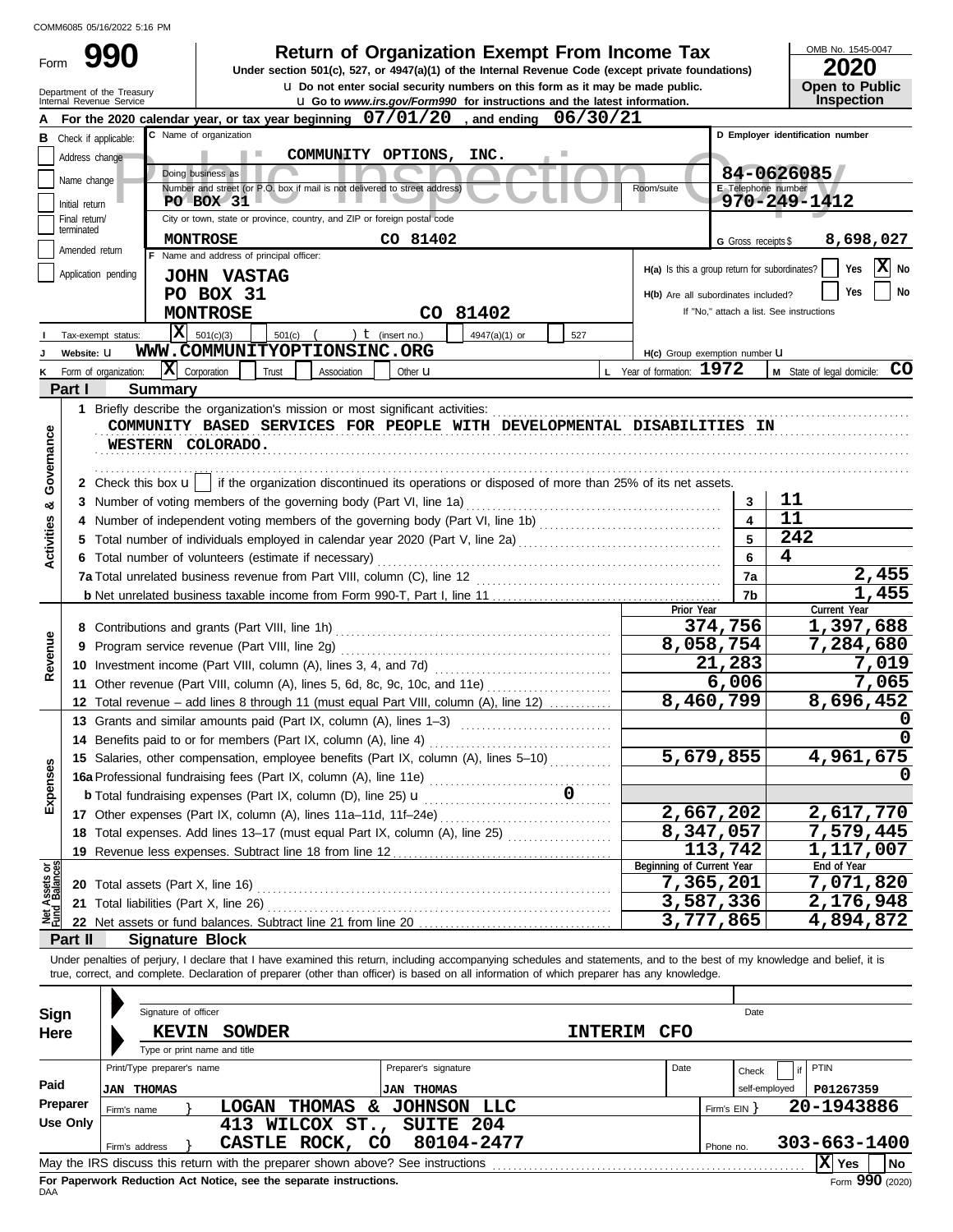|    |              | Form 990 (2020) <b>COMMUNITY OPTIONS, INC.</b>                                                                 |                |                                |               |                                         |                                | 84-0626085           |                                                                                                                                                                                  |     | Page 2                |
|----|--------------|----------------------------------------------------------------------------------------------------------------|----------------|--------------------------------|---------------|-----------------------------------------|--------------------------------|----------------------|----------------------------------------------------------------------------------------------------------------------------------------------------------------------------------|-----|-----------------------|
|    | Part III     | <b>Statement of Program Service Accomplishments</b>                                                            |                |                                |               |                                         |                                |                      |                                                                                                                                                                                  |     |                       |
|    |              |                                                                                                                |                |                                |               |                                         |                                |                      |                                                                                                                                                                                  |     | $ \mathbf{x} $        |
| 1. |              | Briefly describe the organization's mission:<br>SEE SCHEDULE O                                                 |                |                                |               |                                         |                                |                      |                                                                                                                                                                                  |     |                       |
|    |              |                                                                                                                |                |                                |               |                                         |                                |                      |                                                                                                                                                                                  |     |                       |
|    |              | 2 Did the organization undertake any significant program services during the year which were not listed on the |                |                                |               |                                         |                                |                      |                                                                                                                                                                                  |     |                       |
|    |              | prior Form 990 or 990-EZ?                                                                                      |                |                                |               |                                         |                                |                      |                                                                                                                                                                                  |     | Yes $ X $ No          |
|    |              | If "Yes," describe these new services on Schedule O.                                                           |                |                                |               |                                         |                                |                      |                                                                                                                                                                                  |     |                       |
| 3  |              | Did the organization cease conducting, or make significant changes in how it conducts, any program             |                |                                |               |                                         |                                |                      |                                                                                                                                                                                  |     |                       |
|    | services?    |                                                                                                                |                |                                |               |                                         |                                |                      |                                                                                                                                                                                  |     | Yes $ \mathbf{X} $ No |
|    |              | If "Yes," describe these changes on Schedule O.                                                                |                |                                |               |                                         |                                |                      | Describe the organization's program service accomplishments for each of its three largest program services, as measured by                                                       |     |                       |
|    |              |                                                                                                                |                |                                |               |                                         |                                |                      | expenses. Section 501(c)(3) and 501(c)(4) organizations are required to report the amount of grants and allocations to others,                                                   |     |                       |
|    |              | the total expenses, and revenue, if any, for each program service reported.                                    |                |                                |               |                                         |                                |                      |                                                                                                                                                                                  |     |                       |
|    |              |                                                                                                                |                |                                |               |                                         |                                |                      |                                                                                                                                                                                  |     |                       |
|    | 4a (Code:    | COMPREHENSIVE SERVICES -<br>EXPERIENTIAL AND SUPPORT ACTIVITIES PROVIDED                                       | ) (Expenses \$ |                                |               | 5, 257, 099 including grants of \$      | INCLUDES A NUMBER OF DIFFERENT | IN RESIDENTIAL       | ) (Revenue \$<br><b>TYPES OF</b><br>RESIDENTIAL SETTINGS, WHICH PROVIDE AN ARRAY OF TRAINING LEARNING,<br>ALTERNATIVES DESIGNED TO MEET INDIVIDUAL NEEDS. SERVED 91 INDIVIDUALS. |     | 5,731,630             |
|    |              |                                                                                                                |                |                                |               |                                         |                                |                      |                                                                                                                                                                                  |     |                       |
|    |              |                                                                                                                |                |                                |               |                                         |                                |                      |                                                                                                                                                                                  |     |                       |
|    |              |                                                                                                                |                |                                |               |                                         |                                |                      |                                                                                                                                                                                  |     |                       |
|    |              |                                                                                                                |                |                                |               |                                         |                                |                      |                                                                                                                                                                                  |     |                       |
|    |              |                                                                                                                |                |                                |               |                                         |                                |                      |                                                                                                                                                                                  |     |                       |
|    |              |                                                                                                                |                |                                |               |                                         |                                |                      |                                                                                                                                                                                  |     |                       |
|    | 4b (Code:    | SERVICES FOR PERSONS WHO ARE RESPONSIBLE FOR THEIR OWN LIVING<br>ARRANGEMENTS IN THE COMMUNITY. SERVED         | ) (Expenses \$ |                                |               | 607,753 including grants of \$          | - 77                           | INDIVIDUALS.         | ) (Revenue \$<br>ADULT SUPPORTED LIVING SERVICES - PROVIDES INDIVIDUALIZED LIVING                                                                                                |     | 586,636               |
|    |              |                                                                                                                |                |                                |               |                                         |                                |                      |                                                                                                                                                                                  |     |                       |
|    | 4c (Code:    | <b>CASE MANAGEMENT</b><br>AND SUPPORTS DELIVERED PURSUANT TO THE<br><b>EVALUATION OF</b>                       | ) (Expenses \$ | THE RESULTS.                   | <b>SERVED</b> | 522,095 including grants of \$<br>- 398 | INDIVIDUALS.                   | INDIVIDUALIZED PLAN, | ) (Revenue \$<br>DETERMINES ELIGIBILITY FOR SERVICES AND SUPPORTS,<br>SERVICE AND SUPPORT COORDINATION, AND THE MONITORING OF ALL SERVICES<br>AND                                | THE | 572,664               |
|    |              |                                                                                                                |                |                                |               |                                         |                                |                      |                                                                                                                                                                                  |     |                       |
|    |              |                                                                                                                |                |                                |               |                                         |                                |                      |                                                                                                                                                                                  |     |                       |
|    |              |                                                                                                                |                |                                |               |                                         |                                |                      |                                                                                                                                                                                  |     |                       |
|    |              |                                                                                                                |                |                                |               |                                         |                                |                      |                                                                                                                                                                                  |     |                       |
|    |              |                                                                                                                |                |                                |               |                                         |                                |                      |                                                                                                                                                                                  |     |                       |
|    |              |                                                                                                                |                |                                |               |                                         |                                |                      |                                                                                                                                                                                  |     |                       |
|    |              |                                                                                                                |                |                                |               |                                         |                                |                      |                                                                                                                                                                                  |     |                       |
|    | (Expenses \$ | 4d Other program services (Describe on Schedule O.)                                                            |                | 469,035 including grants of \$ |               |                                         |                                | (Revenue \$          | 393,750                                                                                                                                                                          |     |                       |
|    |              | 4e Total program service expenses u                                                                            |                |                                | 6,855,982     |                                         |                                |                      |                                                                                                                                                                                  |     |                       |
|    |              |                                                                                                                |                |                                |               |                                         |                                |                      |                                                                                                                                                                                  |     |                       |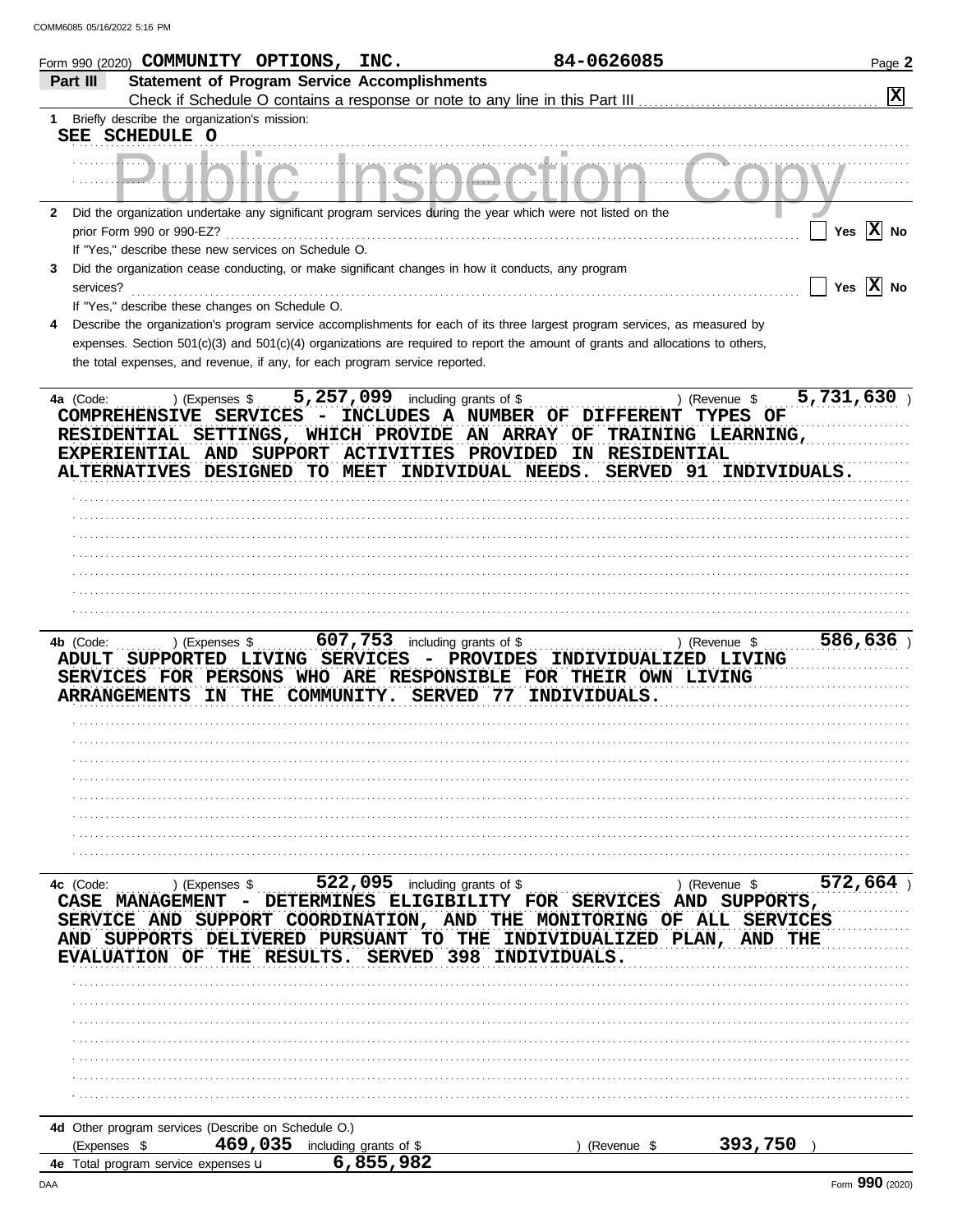|     | 84-0626085<br>Form 990 (2020) COMMUNITY OPTIONS, INC.                                                                                                                                                         |              |             | Page 3           |
|-----|---------------------------------------------------------------------------------------------------------------------------------------------------------------------------------------------------------------|--------------|-------------|------------------|
|     | <b>Checklist of Required Schedules</b><br>Part IV                                                                                                                                                             |              |             |                  |
|     |                                                                                                                                                                                                               |              | Yes         | No               |
| 1   | Is the organization described in section $501(c)(3)$ or $4947(a)(1)$ (other than a private foundation)? If "Yes,"<br>complete Schedule A                                                                      | 1            | х           |                  |
| 2   | Is the organization required to complete Schedule B, Schedule of Contributors (see instructions)?                                                                                                             | $\mathbf{2}$ | $\mathbf x$ |                  |
| 3   | Did the organization engage in direct or indirect political campaign activities on behalf of or in opposition to                                                                                              |              |             |                  |
|     | candidates for public office? If "Yes," complete Schedule C, Part I                                                                                                                                           | 3            |             | x                |
| 4   | Section 501(c)(3) organizations. Did the organization engage in lobbying activities, or have a section 501(h)                                                                                                 |              |             |                  |
|     |                                                                                                                                                                                                               | 4            |             | x                |
| 5   | Is the organization a section $501(c)(4)$ , $501(c)(5)$ , or $501(c)(6)$ organization that receives membership dues,                                                                                          |              |             |                  |
|     | assessments, or similar amounts as defined in Revenue Procedure 98-19? If "Yes," complete Schedule C, Part III                                                                                                | 5            |             | x                |
| 6   | Did the organization maintain any donor advised funds or any similar funds or accounts for which donors                                                                                                       |              |             |                  |
|     | have the right to provide advice on the distribution or investment of amounts in such funds or accounts? If                                                                                                   |              |             |                  |
|     | "Yes," complete Schedule D, Part I                                                                                                                                                                            | 6            |             | x                |
| 7   | Did the organization receive or hold a conservation easement, including easements to preserve open space,                                                                                                     |              |             |                  |
|     | the environment, historic land areas, or historic structures? If "Yes," complete Schedule D, Part II                                                                                                          | 7            |             | x                |
| 8   | Did the organization maintain collections of works of art, historical treasures, or other similar assets? If "Yes,"                                                                                           |              |             |                  |
|     | complete Schedule D, Part III                                                                                                                                                                                 | 8            |             | x                |
| 9   | Did the organization report an amount in Part X, line 21, for escrow or custodial account liability, serve as a                                                                                               |              |             |                  |
|     | custodian for amounts not listed in Part X; or provide credit counseling, debt management, credit repair, or                                                                                                  |              |             |                  |
|     | debt negotiation services? If "Yes," complete Schedule D, Part IV                                                                                                                                             | 9            |             | x                |
| 10  | Did the organization, directly or through a related organization, hold assets in donor-restricted endowments                                                                                                  |              |             |                  |
|     |                                                                                                                                                                                                               | 10           |             | x                |
| 11  | If the organization's answer to any of the following questions is "Yes," then complete Schedule D, Parts VI,                                                                                                  |              |             |                  |
|     | VII, VIII, IX, or X as applicable.                                                                                                                                                                            |              |             |                  |
| a   | Did the organization report an amount for land, buildings, and equipment in Part X, line 10? If "Yes,"                                                                                                        |              |             |                  |
|     | complete Schedule D, Part VI                                                                                                                                                                                  | 11a l        | х           |                  |
| b   | Did the organization report an amount for investments—other securities in Part X, line 12, that is 5% or more                                                                                                 |              |             |                  |
|     |                                                                                                                                                                                                               | 11b          |             | x                |
| c   | Did the organization report an amount for investments—program related in Part X, line 13, that is 5% or more                                                                                                  |              |             |                  |
|     |                                                                                                                                                                                                               | 11c          |             | x                |
| d   | Did the organization report an amount for other assets in Part X, line 15, that is 5% or more of its total assets                                                                                             |              |             |                  |
|     | reported in Part X, line 16? If "Yes," complete Schedule D, Part IX                                                                                                                                           | 11d          | x           | $\mathbf{x}$     |
| е   | Did the organization report an amount for other liabilities in Part X, line 25? If "Yes," complete Schedule D, Part X                                                                                         | 11e          |             |                  |
|     | Did the organization's separate or consolidated financial statements for the tax year include a footnote that addresses                                                                                       |              |             |                  |
|     | the organization's liability for uncertain tax positions under FIN 48 (ASC 740)? If "Yes," complete Schedule D, Part X                                                                                        | 11f          |             | X                |
| 12a | Did the organization obtain separate, independent audited financial statements for the tax year? If "Yes," complete                                                                                           |              | X           |                  |
|     |                                                                                                                                                                                                               | 12a          |             |                  |
| b   | Was the organization included in consolidated, independent audited financial statements for the tax year? If                                                                                                  |              |             |                  |
|     | "Yes," and if the organization answered "No" to line 12a, then completing Schedule D, Parts XI and XII is optional                                                                                            | 12b          |             | X<br>$\mathbf x$ |
| 13  |                                                                                                                                                                                                               | 13           |             | X                |
| 14a |                                                                                                                                                                                                               | 14a          |             |                  |
| b   | Did the organization have aggregate revenues or expenses of more than \$10,000 from grantmaking,<br>fundraising, business, investment, and program service activities outside the United States, or aggregate |              |             |                  |
|     |                                                                                                                                                                                                               |              |             | x                |
|     |                                                                                                                                                                                                               | 14b          |             |                  |
| 15  | Did the organization report on Part IX, column (A), line 3, more than \$5,000 of grants or other assistance to or                                                                                             | 15           |             | X                |
|     | for any foreign organization? If "Yes," complete Schedule F, Parts II and IV                                                                                                                                  |              |             |                  |
| 16  | Did the organization report on Part IX, column (A), line 3, more than \$5,000 of aggregate grants or other<br>assistance to or for foreign individuals? If "Yes," complete Schedule F, Parts III and IV       | 16           |             | x                |
| 17  | Did the organization report a total of more than \$15,000 of expenses for professional fundraising services on                                                                                                |              |             |                  |
|     |                                                                                                                                                                                                               | 17           |             | x                |
| 18  | Did the organization report more than \$15,000 total of fundraising event gross income and contributions on                                                                                                   |              |             |                  |
|     |                                                                                                                                                                                                               | 18           |             | x                |
|     |                                                                                                                                                                                                               |              |             |                  |

**X X**

**21**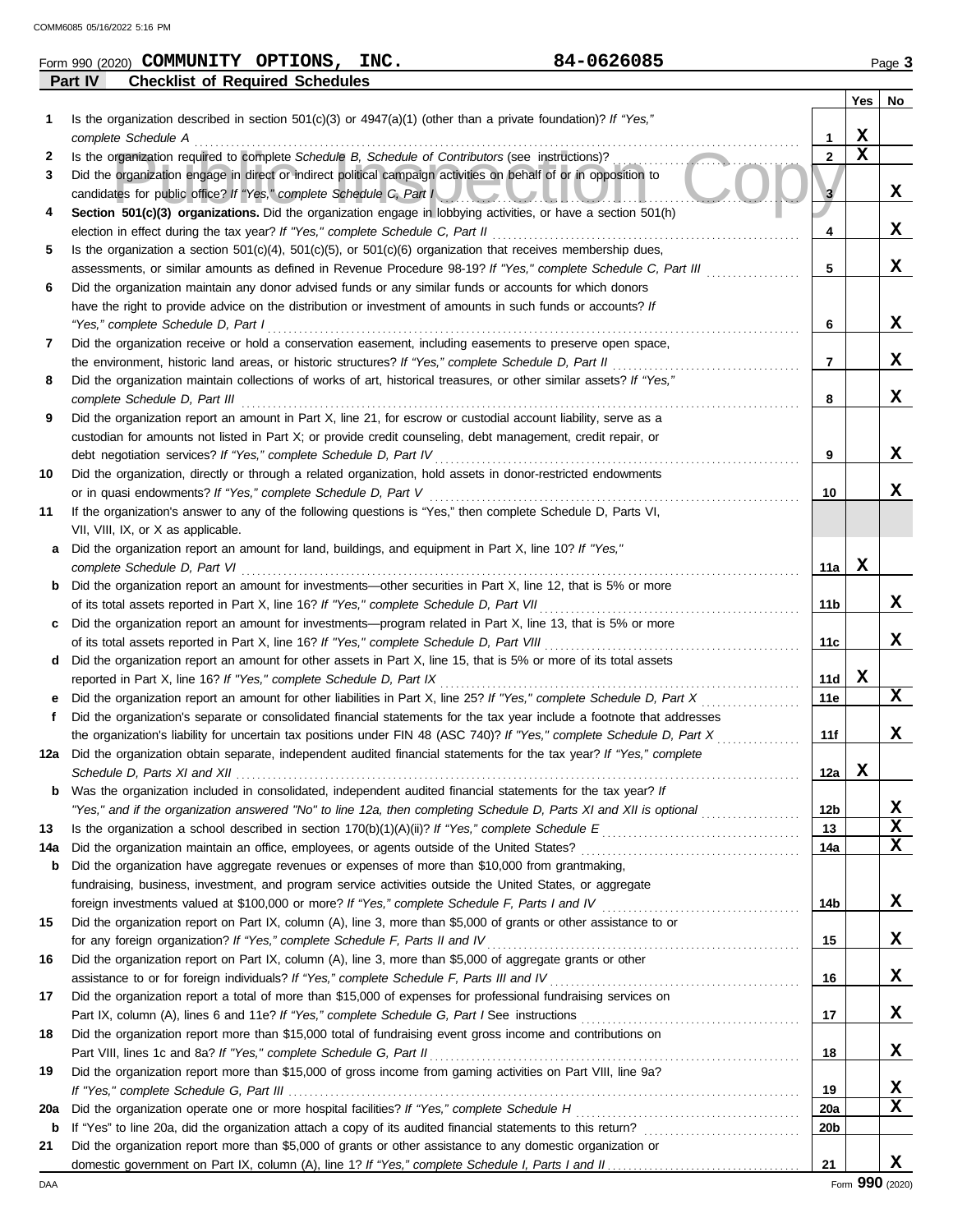|     | 84-0626085<br>Form 990 (2020) COMMUNITY OPTIONS, INC.                                                                                                                                                             |                |    |                 |             | Page 4                  |
|-----|-------------------------------------------------------------------------------------------------------------------------------------------------------------------------------------------------------------------|----------------|----|-----------------|-------------|-------------------------|
|     | Part IV<br><b>Checklist of Required Schedules (continued)</b>                                                                                                                                                     |                |    |                 |             |                         |
|     |                                                                                                                                                                                                                   |                |    |                 | Yes         | No                      |
| 22  | Did the organization report more than \$5,000 of grants or other assistance to or for domestic individuals on                                                                                                     |                |    |                 |             |                         |
|     | Part IX, column (A), line 2? If "Yes," complete Schedule I, Parts I and III                                                                                                                                       |                |    | 22              |             | x                       |
| 23  | Did the organization answer "Yes" to Part VII, Section A, line 3, 4, or 5 about compensation of the                                                                                                               |                |    |                 |             |                         |
|     | organization's current and former officers, directors, trustees, key employees, and highest compensated                                                                                                           |                |    |                 |             |                         |
|     | employees? If "Yes," complete Schedule J<br><u>LIQIQQQAMI</u>                                                                                                                                                     |                |    | 23              |             | X                       |
|     | 24a Did the organization have a tax-exempt bond issue with an outstanding principal amount of more than                                                                                                           |                |    |                 |             |                         |
|     | \$100,000 as of the last day of the year, that was issued after December 31, 2002? If "Yes," answer lines 24b                                                                                                     |                |    |                 |             |                         |
|     | through 24d and complete Schedule K. If "No," go to line 25a                                                                                                                                                      |                |    | 24a             |             | x                       |
| b   | Did the organization invest any proceeds of tax-exempt bonds beyond a temporary period exception?                                                                                                                 |                |    | 24b             |             |                         |
| c   | Did the organization maintain an escrow account other than a refunding escrow at any time during the year                                                                                                         |                |    |                 |             |                         |
|     | to defease any tax-exempt bonds?                                                                                                                                                                                  |                |    | 24c             |             |                         |
|     | d Did the organization act as an "on behalf of" issuer for bonds outstanding at any time during the year?                                                                                                         |                |    | 24d             |             |                         |
|     | 25a Section 501(c)(3), 501(c)(4), and 501(c)(29) organizations. Did the organization engage in an excess benefit                                                                                                  |                |    | 25a             |             | x                       |
|     | transaction with a disqualified person during the year? If "Yes," complete Schedule L, Part I<br>Is the organization aware that it engaged in an excess benefit transaction with a disqualified person in a prior |                |    |                 |             |                         |
| b   | year, and that the transaction has not been reported on any of the organization's prior Forms 990 or 990-EZ?                                                                                                      |                |    |                 |             |                         |
|     | If "Yes," complete Schedule L, Part I                                                                                                                                                                             |                |    | 25b             |             | X                       |
| 26  | Did the organization report any amount on Part X, line 5 or 22, for receivables from or payables to any current                                                                                                   |                |    |                 |             |                         |
|     | or former officer, director, trustee, key employee, creator or founder, substantial contributor, or 35%                                                                                                           |                |    |                 |             |                         |
|     | controlled entity or family member of any of these persons? If "Yes," complete Schedule L, Part II                                                                                                                |                |    | 26              |             | X                       |
| 27  | Did the organization provide a grant or other assistance to any current or former officer, director, trustee, key                                                                                                 |                |    |                 |             |                         |
|     | employee, creator or founder, substantial contributor or employee thereof, a grant selection committee                                                                                                            |                |    |                 |             |                         |
|     | member, or to a 35% controlled entity (including an employee thereof) or family member of any of these                                                                                                            |                |    |                 |             |                         |
|     | persons? If "Yes," complete Schedule L, Part III                                                                                                                                                                  |                |    | 27              |             | X                       |
| 28  | Was the organization a party to a business transaction with one of the following parties (see Schedule L, Part                                                                                                    |                |    |                 |             |                         |
|     | IV instructions, for applicable filing thresholds, conditions, and exceptions):                                                                                                                                   |                |    |                 |             |                         |
| а   | A current or former officer, director, trustee, key employee, creator or founder, or substantial contributor? If                                                                                                  |                |    |                 |             |                         |
|     | "Yes," complete Schedule L, Part IV                                                                                                                                                                               |                |    | 28a             | $\mathbf x$ |                         |
| b   | A family member of any individual described in line 28a? If "Yes," complete Schedule L, Part IV                                                                                                                   |                |    | 28b             |             | $\mathbf x$             |
| c   | A 35% controlled entity of one or more individuals and/or organizations described in lines 28a or 28b? If                                                                                                         |                |    |                 |             |                         |
|     | "Yes," complete Schedule L, Part IV                                                                                                                                                                               |                |    | 28c             |             | X                       |
| 29  | Did the organization receive more than \$25,000 in non-cash contributions? If "Yes," complete Schedule M                                                                                                          |                |    | 29              |             | $\mathbf x$             |
| 30  | Did the organization receive contributions of art, historical treasures, or other similar assets, or qualified                                                                                                    |                |    |                 |             |                         |
|     | conservation contributions? If "Yes," complete Schedule M                                                                                                                                                         |                |    | 30              |             | X                       |
| 31  | Did the organization liquidate, terminate, or dissolve and cease operations? If "Yes," complete Schedule N, Part I                                                                                                |                |    | 31              |             | $\overline{\textbf{X}}$ |
| 32  | Did the organization sell, exchange, dispose of, or transfer more than 25% of its net assets? If "Yes,"                                                                                                           |                |    |                 |             |                         |
|     | complete Schedule N, Part II                                                                                                                                                                                      |                |    | 32              |             | X                       |
| 33  | Did the organization own 100% of an entity disregarded as separate from the organization under Regulations                                                                                                        |                |    |                 |             |                         |
|     | sections 301.7701-2 and 301.7701-3? If "Yes," complete Schedule R, Part I                                                                                                                                         |                |    | 33              |             | X                       |
| 34  | Was the organization related to any tax-exempt or taxable entity? If "Yes," complete Schedule R, Part II, III,                                                                                                    |                |    |                 |             |                         |
|     | or IV, and Part V, line 1                                                                                                                                                                                         |                |    | 34              |             | х                       |
| 35a | Did the organization have a controlled entity within the meaning of section 512(b)(13)?                                                                                                                           |                |    | 35a             |             | $\mathbf x$             |
| b   | If "Yes" to line 35a, did the organization receive any payment from or engage in any transaction with a                                                                                                           |                |    |                 |             |                         |
|     | controlled entity within the meaning of section 512(b)(13)? If "Yes," complete Schedule R, Part V, line 2                                                                                                         |                |    | 35 <sub>b</sub> |             |                         |
| 36  | Section 501(c)(3) organizations. Did the organization make any transfers to an exempt non-charitable                                                                                                              |                |    |                 |             |                         |
|     | related organization? If "Yes," complete Schedule R, Part V, line 2                                                                                                                                               |                |    | 36              |             | X                       |
| 37  | Did the organization conduct more than 5% of its activities through an entity that is not a related organization                                                                                                  |                |    |                 |             |                         |
|     | and that is treated as a partnership for federal income tax purposes? If "Yes," complete Schedule R, Part VI                                                                                                      |                |    | 37              |             | X                       |
| 38  | Did the organization complete Schedule O and provide explanations in Schedule O for Part VI, lines 11b and                                                                                                        |                |    |                 |             |                         |
|     | 19? Note: All Form 990 filers are required to complete Schedule O.                                                                                                                                                |                |    | 38              | X           |                         |
|     | Part V<br>Statements Regarding Other IRS Filings and Tax Compliance                                                                                                                                               |                |    |                 |             |                         |
|     |                                                                                                                                                                                                                   |                |    |                 |             |                         |
|     |                                                                                                                                                                                                                   |                |    |                 | Yes         | No                      |
| 1a  | Enter the number reported in Box 3 of Form 1096. Enter -0- if not applicable                                                                                                                                      | 1a             | 64 |                 |             |                         |
| b   | Enter the number of Forms W-2G included in line 1a. Enter -0- if not applicable                                                                                                                                   | 1 <sub>b</sub> | 0  |                 |             |                         |
| c   | Did the organization comply with backup withholding rules for reportable payments to vendors and                                                                                                                  |                |    |                 |             |                         |
|     |                                                                                                                                                                                                                   |                |    | 1c              | X           |                         |
| DAA |                                                                                                                                                                                                                   |                |    |                 |             | Form 990 (2020)         |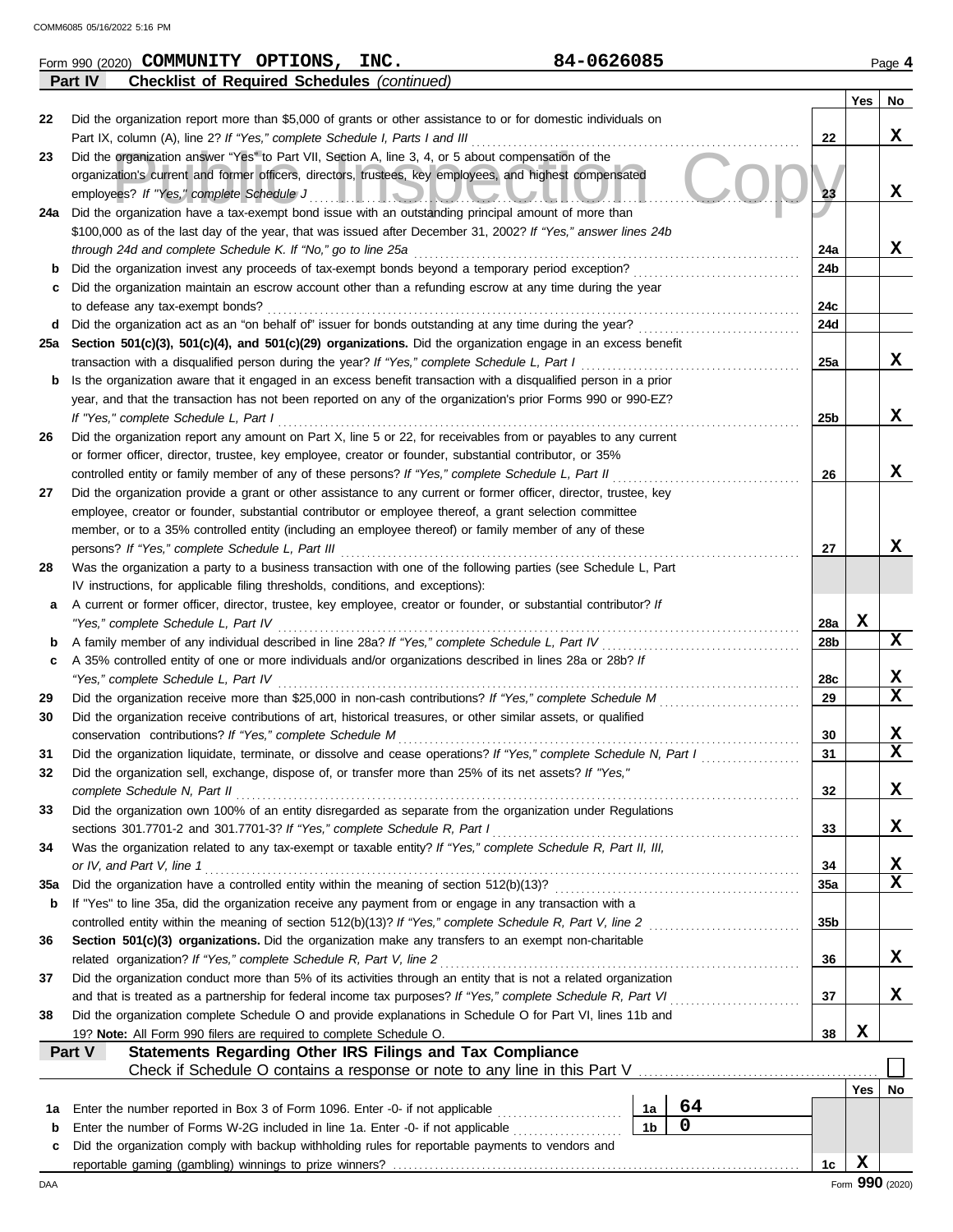|             | Statements Regarding Other IRS Filings and Tax Compliance (continued)<br>Part V                                                                                                                                    |                |     |                              |
|-------------|--------------------------------------------------------------------------------------------------------------------------------------------------------------------------------------------------------------------|----------------|-----|------------------------------|
|             |                                                                                                                                                                                                                    |                | Yes | No                           |
| 2a          | Enter the number of employees reported on Form W-3, Transmittal of Wage and Tax                                                                                                                                    |                |     |                              |
|             | 242<br>2a<br>Statements, filed for the calendar year ending with or within the year covered by this return                                                                                                         |                |     |                              |
| b           | If at least one is reported on line 2a, did the organization file all required federal employment tax returns?                                                                                                     | 2b             | X   |                              |
|             | Note: If the sum of lines 1a and 2a is greater than 250, you may be required to e-file (see instructions)                                                                                                          |                |     |                              |
| за          | Did the organization have unrelated business gross income of \$1,000 or more during the year?                                                                                                                      | 3a             | x   |                              |
| $\mathbf b$ | If "Yes," has it filed a Form 990-T for this year? If "No" to line 3b, provide an explanation on Schedule O                                                                                                        | 3 <sub>b</sub> | X   |                              |
| 4a          | At any time during the calendar year, did the organization have an interest in, or a signature or other authority over,                                                                                            |                |     |                              |
|             | a financial account in a foreign country (such as a bank account, securities account, or other financial account)?                                                                                                 | 4a             |     | x                            |
| b           | If "Yes," enter the name of the foreign country u                                                                                                                                                                  |                |     |                              |
|             | See instructions for filing requirements for FinCEN Form 114, Report of Foreign Bank and Financial Accounts (FBAR).                                                                                                |                |     |                              |
| 5а          | Was the organization a party to a prohibited tax shelter transaction at any time during the tax year?                                                                                                              | 5а             |     | х<br>$\overline{\mathbf{x}}$ |
| $\mathbf b$ |                                                                                                                                                                                                                    | 5 <sub>b</sub> |     |                              |
| c           | If "Yes" to line 5a or 5b, did the organization file Form 8886-T?                                                                                                                                                  | 5c             |     |                              |
| 6а          | Does the organization have annual gross receipts that are normally greater than \$100,000, and did the                                                                                                             |                |     | x                            |
|             | organization solicit any contributions that were not tax deductible as charitable contributions?<br>If "Yes," did the organization include with every solicitation an express statement that such contributions or | 6a             |     |                              |
| b           |                                                                                                                                                                                                                    |                |     |                              |
|             | gifts were not tax deductible?<br>Organizations that may receive deductible contributions under section 170(c).                                                                                                    | 6b             |     |                              |
| 7           | Did the organization receive a payment in excess of \$75 made partly as a contribution and partly for goods                                                                                                        |                |     |                              |
| а           | and services provided to the payor?                                                                                                                                                                                | 7a             |     | x                            |
| $\mathbf b$ |                                                                                                                                                                                                                    | 7b             |     |                              |
| c           | Did the organization sell, exchange, or otherwise dispose of tangible personal property for which it was                                                                                                           |                |     |                              |
|             | required to file Form 8282?                                                                                                                                                                                        | 7c             |     | x                            |
| d           | 7d                                                                                                                                                                                                                 |                |     |                              |
| е           | Did the organization receive any funds, directly or indirectly, to pay premiums on a personal benefit contract?                                                                                                    | 7e             |     | X                            |
| f           | Did the organization, during the year, pay premiums, directly or indirectly, on a personal benefit contract?                                                                                                       | 7f             |     | $\overline{\mathbf{x}}$      |
| g           | If the organization received a contribution of qualified intellectual property, did the organization file Form 8899 as required?                                                                                   | 7g             |     |                              |
| h           | If the organization received a contribution of cars, boats, airplanes, or other vehicles, did the organization file a Form 1098-C?                                                                                 | 7h             |     |                              |
| 8           | Sponsoring organizations maintaining donor advised funds. Did a donor advised fund maintained by the                                                                                                               |                |     |                              |
|             | sponsoring organization have excess business holdings at any time during the year?                                                                                                                                 | 8              |     |                              |
| 9           | Sponsoring organizations maintaining donor advised funds.                                                                                                                                                          |                |     |                              |
| a           | Did the sponsoring organization make any taxable distributions under section 4966?                                                                                                                                 | 9a             |     |                              |
| $\mathbf b$ |                                                                                                                                                                                                                    | 9b             |     |                              |
| 10          | Section 501(c)(7) organizations. Enter:                                                                                                                                                                            |                |     |                              |
| а           | 10a                                                                                                                                                                                                                |                |     |                              |
|             | 10 <sub>b</sub><br>Gross receipts, included on Form 990, Part VIII, line 12, for public use of club facilities                                                                                                     |                |     |                              |
| 11          | Section 501(c)(12) organizations. Enter:                                                                                                                                                                           |                |     |                              |
| а           | Gross income from members or shareholders<br>11a                                                                                                                                                                   |                |     |                              |
| $\mathbf b$ | Gross income from other sources (Do not net amounts due or paid to other sources                                                                                                                                   |                |     |                              |
|             | 11 <sub>b</sub><br>against amounts due or received from them.)                                                                                                                                                     |                |     |                              |
| 12a         | Section 4947(a)(1) non-exempt charitable trusts. Is the organization filing Form 990 in lieu of Form 1041?                                                                                                         | 12a            |     |                              |
| b           | If "Yes," enter the amount of tax-exempt interest received or accrued during the year<br>12b                                                                                                                       |                |     |                              |
| 13          | Section 501(c)(29) qualified nonprofit health insurance issuers.                                                                                                                                                   |                |     |                              |
| а           | Is the organization licensed to issue qualified health plans in more than one state?                                                                                                                               | 13а            |     |                              |
|             | <b>Note:</b> See the instructions for additional information the organization must report on Schedule O.                                                                                                           |                |     |                              |
| b           | Enter the amount of reserves the organization is required to maintain by the states in which                                                                                                                       |                |     |                              |
|             | 13 <sub>b</sub>                                                                                                                                                                                                    |                |     |                              |
| c           | 13с<br>Enter the amount of reserves on hand                                                                                                                                                                        |                |     |                              |
| 14a         | Did the organization receive any payments for indoor tanning services during the tax year?                                                                                                                         | 14a            |     | X                            |
| b           | If "Yes," has it filed a Form 720 to report these payments? If "No," provide an explanation on Schedule O                                                                                                          | 14b            |     |                              |
| 15          | Is the organization subject to the section 4960 tax on payment(s) of more than \$1,000,000 in remuneration or                                                                                                      |                |     |                              |
|             | excess parachute payment(s) during the year?                                                                                                                                                                       | 15             |     | X                            |
|             | If "Yes," see instructions and file Form 4720, Schedule N.                                                                                                                                                         |                |     |                              |
| 16          | Is the organization an educational institution subject to the section 4968 excise tax on net investment income?                                                                                                    | 16             |     | x                            |
|             | If "Yes," complete Form 4720, Schedule O.                                                                                                                                                                          |                |     |                              |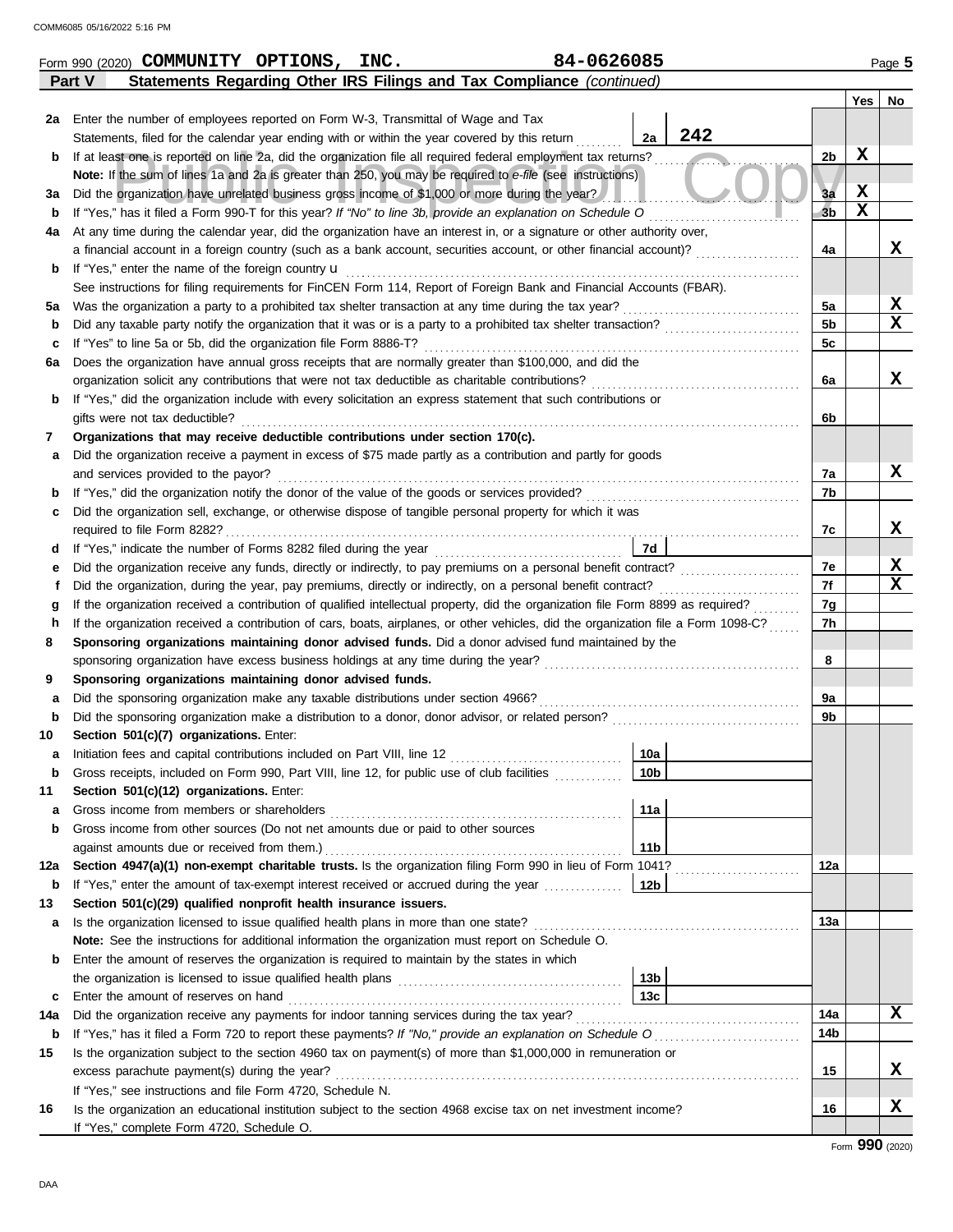|     | 84-0626085<br>Form 990 (2020) <b>COMMUNITY OPTIONS, INC.</b>                                                                        |                 |             | Page 6          |
|-----|-------------------------------------------------------------------------------------------------------------------------------------|-----------------|-------------|-----------------|
|     | Part VI<br>Governance, Management, and Disclosure For each "Yes" response to lines 2 through 7b below, and for a "No"               |                 |             |                 |
|     | response to line 8a, 8b, or 10b below, describe the circumstances, processes, or changes on Schedule O. See instructions.           |                 |             |                 |
|     |                                                                                                                                     |                 |             |                 |
|     | Section A. Governing Body and Management                                                                                            |                 |             |                 |
|     |                                                                                                                                     |                 | Yes         | No              |
| 1а  | 1a<br>Enter the number of voting members of the governing body at the end of the tax year                                           |                 |             |                 |
|     | If there are material differences in voting rights among members of the governing body, or                                          |                 |             |                 |
|     | if the governing body delegated broad authority to an executive committee or similar                                                |                 |             |                 |
|     | committee, explain on Schedule O.                                                                                                   |                 |             |                 |
| b   | 11<br>1b<br>Enter the number of voting members included on line 1a, above, who are independent                                      |                 |             |                 |
| 2   | Did any officer, director, trustee, or key employee have a family relationship or a business relationship with                      |                 |             |                 |
|     | any other officer, director, trustee, or key employee?                                                                              | $\mathbf{2}$    |             | X               |
| 3   | Did the organization delegate control over management duties customarily performed by or under the direct                           |                 |             |                 |
|     | supervision of officers, directors, trustees, or key employees to a management company or other person?                             | 3               |             | X               |
| 4   | Did the organization make any significant changes to its governing documents since the prior Form 990 was filed?                    | 4               |             | X               |
| 5   | Did the organization become aware during the year of a significant diversion of the organization's assets?                          | 5               |             | X               |
| 6   | Did the organization have members or stockholders?                                                                                  | 6               |             | X               |
| 7a  | Did the organization have members, stockholders, or other persons who had the power to elect or appoint                             |                 |             |                 |
|     | one or more members of the governing body?                                                                                          | 7a              |             | X               |
| b   | Are any governance decisions of the organization reserved to (or subject to approval by) members,                                   |                 |             |                 |
|     | stockholders, or persons other than the governing body?                                                                             | 7b              |             | x               |
| 8   | Did the organization contemporaneously document the meetings held or written actions undertaken during the year by the following:   |                 |             |                 |
|     | The governing body?                                                                                                                 | 8а              | X           |                 |
| а   |                                                                                                                                     | 8b              | $\mathbf x$ |                 |
| b   | Each committee with authority to act on behalf of the governing body?                                                               |                 |             |                 |
| 9   | Is there any officer, director, trustee, or key employee listed in Part VII, Section A, who cannot be reached at                    | 9               |             | x               |
|     |                                                                                                                                     |                 |             |                 |
|     | <b>Section B. Policies</b> (This Section B requests information about policies not required by the Internal Revenue Code.)          |                 |             |                 |
|     |                                                                                                                                     |                 | Yes         | No<br>X         |
| 10a | Did the organization have local chapters, branches, or affiliates?                                                                  | 10a             |             |                 |
| b   | If "Yes," did the organization have written policies and procedures governing the activities of such chapters,                      |                 |             |                 |
|     | affiliates, and branches to ensure their operations are consistent with the organization's exempt purposes?                         | 10 <sub>b</sub> |             | X               |
| 11a | Has the organization provided a complete copy of this Form 990 to all members of its governing body before filing the form?         | 11a             |             |                 |
| b   | Describe in Schedule O the process, if any, used by the organization to review this Form 990.                                       |                 |             |                 |
| 12a | Did the organization have a written conflict of interest policy? If "No," go to line 13                                             | 12a             | X           |                 |
| b   | Were officers, directors, or trustees, and key employees required to disclose annually interests that could give rise to conflicts? | 12 <sub>b</sub> |             | x               |
| c   | Did the organization regularly and consistently monitor and enforce compliance with the policy? If "Yes,"                           |                 |             |                 |
|     | describe in Schedule O how this was done                                                                                            | 12 <sub>c</sub> | X           |                 |
| 13  | Did the organization have a written whistleblower policy?                                                                           | 13              | $\mathbf x$ |                 |
| 14  | Did the organization have a written document retention and destruction policy?                                                      | 14              | X           |                 |
| 15  | Did the process for determining compensation of the following persons include a review and approval by                              |                 |             |                 |
|     | independent persons, comparability data, and contemporaneous substantiation of the deliberation and decision?                       |                 |             |                 |
| а   | The organization's CEO, Executive Director, or top management official                                                              | 15a             | $\mathbf x$ |                 |
| b   | Other officers or key employees of the organization                                                                                 | 15b             |             | X               |
|     | If "Yes" to line 15a or 15b, describe the process in Schedule O (see instructions).                                                 |                 |             |                 |
| 16a | Did the organization invest in, contribute assets to, or participate in a joint venture or similar arrangement                      |                 |             |                 |
|     | with a taxable entity during the year?                                                                                              | 16a             |             | X               |
|     | If "Yes," did the organization follow a written policy or procedure requiring the organization to evaluate its                      |                 |             |                 |
|     | participation in joint venture arrangements under applicable federal tax law, and take steps to safeguard the                       |                 |             |                 |
|     |                                                                                                                                     | 16b             |             |                 |
|     | <b>Section C. Disclosure</b>                                                                                                        |                 |             |                 |
| 17  | List the states with which a copy of this Form 990 is required to be filed $\mathbf u$ NONE                                         |                 |             |                 |
| 18  | Section 6104 requires an organization to make its Forms 1023 (1024 or 1024-A, if applicable), 990, and 990-T (Section 501(c)        |                 |             |                 |
|     | (3)s only) available for public inspection. Indicate how you made these available. Check all that apply.                            |                 |             |                 |
|     | ΙXΙ<br>Another's website $ \mathbf{X} $ Upon request<br>Own website<br>Other (explain on Schedule O)                                |                 |             |                 |
| 19  | Describe on Schedule O whether (and if so, how) the organization made its governing documents, conflict of interest policy, and     |                 |             |                 |
|     | financial statements available to the public during the tax year.                                                                   |                 |             |                 |
| 20  | State the name, address, and telephone number of the person who possesses the organization's books and records u                    |                 |             |                 |
|     | 936 N. PARK AVE<br>COMMUNITY OPTIONS, INC.                                                                                          |                 |             |                 |
|     | CO 81401<br><b>MONTROSE</b>                                                                                                         | 970-249-1412    |             |                 |
| DAA |                                                                                                                                     |                 |             | Form 990 (2020) |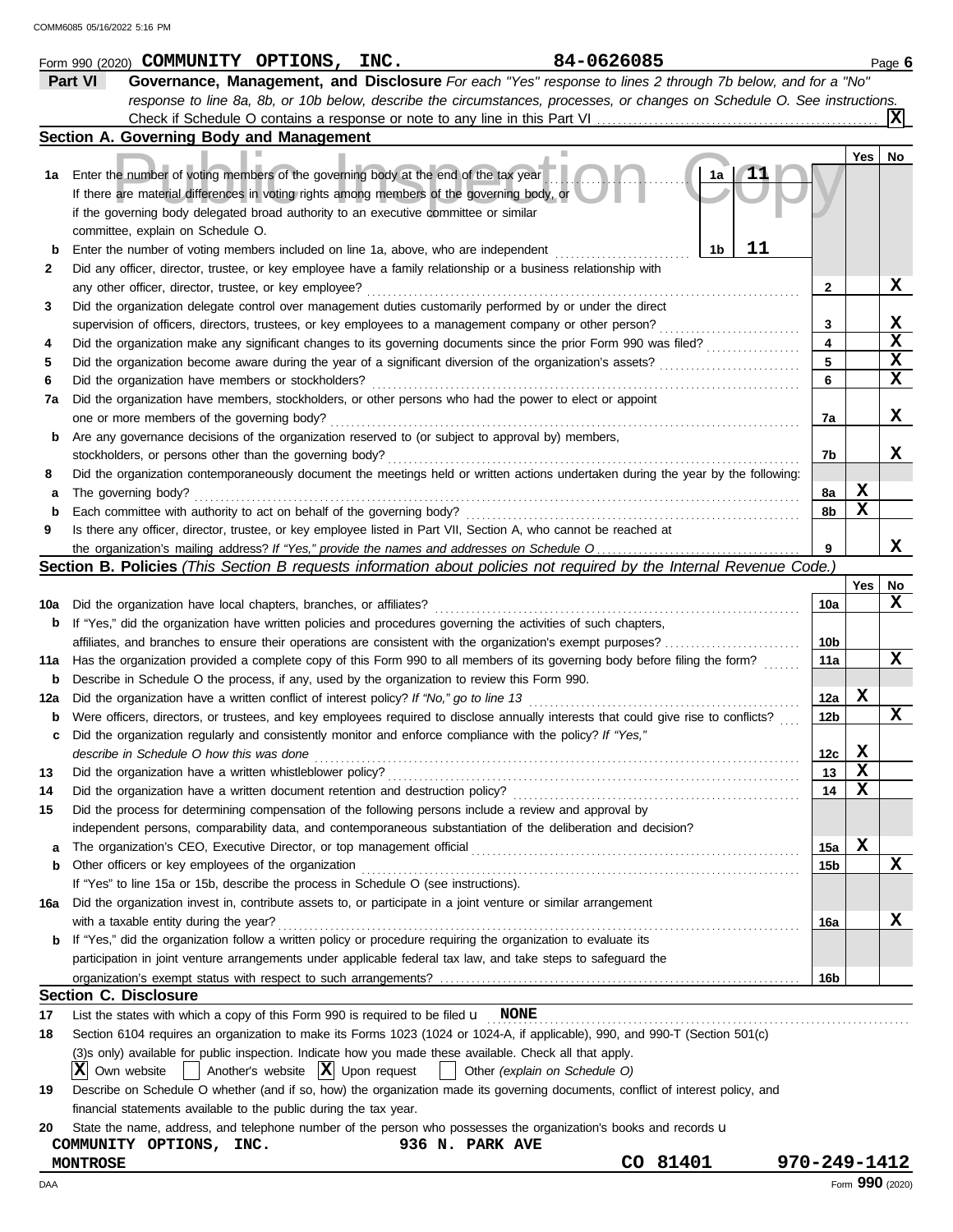| COMM6085 05/16/2022 5:16 PM                                                                                                                                                                                                                                                                                                 |                                                                            |                        |                       |         |              |                                 |                                                                                                  |                 |                                           |  |  |  |
|-----------------------------------------------------------------------------------------------------------------------------------------------------------------------------------------------------------------------------------------------------------------------------------------------------------------------------|----------------------------------------------------------------------------|------------------------|-----------------------|---------|--------------|---------------------------------|--------------------------------------------------------------------------------------------------|-----------------|-------------------------------------------|--|--|--|
| Form 990 (2020) COMMUNITY OPTIONS, INC.                                                                                                                                                                                                                                                                                     |                                                                            |                        |                       |         |              |                                 | 84-0626085                                                                                       |                 | Page 7                                    |  |  |  |
| <b>Part VII</b>                                                                                                                                                                                                                                                                                                             |                                                                            |                        |                       |         |              |                                 | Compensation of Officers, Directors, Trustees, Key Employees, Highest Compensated Employees, and |                 |                                           |  |  |  |
| <b>Independent Contractors</b>                                                                                                                                                                                                                                                                                              |                                                                            |                        |                       |         |              |                                 |                                                                                                  |                 |                                           |  |  |  |
|                                                                                                                                                                                                                                                                                                                             |                                                                            |                        |                       |         |              |                                 | Check if Schedule O contains a response or note to any line in this Part VII                     |                 |                                           |  |  |  |
| Section A.                                                                                                                                                                                                                                                                                                                  |                                                                            |                        |                       |         |              |                                 | Officers, Directors, Trustees, Key Employees, and Highest Compensated Employees                  |                 |                                           |  |  |  |
| 1a Complete this table for all persons required to be listed. Report compensation for the calendar year ending with or within the<br>organization's tax year.                                                                                                                                                               |                                                                            |                        |                       |         |              |                                 |                                                                                                  |                 |                                           |  |  |  |
| • List all of the organization's current officers, directors, trustees (whether individuals or organizations), regardless of amount of                                                                                                                                                                                      |                                                                            |                        |                       |         |              |                                 |                                                                                                  |                 |                                           |  |  |  |
| compensation. Enter -0- in columns (D), (E), and (F) if no compensation was paid.                                                                                                                                                                                                                                           |                                                                            |                        |                       |         |              |                                 |                                                                                                  |                 |                                           |  |  |  |
| • List all of the organization's current key employees, if any. See instructions for definition of "key employee."                                                                                                                                                                                                          |                                                                            |                        |                       |         |              |                                 |                                                                                                  |                 |                                           |  |  |  |
| List the organization's five current highest compensated employees (other than an officer, director, trustee, or key employee)<br>who received reportable compensation (Box 5 of Form W-2 and/or Box 7 of Form 1099-MISC) of more than \$100,000 from the                                                                   |                                                                            |                        |                       |         |              |                                 |                                                                                                  |                 |                                           |  |  |  |
| organization and any related organizations.                                                                                                                                                                                                                                                                                 |                                                                            |                        |                       |         |              |                                 |                                                                                                  |                 |                                           |  |  |  |
| • List all of the organization's former officers, key employees, and highest compensated employees who received more than<br>\$100,000 of reportable compensation from the organization and any related organizations.                                                                                                      |                                                                            |                        |                       |         |              |                                 |                                                                                                  |                 |                                           |  |  |  |
| List all of the organization's former directors or trustees that received, in the capacity as a former director or trustee of the<br>organization, more than \$10,000 of reportable compensation from the organization and any related organizations.<br>See instructions for the order in which to list the persons above. |                                                                            |                        |                       |         |              |                                 |                                                                                                  |                 |                                           |  |  |  |
| Check this box if neither the organization nor any related organization compensated any current officer, director, or trustee.                                                                                                                                                                                              |                                                                            |                        |                       |         |              |                                 |                                                                                                  |                 |                                           |  |  |  |
| (A)                                                                                                                                                                                                                                                                                                                         | (B)                                                                        |                        |                       |         |              |                                 | (D)                                                                                              | (E)             | (F)                                       |  |  |  |
| Name and title                                                                                                                                                                                                                                                                                                              | (C)<br>Position<br>Estimated amount<br>Reportable<br>Reportable<br>Average |                        |                       |         |              |                                 |                                                                                                  |                 |                                           |  |  |  |
| compensation<br>(do not check more than one<br>compensation<br>of other<br>hours<br>box, unless person is both an<br>from the<br>from related<br>per week<br>compensation                                                                                                                                                   |                                                                            |                        |                       |         |              |                                 |                                                                                                  |                 |                                           |  |  |  |
|                                                                                                                                                                                                                                                                                                                             | (list any                                                                  |                        |                       |         |              | officer and a director/trustee) | organization                                                                                     | organizations   | from the                                  |  |  |  |
|                                                                                                                                                                                                                                                                                                                             | hours for<br>related                                                       |                        |                       | Officer |              | Former                          | (W-2/1099-MISC)                                                                                  | (W-2/1099-MISC) | organization and<br>related organizations |  |  |  |
|                                                                                                                                                                                                                                                                                                                             | organizations<br>below                                                     | Individual<br>director |                       |         |              |                                 |                                                                                                  |                 |                                           |  |  |  |
|                                                                                                                                                                                                                                                                                                                             | dotted line)                                                               | trustee                |                       |         | Key employee |                                 |                                                                                                  |                 |                                           |  |  |  |
|                                                                                                                                                                                                                                                                                                                             |                                                                            |                        | Institutional trustee |         |              | Highest compensated<br>employee |                                                                                                  |                 |                                           |  |  |  |
|                                                                                                                                                                                                                                                                                                                             |                                                                            |                        |                       |         |              |                                 |                                                                                                  |                 |                                           |  |  |  |
| $(1)$ TOM TURNER                                                                                                                                                                                                                                                                                                            | 40.00                                                                      |                        |                       |         |              |                                 |                                                                                                  |                 |                                           |  |  |  |
|                                                                                                                                                                                                                                                                                                                             | 0.00                                                                       |                        |                       | X       |              |                                 | 98,627                                                                                           | 0               | 41                                        |  |  |  |
| CEO<br>(2) STEVE DAHLMAN                                                                                                                                                                                                                                                                                                    |                                                                            |                        |                       |         |              |                                 |                                                                                                  |                 |                                           |  |  |  |
|                                                                                                                                                                                                                                                                                                                             | 40.00                                                                      |                        |                       |         |              |                                 |                                                                                                  |                 |                                           |  |  |  |
| CFO                                                                                                                                                                                                                                                                                                                         | 0.00                                                                       |                        |                       | X       |              |                                 | 59,621                                                                                           | 0               | 9,333                                     |  |  |  |
| (3) DARCY ARNOLD                                                                                                                                                                                                                                                                                                            |                                                                            |                        |                       |         |              |                                 |                                                                                                  |                 |                                           |  |  |  |
|                                                                                                                                                                                                                                                                                                                             | 1.00                                                                       |                        |                       |         |              |                                 |                                                                                                  |                 |                                           |  |  |  |
| PRESIDENT                                                                                                                                                                                                                                                                                                                   | 0.00                                                                       | X                      |                       | X       |              |                                 | 0                                                                                                | 0               | 0                                         |  |  |  |
| (4) PEGGY DAY                                                                                                                                                                                                                                                                                                               |                                                                            |                        |                       |         |              |                                 |                                                                                                  |                 |                                           |  |  |  |
|                                                                                                                                                                                                                                                                                                                             | 1.00                                                                       |                        |                       |         |              |                                 |                                                                                                  |                 |                                           |  |  |  |
| <b>SECRETARY</b>                                                                                                                                                                                                                                                                                                            | 0.00                                                                       | X                      |                       | X       |              |                                 | 0                                                                                                | 0               | 0                                         |  |  |  |
| (5) KRISTI GARNER                                                                                                                                                                                                                                                                                                           |                                                                            |                        |                       |         |              |                                 |                                                                                                  |                 |                                           |  |  |  |
|                                                                                                                                                                                                                                                                                                                             | 1.00                                                                       |                        |                       |         |              |                                 |                                                                                                  |                 |                                           |  |  |  |
| <b>BOARD MEMBER</b>                                                                                                                                                                                                                                                                                                         | 0.00                                                                       | $\mathbf x$            |                       |         |              |                                 | 0                                                                                                | 0               | 0                                         |  |  |  |
| (6) TREVOR HARRISON                                                                                                                                                                                                                                                                                                         |                                                                            |                        |                       |         |              |                                 |                                                                                                  |                 |                                           |  |  |  |
|                                                                                                                                                                                                                                                                                                                             | 1.00                                                                       |                        |                       |         |              |                                 |                                                                                                  |                 |                                           |  |  |  |
| <b>BOARD MEMBER</b>                                                                                                                                                                                                                                                                                                         | 0.00                                                                       | X                      |                       |         |              |                                 | 0                                                                                                | 0               | $\mathbf 0$                               |  |  |  |

**0.00 X 0 0 0**

**0.00 X 0 0 0**

**0.00 X 0 0 0**

**0.00 X X 0 0 0**

**0.00 X 0 0 0**

**(7) JULIE HILMES**

**(9) DAVID LANE**

**TREASURER**

**BOARD MEMBER**

**(8) DAVID KIENHOLZ**

**BOARD MEMBER** 0.00

**BOARD MEMBER** 0.00

**BOARD MEMBER** 0.00

. . . . . . . . . . . . . . . . . . . . . . . . . . . . . . . . . . . . . . . . . . . . . . . . . . . . . . .

**BOARD MEMBER** 0.00

. . . . . . . . . . . . . . . . . . . . . . . . . . . . . . . . . . . . . . . . . . . . . . . . . . . . . . .

**1.00**

**1.00**

**1.00**

**0.00**

**1.00**

**(10) CAROLYN RETTIG**

**(11) MIKE SCHOTTELKOTTE**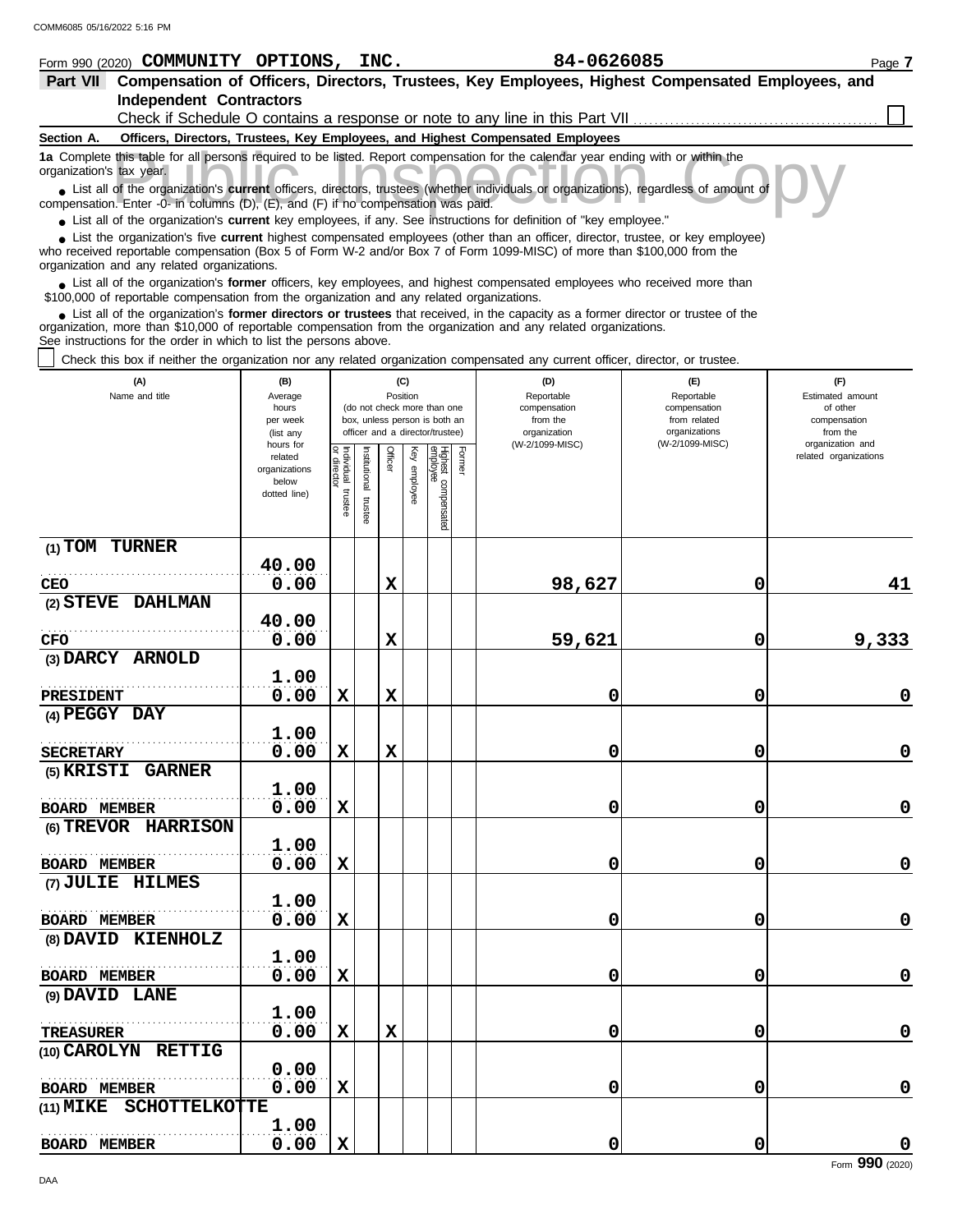| COMM6085 05/16/2022 5:16 PM<br>Part VII | Form 990 (2020) <b>COMMUNITY OPTIONS,</b>                                                                                                                                                                                      |                                                                |                                                                                                                                                                                                                                                           |                       | INC.    |                 |                                 |                                                                 | 84-0626085<br>Section A. Officers, Directors, Trustees, Key Employees, and Highest Compensated Employees (continued)                                                                                                 |                                |                                           | Page 8              |
|-----------------------------------------|--------------------------------------------------------------------------------------------------------------------------------------------------------------------------------------------------------------------------------|----------------------------------------------------------------|-----------------------------------------------------------------------------------------------------------------------------------------------------------------------------------------------------------------------------------------------------------|-----------------------|---------|-----------------|---------------------------------|-----------------------------------------------------------------|----------------------------------------------------------------------------------------------------------------------------------------------------------------------------------------------------------------------|--------------------------------|-------------------------------------------|---------------------|
|                                         | (A)<br>Name and title                                                                                                                                                                                                          | (B)<br>Average<br>hours<br>per week<br>(list any               | (C)<br>(D)<br>(E)<br>Position<br>Reportable<br>Reportable<br>(do not check more than one<br>compensation<br>compensation<br>box, unless person is both an<br>from related<br>from the<br>officer and a director/trustee)<br>organizations<br>organization |                       |         |                 |                                 | (F)<br>Estimated amount<br>of other<br>compensation<br>from the |                                                                                                                                                                                                                      |                                |                                           |                     |
|                                         |                                                                                                                                                                                                                                | hours for<br>related<br>organizations<br>below<br>dotted line) | Individual trustee<br>or director                                                                                                                                                                                                                         | Institutional trustee | Officer | Key<br>employee | Highest compensated<br>employee | Former                                                          | (W-2/1099-MISC)                                                                                                                                                                                                      | (W-2/1099-MISC)                | organization and<br>related organizations |                     |
| (12)                                    | <b>MARY</b><br><b>TURNER</b>                                                                                                                                                                                                   |                                                                |                                                                                                                                                                                                                                                           |                       |         |                 |                                 |                                                                 |                                                                                                                                                                                                                      |                                |                                           |                     |
|                                         | 1ST VICE PRESIDENT                                                                                                                                                                                                             | 1.00<br>0.00                                                   | X                                                                                                                                                                                                                                                         |                       | X       |                 |                                 |                                                                 | 0                                                                                                                                                                                                                    | 0                              |                                           | 0                   |
| (13)                                    | <b>MARY WEST</b><br>2ND VICE PRESIDENT                                                                                                                                                                                         | 1.00<br>0.00                                                   | X                                                                                                                                                                                                                                                         |                       | X       |                 |                                 |                                                                 | 0                                                                                                                                                                                                                    | 0                              |                                           | 0                   |
| (14)                                    | <b>KEVIN</b><br><b>SOWDER</b>                                                                                                                                                                                                  |                                                                |                                                                                                                                                                                                                                                           |                       |         |                 |                                 |                                                                 |                                                                                                                                                                                                                      |                                |                                           |                     |
| <b>INTERIM CFO</b>                      |                                                                                                                                                                                                                                | 40.00<br>0.00                                                  |                                                                                                                                                                                                                                                           |                       | X       |                 |                                 |                                                                 | 0                                                                                                                                                                                                                    | 0                              |                                           | 0                   |
| (15)                                    | <b>JOHN VASTAG</b>                                                                                                                                                                                                             | 40.00                                                          |                                                                                                                                                                                                                                                           |                       |         |                 |                                 |                                                                 |                                                                                                                                                                                                                      |                                |                                           |                     |
| <b>CEO</b>                              |                                                                                                                                                                                                                                | 0.00                                                           |                                                                                                                                                                                                                                                           |                       | X       |                 |                                 |                                                                 | 0                                                                                                                                                                                                                    | 0                              |                                           | 0                   |
|                                         |                                                                                                                                                                                                                                |                                                                |                                                                                                                                                                                                                                                           |                       |         |                 |                                 |                                                                 |                                                                                                                                                                                                                      |                                |                                           |                     |
|                                         |                                                                                                                                                                                                                                |                                                                |                                                                                                                                                                                                                                                           |                       |         |                 |                                 |                                                                 |                                                                                                                                                                                                                      |                                |                                           |                     |
|                                         |                                                                                                                                                                                                                                |                                                                |                                                                                                                                                                                                                                                           |                       |         |                 |                                 |                                                                 |                                                                                                                                                                                                                      |                                |                                           |                     |
|                                         |                                                                                                                                                                                                                                |                                                                |                                                                                                                                                                                                                                                           |                       |         |                 |                                 |                                                                 |                                                                                                                                                                                                                      |                                |                                           |                     |
|                                         |                                                                                                                                                                                                                                |                                                                |                                                                                                                                                                                                                                                           |                       |         |                 |                                 | u                                                               | 158,248                                                                                                                                                                                                              |                                |                                           | 9,374               |
| d                                       | c Total from continuation sheets to Part VII. Section A                                                                                                                                                                        |                                                                |                                                                                                                                                                                                                                                           |                       |         |                 |                                 | u<br>$\mathbf u$                                                | 158,248                                                                                                                                                                                                              |                                |                                           | 9,374               |
| $\mathbf{2}$                            | reportable compensation from the organization $\bf{u}$ 0                                                                                                                                                                       |                                                                |                                                                                                                                                                                                                                                           |                       |         |                 |                                 |                                                                 | Total number of individuals (including but not limited to those listed above) who received more than \$100,000 of                                                                                                    |                                |                                           |                     |
|                                         |                                                                                                                                                                                                                                |                                                                |                                                                                                                                                                                                                                                           |                       |         |                 |                                 |                                                                 |                                                                                                                                                                                                                      |                                |                                           | Yes<br>No           |
| 3                                       |                                                                                                                                                                                                                                |                                                                |                                                                                                                                                                                                                                                           |                       |         |                 |                                 |                                                                 | Did the organization list any former officer, director, trustee, key employee, or highest compensated                                                                                                                |                                | 3                                         | x                   |
| 4                                       |                                                                                                                                                                                                                                |                                                                |                                                                                                                                                                                                                                                           |                       |         |                 |                                 |                                                                 | For any individual listed on line 1a, is the sum of reportable compensation and other compensation from the<br>organization and related organizations greater than \$150,000? If "Yes," complete Schedule J for such |                                |                                           |                     |
| 5                                       | individual communications and contact the contract of the contract of the contract of the contract of the contract of the contract of the contract of the contract of the contract of the contract of the contract of the cont |                                                                |                                                                                                                                                                                                                                                           |                       |         |                 |                                 |                                                                 | Did any person listed on line 1a receive or accrue compensation from any unrelated organization or individual                                                                                                        |                                | 4                                         | X                   |
|                                         |                                                                                                                                                                                                                                |                                                                |                                                                                                                                                                                                                                                           |                       |         |                 |                                 |                                                                 |                                                                                                                                                                                                                      |                                | 5                                         | x                   |
| 1                                       | Section B. Independent Contractors                                                                                                                                                                                             |                                                                |                                                                                                                                                                                                                                                           |                       |         |                 |                                 |                                                                 | Complete this table for your five highest compensated independent contractors that received more than \$100,000 of                                                                                                   |                                |                                           |                     |
|                                         |                                                                                                                                                                                                                                | (A)<br>Name and business address                               |                                                                                                                                                                                                                                                           |                       |         |                 |                                 |                                                                 | compensation from the organization. Report compensation for the calendar year ending with or within the organization's tax year.                                                                                     | (B)<br>Description of services |                                           | (C)<br>Compensation |
|                                         |                                                                                                                                                                                                                                |                                                                |                                                                                                                                                                                                                                                           |                       |         |                 |                                 |                                                                 |                                                                                                                                                                                                                      |                                |                                           |                     |
|                                         |                                                                                                                                                                                                                                |                                                                |                                                                                                                                                                                                                                                           |                       |         |                 |                                 |                                                                 |                                                                                                                                                                                                                      |                                |                                           |                     |
|                                         |                                                                                                                                                                                                                                |                                                                |                                                                                                                                                                                                                                                           |                       |         |                 |                                 |                                                                 |                                                                                                                                                                                                                      |                                |                                           |                     |
|                                         |                                                                                                                                                                                                                                |                                                                |                                                                                                                                                                                                                                                           |                       |         |                 |                                 |                                                                 |                                                                                                                                                                                                                      |                                |                                           |                     |
|                                         |                                                                                                                                                                                                                                |                                                                |                                                                                                                                                                                                                                                           |                       |         |                 |                                 |                                                                 |                                                                                                                                                                                                                      |                                |                                           |                     |
| $\mathbf{2}$                            | Total number of independent contractors (including but not limited to those listed above) who<br>received more than \$100,000 of compensation from the organization $\mathbf u$                                                |                                                                |                                                                                                                                                                                                                                                           |                       |         |                 |                                 |                                                                 |                                                                                                                                                                                                                      | 0                              |                                           |                     |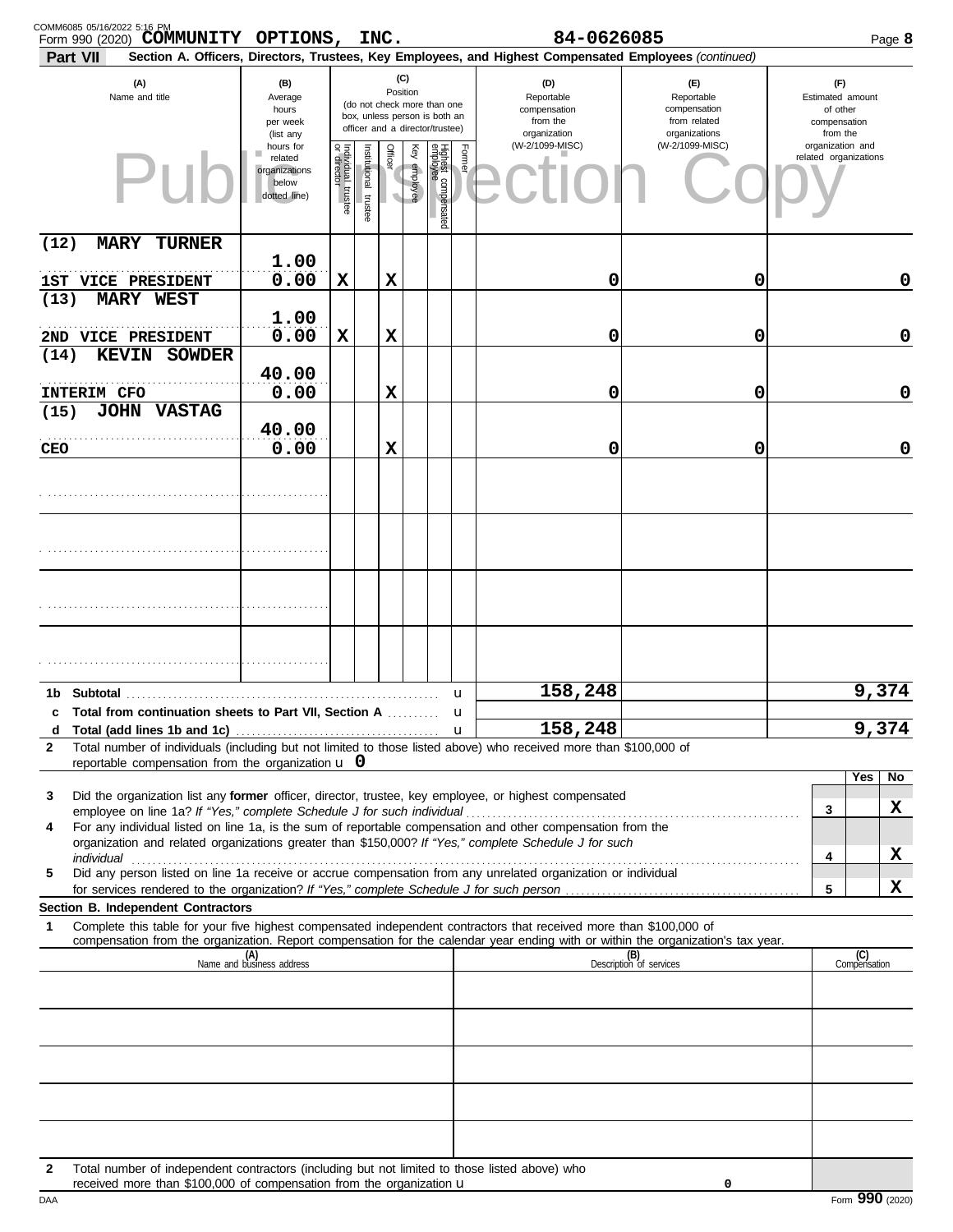**Part VIII Statement of Revenue**

#### Check if Schedule O contains a response or note to any line in this Part VIII **(A) (B) (C) (D)** Total revenue Related or exempt Unrelated Revenue excluded Related of exempt Unrelated Revenue excluded<br>
function revenue business revenue from tax under sections 512-514 Public Inspection Copy <u>ិទី</u> **Contributions, Gifts, Grants and Other Similar Amounts 1a** Federated campaigns **. . . . . . . . . . . . 1a** Gifts, Grant<br>nilar Amount **1b b** Membership dues . . . . . . . . . . . . . . . . . . . **200 c** Fundraising events **. . . . . . . . . . . . . .** . . **1c 1d d** Related organizations . . . . . . . . . . . . . **1,265,343** Contributions,<br>and Other Simi **1e e** Government grants (contributions) . . . . . . . . . . . . **f** All other contributions, gifts, grants, and similar amounts not included above ........ **132,145 1f 1g** \$ . . . . . . . . . . . . . . . . . . . . . **6,100 g** Noncash contributions included in lines 1a-1f . . . . . **1,397,688** u **h Total.** Add lines 1a–1f . . . . . . . . . . . . . . . . . . . . . . . . . . . . . . . . . . . . . . . . Business Code . . . . . . . . . . . . . . . . . . . . . . . . . . . . . . . . . . . . . . . . . . . . . . . . . . . . . . . **2a MEDICAID PAYMENTS 5,887,550 5,887,550** Program Service<br>Revenue **Program Service** . . . . . . . . . . . . . . . . . . . . . . . . . . . . . . . . . . . . . . . . . . . . . . . . . . . . . . . **b RESIDENTIAL FEES 665,452 665,452** . . . . . . . . . . . . . . . . . . . . . . . . . . . . . . . . . . . . . . . . . . . . . . . . . . . . . . . **STATE PAYMENTS 578,649 578,649 c** . . . . . . . . . . . . . . . . . . . . . . . . . . . . . . . . . . . . . . . . . . . . . . . . . . . . . . . **OTHER 124,995 124,995 d e COCATIONAL REVENUE 28,034 28,034 28,034 f** All other program service revenue . . . . . . . . . . . . . . . . . . . **7,284,680 g Total.** Add lines 2a–2f . . . . . . . . . . . . . . . . . . . . . . . . . . . . . . . . . . . . . . . . u **3** Investment income (including dividends, interest, and **244 244** other similar amounts) . . . . . . . . . . . . . . . . . . . . . . . . . . . . . . . . . . . . . . . u u **4** Income from investment of tax-exempt bond proceeds ...... **5** Royalties . . . . . . . . . . . . . . . . . . . . . . . . . . . . . . . . . . . . . . . . . . . . . . . . . . . . . u (i) Real (ii) Personal **6a 6a** Gross rents **6b b** Less: rental expenses **6c c** Rental inc. or (loss) **d** Net rental income or (loss) . . . . . . . . . . . . . . . . . . . . . . . . . . . . . . . . . . . u **7a** Gross amount from (i) Securities (ii) Other sales of assets **6,775 7a** other than inventory Revenue **b** Less: cost or other **Other Revenue** basis and sales exps. **7b 6,775 7c c** Gain or (loss) Other I **6,775 6,775 d** u Net gain or (loss) . . . . . . . . . . . . . . . . . . . . . . . . . . . . . . . . . . . . . . . . . . . . . **8a** Gross income from fundraising events (not including \$ . . . . . . . . . . . . . . . . . . . . . . **200** of contributions reported on line 1c). See Part IV, line 18 . . . . . . . . . . . . . . . . . . . . **8a 6,185 8b 1,575 b** Less: direct expenses . . . . . . . . . . . . . **4,610 4,610** u **c** Net income or (loss) from fundraising events ................ **9a** Gross income from gaming activities. See Part IV, line 19 . . . . . . . . . . . . . . . . . . . . **9a 9b b** Less: direct expenses ............... u Net income or (loss) from gaming activities . . . . . . . . . . . . . . . . . . **c** 10a Gross sales of inventory, less returns and allowances ......... **10a 10b b** Less: cost of goods sold  $\ldots$ Net income or (loss) from sales of inventory . . . . . . . . . . . . . . . . . **c** u Business Code **Revenue Miscellaneous** . . . . . . . . . . . . . . . . . . . . . . . . . . . . . . . . . . . . . . . . . . . . . . . . . . . . . . . **INTEREST ON NOTES RECEIVABLE 624100 2,455 2,455 11a b** . . . . . . . . . . . . . . . . . . . . . . . . . . . . . . . . . . . . . . . . . . . . . . . . . . . . . . . **c** . . . . . . . . . . . . . . . . . . . . . . . . . . . . . . . . . . . . . . . . . . . . . . . . . . . . . . . **d** All other revenue . . . . . . . . . . . . . . . . . . . . . . . . . . . . . . . . . . . . . **2,455** u **e Total.** Add lines 11a–11d . . . . . . . . . . . . . . . . . . . . . . . . . . . . . . . . . . . . **8,696,452 7,284,680 2,455 11,629** u **12 Total revenue.** See instructions ................................ Form **990** (2020)

Form 990 (2020) Page **9 COMMUNITY OPTIONS, INC. 84-0626085**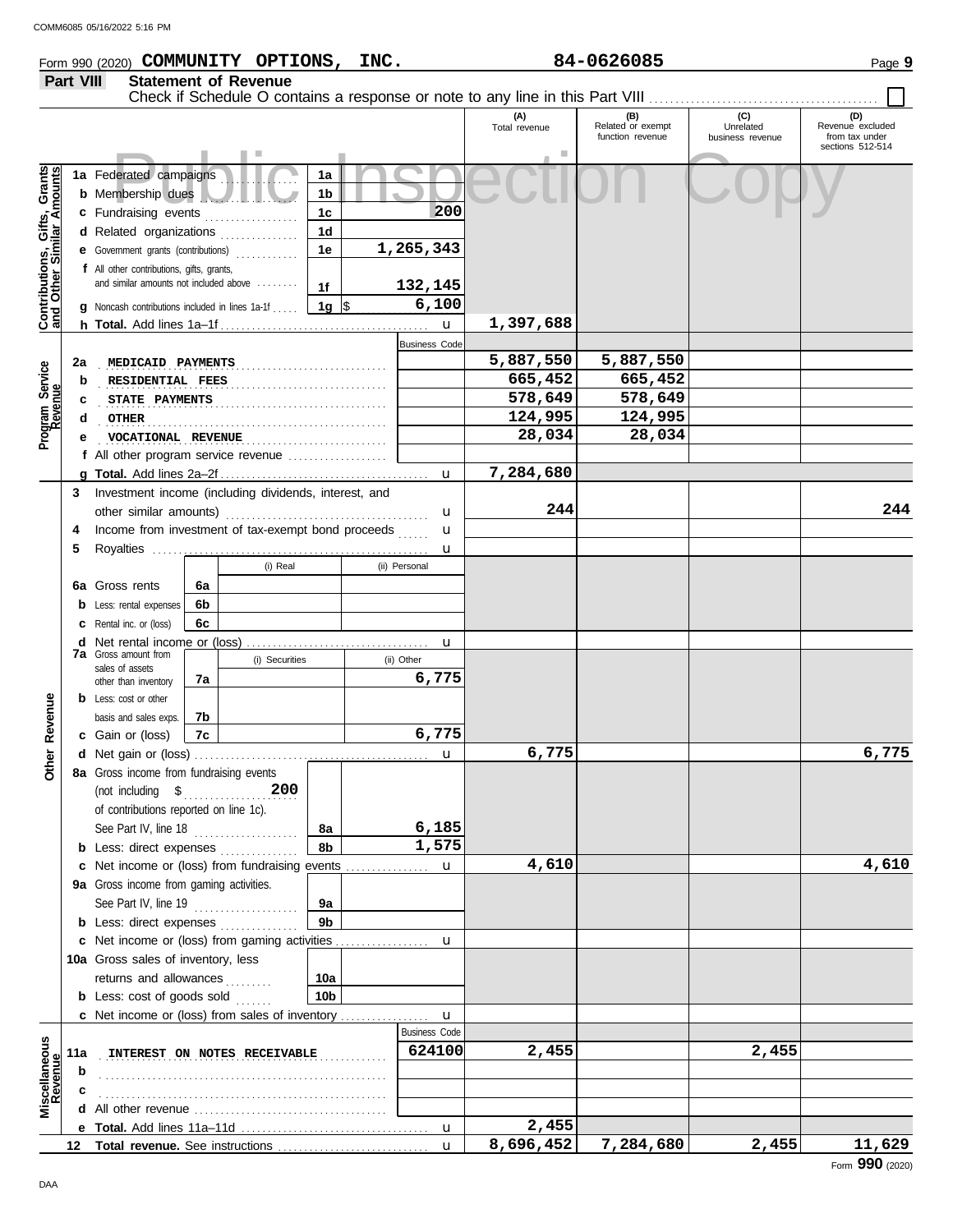#### nd 10b of Part VIII.<br>
dother assistance to domestic organizations<br>
and other assistance to domestic<br>
and other assistance to domestic **Part IX Statement of Functional Expenses** Form 990 (2020) Page **10 COMMUNITY OPTIONS, INC. 84-0626085** *Section 501(c)(3) and 501(c)(4) organizations must complete all columns. All other organizations must complete column (A). Do not include amounts reported on lines 6b, 7b, 8b, 9b, and 10b of Part VIII.* **1 2 3 4 5 6 7 8 9 10 11 a** Management ................................. **b** Legal . . . . . . . . . . . . . . . . . . . . . . . . . . . . . . . . . . . . . . . . . **c** Accounting . . . . . . . . . . . . . . . . . . . . . . . . . . . . . . . . . . . **d** Lobbying . . . . . . . . . . . . . . . . . . . . . . . . . . . . . . . . . . . . . **e** Professional fundraising services. See Part IV, line 17 **f g** Other. (If line 11g amount exceeds 10% of line 25, column **12** Advertising and promotion . . . . . . . . . . . . . . . . . . **13 14 15 16 17 18 19 20 21 22** Depreciation, depletion, and amortization . . . **23 24 a b c d e** All other expenses . . . . . . . . . . . . . . . . . . . . . . . . . . . Grants and other assistance to domestic organizations and domestic governments. See Part IV, line 21 Grants and other assistance to domestic individuals. See Part IV, line 22 Grants and other assistance to foreign organizations, foreign governments, and foreign individuals. See Part IV, lines 15 and 16 Benefits paid to or for members ............. Compensation of current officers, directors, trustees, and key employees . . . . . . . . . . . . . . . . Compensation not included above to disqualified persons (as defined under section 4958(f)(1)) and persons described in section 4958(c)(3)(B) . . . . . . . . Other salaries and wages ................... Pension plan accruals and contributions (include section 401(k) and 403(b) employer contributions) Other employee benefits . . . . . . . . . . . . . . . . . . . . Payroll taxes . . . . . . . . . . . . . . . . . . . . . . . . . . . . . . . . . Fees for services (nonemployees): Investment management fees ............... Office expenses ................................. Information technology ...................... Royalties . . . . . . . . . . . . . . . . . . . . . . . . . . . . . . . . . . . . . Occupancy . . . . . . . . . . . . . . . . . . . . . . . . . . . . . . . . . . Travel . . . . . . . . . . . . . . . . . . . . . . . . . . . . . . . . . . . . . . . . Payments of travel or entertainment expenses for any federal, state, or local public officials Conferences, conventions, and meetings Interest . . . . . . . . . . . . . . . . . . . . . . . . . . . . . . . . . . . . . . Payments to affiliates . . . . . . . . . . . . . . . . . . . . . . . . Insurance . . . . . . . . . . . . . . . . . . . . . . . . . . . . . . . . . . . . Other expenses. Itemize expenses not covered above (List miscellaneous expenses on line 24e. If line 24e amount exceeds 10% of line 25, column (A) amount, list line 24e expenses on Schedule O.) **(A) (B) (C) (D)** Management and expenses and general expenses (D)<br>Fundraising expenses . . . . . . . . . . . . . . . . . . . . . . . . . . . . . . . . . . . . . . . . . . . . . . . **FOOD 179,711 178,869 842** . . . . . . . . . . . . . . . . . . . . . . . . . . . . . . . . . . . . . . . . . . . . . . . **DUES AND SUBSCRIPTIONS 68,668 30,110 38,558** . . . . . . . . . . . . . . . . . . . . . . . . . . . . . . . . . . . . . . . . . . . . . . . **IN-KIND 6,100 6,100** Check if Schedule O contains a response or note to any line in this Part IX (A) amount, list line 11g expenses on Schedule O.) ....... **X 182,714 58,683 124,031 3,813,056 3,477,333 335,723 490,572 447,263 43,309 475,333 432,488 42,845 1,568 1,568 16,700 16,700 803,811 781,226 22,585 3,380 2,703 677 281,647 266,525 15,122 419,965 414,428 5,537 100,881 99,375 1,506 13,709 6,926 6,783 66,411 64,892 1,519 311,739 308,923 2,816 190,466 173,480 16,986 OTHER 153,014 112,758 40,256 7,579,445 6,855,982 723,463 0**

**25 Total functional expenses.** Add lines 1 through 24e . . . . . **26** fundraising solicitation. Check here  $\mathbf u$ organization reported in column (B) joint costs from a combined educational campaign and following SOP 98-2 (ASC 958-720) **Joint costs.** Complete this line only if the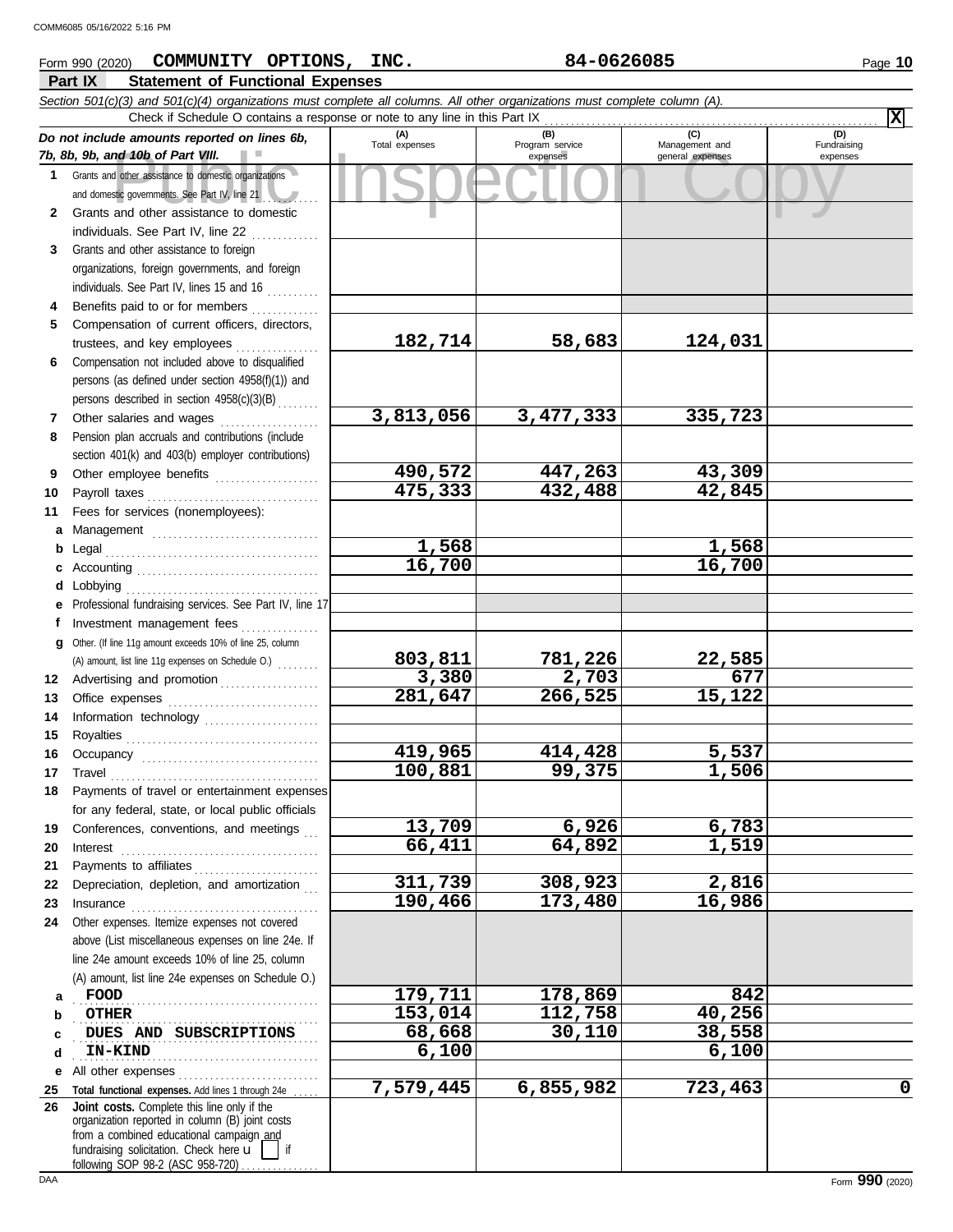|                         |          | COMMUNITY OPTIONS, INC.<br>Form 990 (2020)                                                                                                                                                                                          |                 |                        | 84-0626085        |                 | Page 11     |
|-------------------------|----------|-------------------------------------------------------------------------------------------------------------------------------------------------------------------------------------------------------------------------------------|-----------------|------------------------|-------------------|-----------------|-------------|
|                         | Part X   | <b>Balance Sheet</b>                                                                                                                                                                                                                |                 |                        |                   |                 |             |
|                         |          |                                                                                                                                                                                                                                     |                 |                        |                   |                 |             |
|                         |          |                                                                                                                                                                                                                                     |                 |                        | (A)               |                 | (B)         |
|                         |          |                                                                                                                                                                                                                                     |                 |                        | Beginning of year |                 | End of year |
|                         |          | Cash-non-interest-bearing<br>Cash—non-interest-bearing<br>Savings and temporary cash investments                                                                                                                                    |                 |                        | 3,572             | 1               | 2,913       |
|                         | 2        |                                                                                                                                                                                                                                     |                 |                        | 2,354,023         | $2^{\circ}$     | 2,210,599   |
|                         | 3        | Pledges and grants receivable, net //www.all.com/all.com/all.com/all.com/all.com/all.com/all.com/all                                                                                                                                |                 |                        | 900, 435          | 3 <sub>l</sub>  | 938,876     |
|                         | 4        | Accounts receivable, net                                                                                                                                                                                                            |                 |                        |                   | 4               |             |
|                         | 5        | Loans and other receivables from any current or former officer, director,                                                                                                                                                           |                 |                        |                   |                 |             |
|                         |          | trustee, key employee, creator or founder, substantial contributor, or 35%                                                                                                                                                          |                 |                        |                   | 5               |             |
|                         | 6        | Loans and other receivables from other disqualified persons (as defined                                                                                                                                                             |                 |                        |                   |                 |             |
|                         |          | under section 4958(f)(1)), and persons described in section 4958(c)(3)(B)                                                                                                                                                           |                 |                        |                   | 6               |             |
| Assets                  | 7        |                                                                                                                                                                                                                                     |                 |                        | 46,001            | $\overline{7}$  | 41,889      |
|                         | 8        | Inventories for sale or use <i>communication</i> and the state or use of the state or use of the state or use of the state or use of the state or use of the state of the state of the state of the state of the state or the state |                 |                        |                   | 8               |             |
|                         | 9        | Prepaid expenses and deferred charges                                                                                                                                                                                               |                 |                        | 33,733            | 9               | 34,048      |
|                         |          | 10a Land, buildings, and equipment: cost or other                                                                                                                                                                                   |                 |                        |                   |                 |             |
|                         |          |                                                                                                                                                                                                                                     |                 |                        |                   |                 |             |
|                         |          |                                                                                                                                                                                                                                     | 10 <sub>b</sub> | $\overline{4,595,890}$ | 3,152,437         | 10 <sub>c</sub> | 2,968,495   |
|                         | 11       |                                                                                                                                                                                                                                     |                 |                        |                   | 11              |             |
|                         | 12       |                                                                                                                                                                                                                                     |                 |                        |                   | 12              |             |
|                         | 13       |                                                                                                                                                                                                                                     |                 |                        | 13                |                 |             |
|                         | 14       | Intangible assets                                                                                                                                                                                                                   |                 |                        | 14                |                 |             |
|                         | 15       |                                                                                                                                                                                                                                     |                 |                        | 875,000           | 15              | 875,000     |
|                         | 16       |                                                                                                                                                                                                                                     |                 |                        | 7,365,201         | 16              | 7,071,820   |
|                         | 17       |                                                                                                                                                                                                                                     |                 | 868,749                | 17                | 915,027         |             |
|                         | 18       | Grants payable                                                                                                                                                                                                                      |                 |                        |                   | 18              |             |
|                         | 19       | Deferred revenue                                                                                                                                                                                                                    |                 |                        |                   | 19              | 158,110     |
|                         | 20       |                                                                                                                                                                                                                                     |                 |                        | 268,848           | 20              |             |
|                         | 21       | Escrow or custodial account liability. Complete Part IV of Schedule D                                                                                                                                                               |                 |                        |                   | 21              |             |
|                         | 22       | Loans and other payables to any current or former officer, director,                                                                                                                                                                |                 |                        |                   |                 |             |
| Liabilities             |          | trustee, key employee, creator or founder, substantial contributor, or 35%                                                                                                                                                          |                 |                        |                   |                 |             |
|                         |          | controlled entity or family member of any of these persons                                                                                                                                                                          |                 |                        | 2,409,070         | 22              | 1,103,811   |
|                         |          | 23 Secured mortgages and notes payable to unrelated third parties                                                                                                                                                                   |                 |                        |                   | 23              |             |
|                         | 24<br>25 | Unsecured notes and loans payable to unrelated third parties<br>Other liabilities (including federal income tax, payables to related third                                                                                          |                 |                        |                   | 24              |             |
|                         |          | parties, and other liabilities not included on lines 17-24). Complete Part X                                                                                                                                                        |                 |                        |                   |                 |             |
|                         |          | of Schedule D                                                                                                                                                                                                                       |                 |                        | 40,669            | 25              |             |
|                         | 26       |                                                                                                                                                                                                                                     |                 |                        | 3,587,336         | 26              | 2,176,948   |
|                         |          | Organizations that follow FASB ASC 958, check here $\mathbf{u} \mathbf{X} $                                                                                                                                                         |                 |                        |                   |                 |             |
|                         |          | and complete lines 27, 28, 32, and 33.                                                                                                                                                                                              |                 |                        |                   |                 |             |
|                         | 27       | Net assets without donor restrictions                                                                                                                                                                                               |                 |                        | 3,701,650         | 27              | 4,827,166   |
|                         | 28       | Net assets with donor restrictions                                                                                                                                                                                                  |                 |                        | 76,215            | 28              | 67,706      |
|                         |          | Organizations that do not follow FASB ASC 958, check here u                                                                                                                                                                         |                 |                        |                   |                 |             |
|                         |          | and complete lines 29 through 33.                                                                                                                                                                                                   |                 |                        |                   |                 |             |
|                         | 29       | Capital stock or trust principal, or current funds                                                                                                                                                                                  |                 |                        |                   | 29              |             |
| Assets or Fund Balances | 30       | Paid-in or capital surplus, or land, building, or equipment fund                                                                                                                                                                    |                 |                        |                   | 30              |             |
|                         | 31       | Retained earnings, endowment, accumulated income, or other funds                                                                                                                                                                    |                 |                        |                   | 31              |             |
| ğ                       | 32       |                                                                                                                                                                                                                                     | 3,777,865       | 32                     | 4,894,872         |                 |             |

Total liabilities and net assets/fund balances . . . . . . . . . . . . . . . . . . . . . . . . . . . . . . . . . . . . . . . . . . . .

Form **990** (2020) **7,365,201 7,071,820**

**33**

**33**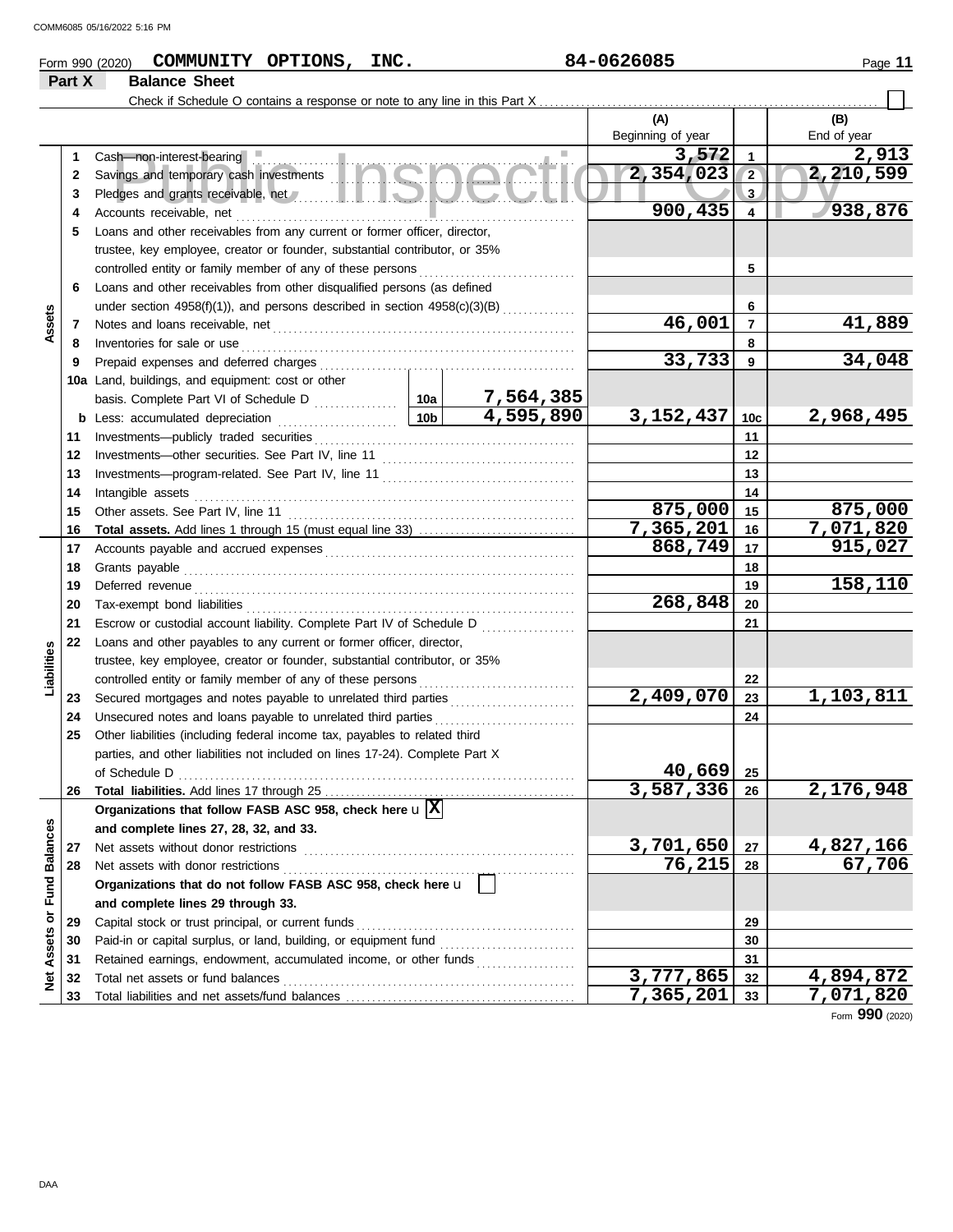|    | 84-0626085<br>Form 990 (2020) COMMUNITY OPTIONS, INC.                                                                                           |                |                |     | Page 12 |
|----|-------------------------------------------------------------------------------------------------------------------------------------------------|----------------|----------------|-----|---------|
|    | Part XI<br><b>Reconciliation of Net Assets</b>                                                                                                  |                |                |     |         |
|    |                                                                                                                                                 |                |                |     |         |
| 1  |                                                                                                                                                 | $\mathbf{1}$   | 8,696,452      |     |         |
| 2  |                                                                                                                                                 | $\overline{2}$ | 7,579,445      |     |         |
| 3  | Revenue less expenses. Subtract line 2 from line 1                                                                                              | $\overline{3}$ | 1,117,007      |     |         |
| 4  | Revenue less expenses. Subtract line 2 from line 1<br>Net assets or fund balances at beginning of year (must equal Part X, line 32, column (A)) | $\overline{4}$ | 3,777,865      |     |         |
| 5  |                                                                                                                                                 | 5.             |                |     |         |
| 6  | Donated services and use of facilities <b>constructed and constructed and constructed</b> services and use of facilities                        | 6              |                |     |         |
| 7  | Investment expenses                                                                                                                             | $\overline{7}$ |                |     |         |
| 8  |                                                                                                                                                 | 8              |                |     |         |
| 9  |                                                                                                                                                 | $\mathbf{g}$   |                |     |         |
| 10 | Net assets or fund balances at end of year. Combine lines 3 through 9 (must equal Part X, line                                                  |                |                |     |         |
|    |                                                                                                                                                 | 10             | 4,894,872      |     |         |
|    | <b>Financial Statements and Reporting</b><br>Part XII                                                                                           |                |                |     |         |
|    |                                                                                                                                                 |                |                |     |         |
|    |                                                                                                                                                 |                |                | Yes | No.     |
| 1  | $ \mathbf{X} $ Accrual<br>Cash<br>Accounting method used to prepare the Form 990:<br>Other                                                      |                |                |     |         |
|    | If the organization changed its method of accounting from a prior year or checked "Other," explain in                                           |                |                |     |         |
|    | Schedule O.                                                                                                                                     |                |                |     |         |
|    | 2a Were the organization's financial statements compiled or reviewed by an independent accountant?                                              |                | 2a             |     | X       |
|    | If "Yes," check a box below to indicate whether the financial statements for the year were compiled or                                          |                |                |     |         |
|    | reviewed on a separate basis, consolidated basis, or both:                                                                                      |                |                |     |         |
|    | Separate basis<br>  Consolidated basis<br>  Both consolidated and separate basis                                                                |                |                |     |         |
|    |                                                                                                                                                 |                | 2b             | x   |         |
|    | If "Yes," check a box below to indicate whether the financial statements for the year were audited on a                                         |                |                |     |         |
|    | separate basis, consolidated basis, or both:                                                                                                    |                |                |     |         |
|    | X <br>Separate basis<br>  Consolidated basis<br>  Both consolidated and separate basis                                                          |                |                |     |         |
|    | c If "Yes" to line 2a or 2b, does the organization have a committee that assumes responsibility for oversight of                                |                |                |     |         |
|    | the audit, review, or compilation of its financial statements and selection of an independent accountant?                                       |                | 2c             | X   |         |
|    | If the organization changed either its oversight process or selection process during the tax year, explain on                                   |                |                |     |         |
|    | Schedule O.                                                                                                                                     |                |                |     |         |
|    | 3a As a result of a federal award, was the organization required to undergo an audit or audits as set forth in the                              |                |                |     |         |
|    | Single Audit Act and OMB Circular A-133?                                                                                                        |                | Зa             |     | x       |
|    | b If "Yes," did the organization undergo the required audit or audits? If the organization did not undergo the                                  |                |                |     |         |
|    |                                                                                                                                                 |                | 3 <sub>b</sub> |     |         |

Form **990** (2020)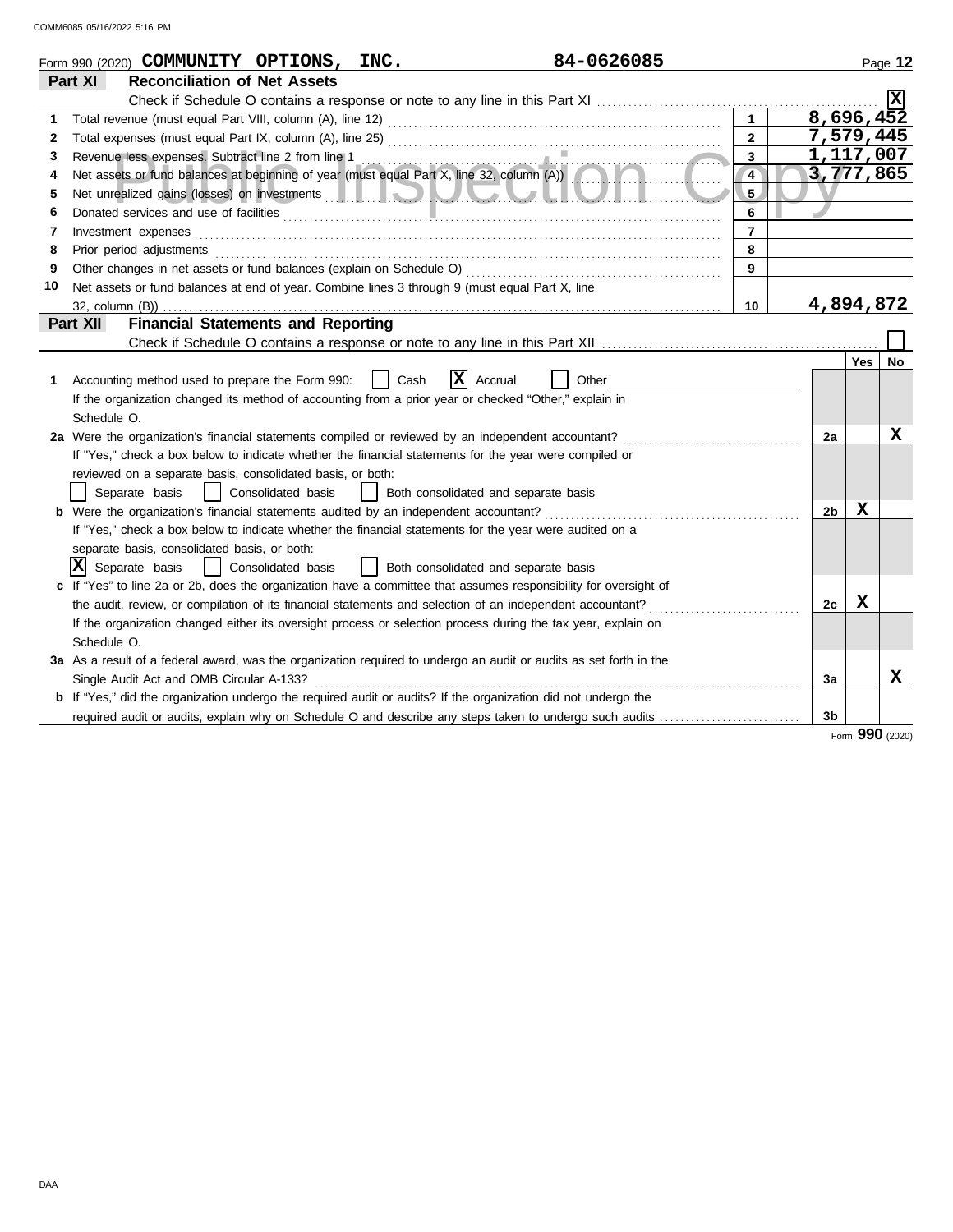|                                                                                                                                                                                                     | <b>SCHEDULE A</b>                     |                                                                                 | <b>Public Charity Status and Public Support</b>                                                                                                                                                                                                                                                                                                                                                    |                                                                   |    |                                                         | OMB No. 1545-0047                                     |  |  |
|-----------------------------------------------------------------------------------------------------------------------------------------------------------------------------------------------------|---------------------------------------|---------------------------------------------------------------------------------|----------------------------------------------------------------------------------------------------------------------------------------------------------------------------------------------------------------------------------------------------------------------------------------------------------------------------------------------------------------------------------------------------|-------------------------------------------------------------------|----|---------------------------------------------------------|-------------------------------------------------------|--|--|
|                                                                                                                                                                                                     | (Form 990 or 990-EZ)                  |                                                                                 | Complete if the organization is a section 501(c)(3) organization or a section 4947(a)(1) nonexempt charitable trust.                                                                                                                                                                                                                                                                               |                                                                   |    |                                                         | 2020                                                  |  |  |
|                                                                                                                                                                                                     | Department of the Treasury            |                                                                                 | La Attach to Form 990 or Form 990-EZ.                                                                                                                                                                                                                                                                                                                                                              |                                                                   |    |                                                         | Open to Public                                        |  |  |
|                                                                                                                                                                                                     | Internal Revenue Service              |                                                                                 | <b>u</b> Go to <i>www.irs.gov/Form990</i> for instructions and the latest information.                                                                                                                                                                                                                                                                                                             |                                                                   |    |                                                         | Inspection                                            |  |  |
|                                                                                                                                                                                                     | Name of the organization              | ш                                                                               |                                                                                                                                                                                                                                                                                                                                                                                                    |                                                                   |    | Employer identification number                          |                                                       |  |  |
|                                                                                                                                                                                                     | Part I                                | COMMUNITY OPTIONS, INC.                                                         | Reason for Public Charity Status. (All organizations must complete this part.)                                                                                                                                                                                                                                                                                                                     |                                                                   |    | 84-0626085<br>See instructions.                         |                                                       |  |  |
|                                                                                                                                                                                                     |                                       |                                                                                 | The organization is not a private foundation because it is: (For lines 1 through 12, check only one box.)                                                                                                                                                                                                                                                                                          |                                                                   |    |                                                         |                                                       |  |  |
| A church, convention of churches, or association of churches described in section 170(b)(1)(A)(i).<br>1                                                                                             |                                       |                                                                                 |                                                                                                                                                                                                                                                                                                                                                                                                    |                                                                   |    |                                                         |                                                       |  |  |
| A school described in section 170(b)(1)(A)(ii). (Attach Schedule E (Form 990 or 990-EZ).)<br>2<br>A hospital or a cooperative hospital service organization described in section 170(b)(1)(A)(iii). |                                       |                                                                                 |                                                                                                                                                                                                                                                                                                                                                                                                    |                                                                   |    |                                                         |                                                       |  |  |
| 3                                                                                                                                                                                                   |                                       |                                                                                 | A medical research organization operated in conjunction with a hospital described in section 170(b)(1)(A)(iii). Enter the hospital's name,                                                                                                                                                                                                                                                         |                                                                   |    |                                                         |                                                       |  |  |
|                                                                                                                                                                                                     | city, and state:                      |                                                                                 |                                                                                                                                                                                                                                                                                                                                                                                                    |                                                                   |    |                                                         |                                                       |  |  |
| 5                                                                                                                                                                                                   |                                       |                                                                                 | An organization operated for the benefit of a college or university owned or operated by a governmental unit described in                                                                                                                                                                                                                                                                          |                                                                   |    |                                                         |                                                       |  |  |
|                                                                                                                                                                                                     |                                       | section 170(b)(1)(A)(iv). (Complete Part II.)                                   |                                                                                                                                                                                                                                                                                                                                                                                                    |                                                                   |    |                                                         |                                                       |  |  |
| 6<br>7                                                                                                                                                                                              | X                                     |                                                                                 | A federal, state, or local government or governmental unit described in section 170(b)(1)(A)(v).<br>An organization that normally receives a substantial part of its support from a governmental unit or from the general public                                                                                                                                                                   |                                                                   |    |                                                         |                                                       |  |  |
|                                                                                                                                                                                                     |                                       | described in section 170(b)(1)(A)(vi). (Complete Part II.)                      |                                                                                                                                                                                                                                                                                                                                                                                                    |                                                                   |    |                                                         |                                                       |  |  |
| 8                                                                                                                                                                                                   |                                       |                                                                                 | A community trust described in section 170(b)(1)(A)(vi). (Complete Part II.)                                                                                                                                                                                                                                                                                                                       |                                                                   |    |                                                         |                                                       |  |  |
| 9                                                                                                                                                                                                   | university:                           |                                                                                 | An agricultural research organization described in section 170(b)(1)(A)(ix) operated in conjunction with a land-grant college<br>or university or a non-land-grant college of agriculture (see instructions). Enter the name, city, and state of the college or                                                                                                                                    |                                                                   |    |                                                         |                                                       |  |  |
| 10                                                                                                                                                                                                  |                                       |                                                                                 | An organization that normally receives: (1) more than 33 1/3% of its support from contributions, membership fees, and gross<br>receipts from activities related to its exempt functions, subject to certain exceptions; and (2) no more than 331/3% of its<br>support from gross investment income and unrelated business taxable income (less section 511 tax) from businesses                    |                                                                   |    |                                                         |                                                       |  |  |
|                                                                                                                                                                                                     |                                       |                                                                                 | acquired by the organization after June 30, 1975. See section 509(a)(2). (Complete Part III.)                                                                                                                                                                                                                                                                                                      |                                                                   |    |                                                         |                                                       |  |  |
| 11                                                                                                                                                                                                  |                                       |                                                                                 | An organization organized and operated exclusively to test for public safety. See section 509(a)(4).                                                                                                                                                                                                                                                                                               |                                                                   |    |                                                         |                                                       |  |  |
| 12                                                                                                                                                                                                  |                                       |                                                                                 | An organization organized and operated exclusively for the benefit of, to perform the functions of, or to carry out the purposes<br>of one or more publicly supported organizations described in section 509(a)(1) or section 509(a)(2). See section 509(a)(3).<br>Check the box in lines 12a through 12d that describes the type of supporting organization and complete lines 12e, 12f, and 12g. |                                                                   |    |                                                         |                                                       |  |  |
|                                                                                                                                                                                                     | a                                     |                                                                                 | Type I. A supporting organization operated, supervised, or controlled by its supported organization(s), typically by giving<br>the supported organization(s) the power to regularly appoint or elect a majority of the directors or trustees of the                                                                                                                                                |                                                                   |    |                                                         |                                                       |  |  |
|                                                                                                                                                                                                     |                                       |                                                                                 | supporting organization. You must complete Part IV, Sections A and B.<br>Type II. A supporting organization supervised or controlled in connection with its supported organization(s), by having                                                                                                                                                                                                   |                                                                   |    |                                                         |                                                       |  |  |
|                                                                                                                                                                                                     | b                                     |                                                                                 | control or management of the supporting organization vested in the same persons that control or manage the supported<br>organization(s). You must complete Part IV, Sections A and C.                                                                                                                                                                                                              |                                                                   |    |                                                         |                                                       |  |  |
|                                                                                                                                                                                                     | C                                     |                                                                                 | Type III functionally integrated. A supporting organization operated in connection with, and functionally integrated with,<br>its supported organization(s) (see instructions). You must complete Part IV, Sections A, D, and E.                                                                                                                                                                   |                                                                   |    |                                                         |                                                       |  |  |
|                                                                                                                                                                                                     | d                                     |                                                                                 | Type III non-functionally integrated. A supporting organization operated in connection with its supported organization(s)<br>that is not functionally integrated. The organization generally must satisfy a distribution requirement and an attentiveness<br>requirement (see instructions). You must complete Part IV, Sections A and D, and Part V.                                              |                                                                   |    |                                                         |                                                       |  |  |
|                                                                                                                                                                                                     | е                                     |                                                                                 | Check this box if the organization received a written determination from the IRS that it is a Type I, Type II, Type III                                                                                                                                                                                                                                                                            |                                                                   |    |                                                         |                                                       |  |  |
|                                                                                                                                                                                                     |                                       |                                                                                 | functionally integrated, or Type III non-functionally integrated supporting organization.                                                                                                                                                                                                                                                                                                          |                                                                   |    |                                                         |                                                       |  |  |
|                                                                                                                                                                                                     | f<br>g                                | Enter the number of supported organizations                                     | Provide the following information about the supported organization(s).                                                                                                                                                                                                                                                                                                                             |                                                                   |    |                                                         |                                                       |  |  |
|                                                                                                                                                                                                     | (i) Name of supported<br>organization | (ii) EIN                                                                        | (iii) Type of organization<br>(described on lines 1-10<br>above (see instructions))                                                                                                                                                                                                                                                                                                                | (iv) Is the organization<br>listed in your governing<br>document? |    | (v) Amount of monetary<br>support (see<br>instructions) | (vi) Amount of<br>other support (see<br>instructions) |  |  |
|                                                                                                                                                                                                     |                                       |                                                                                 |                                                                                                                                                                                                                                                                                                                                                                                                    | Yes                                                               | No |                                                         |                                                       |  |  |
| (A)                                                                                                                                                                                                 |                                       |                                                                                 |                                                                                                                                                                                                                                                                                                                                                                                                    |                                                                   |    |                                                         |                                                       |  |  |
| (B)                                                                                                                                                                                                 |                                       |                                                                                 |                                                                                                                                                                                                                                                                                                                                                                                                    |                                                                   |    |                                                         |                                                       |  |  |
| (C)                                                                                                                                                                                                 |                                       |                                                                                 |                                                                                                                                                                                                                                                                                                                                                                                                    |                                                                   |    |                                                         |                                                       |  |  |
| (D)                                                                                                                                                                                                 |                                       |                                                                                 |                                                                                                                                                                                                                                                                                                                                                                                                    |                                                                   |    |                                                         |                                                       |  |  |
| (E)                                                                                                                                                                                                 |                                       |                                                                                 |                                                                                                                                                                                                                                                                                                                                                                                                    |                                                                   |    |                                                         |                                                       |  |  |
| Total                                                                                                                                                                                               |                                       | For Paperwork Reduction Act Notice, see the Instructions for Form 990 or 990-F7 |                                                                                                                                                                                                                                                                                                                                                                                                    |                                                                   |    |                                                         | Schedule A (Form 990 or 990-F7) 2020                  |  |  |

**For Paperwork Reduction Act Notice, see the Instructions for Form 990 or 990-EZ.**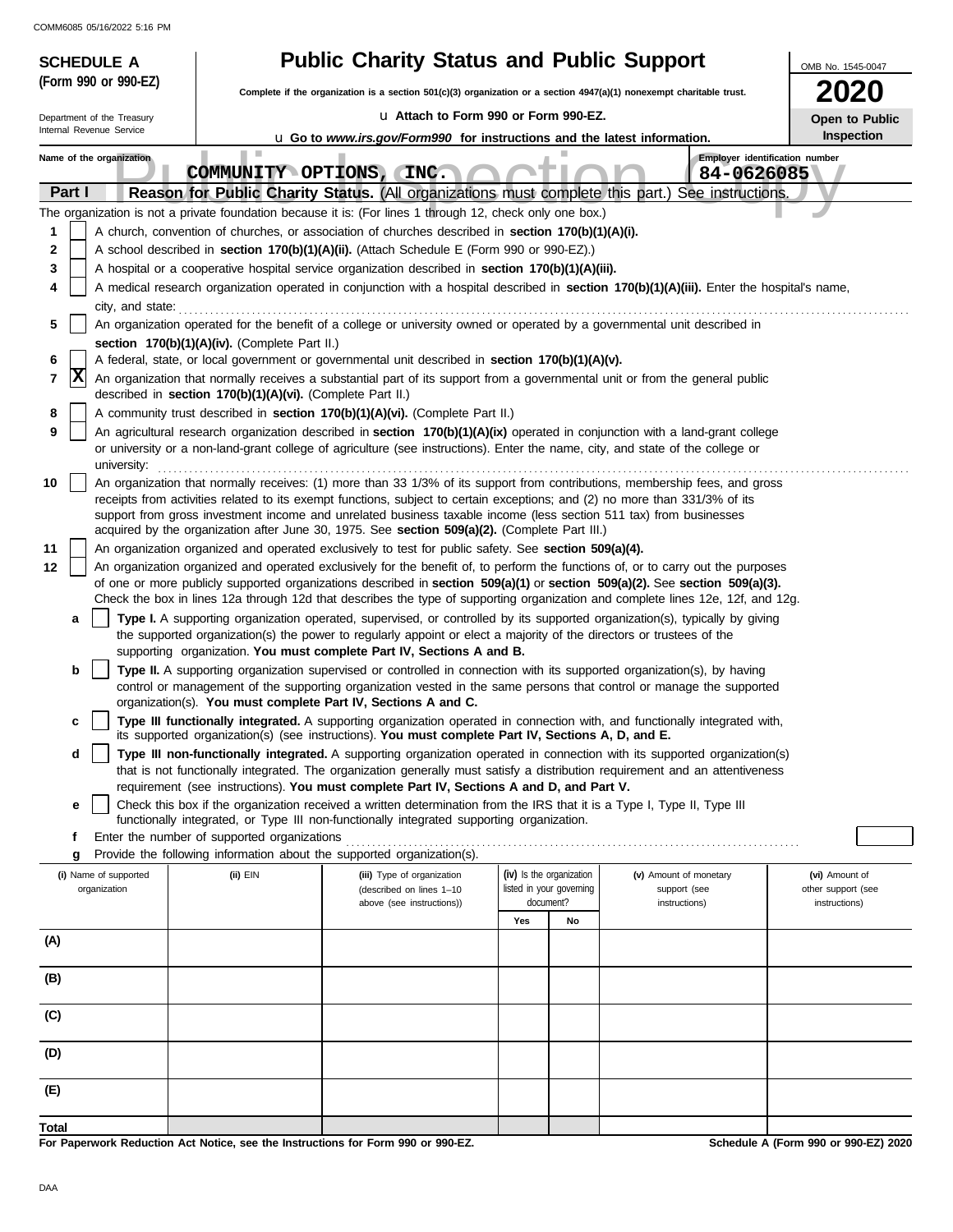|              | 84-0626085<br>COMMUNITY OPTIONS, INC.<br>Schedule A (Form 990 or 990-EZ) 2020<br>Page 2                                                                                                                                                                                                                                                                       |          |          |            |            |            |                                             |
|--------------|---------------------------------------------------------------------------------------------------------------------------------------------------------------------------------------------------------------------------------------------------------------------------------------------------------------------------------------------------------------|----------|----------|------------|------------|------------|---------------------------------------------|
|              | Support Schedule for Organizations Described in Sections 170(b)(1)(A)(iv) and 170(b)(1)(A)(vi)<br>Part II                                                                                                                                                                                                                                                     |          |          |            |            |            |                                             |
|              | (Complete only if you checked the box on line 5, 7, or 8 of Part I or if the organization failed to qualify under                                                                                                                                                                                                                                             |          |          |            |            |            |                                             |
|              | Part III. If the organization fails to qualify under the tests listed below, please complete Part III.)                                                                                                                                                                                                                                                       |          |          |            |            |            |                                             |
|              | Section A. Public Support                                                                                                                                                                                                                                                                                                                                     |          |          |            |            |            |                                             |
|              | Calendar year (or fiscal year beginning in)<br>$\mathbf{u}$                                                                                                                                                                                                                                                                                                   | (a) 2016 | (b) 2017 | $(c)$ 2018 | $(d)$ 2019 | (e) 2020   | (f) Total                                   |
| 1            | Gifts, grants, contributions, and<br>membership fees received. (Do not<br>include any "unusual grants.")                                                                                                                                                                                                                                                      | 435,055  | 172,540  | 141,691    | 374,756    | 343,299    | 1,467,341                                   |
|              |                                                                                                                                                                                                                                                                                                                                                               |          |          |            |            |            |                                             |
| $\mathbf{2}$ | Tax revenues levied for the<br>organization's benefit and either paid<br>to or expended on its behalf                                                                                                                                                                                                                                                         |          |          |            |            |            |                                             |
| 3            | The value of services or facilities<br>furnished by a governmental unit to the<br>organization without charge                                                                                                                                                                                                                                                 |          |          |            |            |            |                                             |
| 4            | Total. Add lines 1 through 3                                                                                                                                                                                                                                                                                                                                  | 435,055  | 172,540  | 141,691    | 374,756    | 343,299    | 1,467,341                                   |
| 5            | The portion of total contributions by<br>each person (other than a<br>governmental unit or publicly<br>supported organization) included on<br>line 1 that exceeds 2% of the amount<br>shown on line 11, column (f) $\ldots$                                                                                                                                   |          |          |            |            |            |                                             |
| 6            | Public support. Subtract line 5 from line 4                                                                                                                                                                                                                                                                                                                   |          |          |            |            |            | 1,467,341                                   |
|              | <b>Section B. Total Support</b>                                                                                                                                                                                                                                                                                                                               |          |          |            |            |            |                                             |
|              | Calendar year (or fiscal year beginning in)<br>$\mathbf{u}$                                                                                                                                                                                                                                                                                                   | (a) 2016 | (b) 2017 | $(c)$ 2018 | $(d)$ 2019 | (e) $2020$ | (f) Total                                   |
| 7            | Amounts from line 4                                                                                                                                                                                                                                                                                                                                           | 435,055  | 172,540  | 141,691    | 374,756    | 343,299    | 1,467,341                                   |
| 8            | Gross income from interest, dividends,<br>payments received on securities loans,<br>rents, royalties, and income from                                                                                                                                                                                                                                         | 1,949    | 1,342    | 219        | 4,653      | 244        | 8,407                                       |
| 9            | Net income from unrelated business<br>activities, whether or not the business<br>is regularly carried on $\ldots$ , $\ldots$ , $\ldots$                                                                                                                                                                                                                       | 12,254   | 8,139    | 7,987      | 4,427      | 1,455      | 34,262                                      |
| 10           | Other income. Do not include gain or<br>loss from the sale of capital assets<br>(Explain in Part VI.)                                                                                                                                                                                                                                                         |          |          |            | 5,000      | 6,185      | 11,185                                      |
| 11           | Total support. Add lines 7 through 10                                                                                                                                                                                                                                                                                                                         |          |          |            |            |            | 1,521,195                                   |
| 12           |                                                                                                                                                                                                                                                                                                                                                               |          |          |            |            | 12         | 15,190,190                                  |
| 13           | First 5 years. If the Form 990 is for the organization's first, second, third, fourth, or fifth tax year as a section 501(c)(3)                                                                                                                                                                                                                               |          |          |            |            |            | $\sim$ $\Box$                               |
|              | organization, check this box and stop here                                                                                                                                                                                                                                                                                                                    |          |          |            |            |            | ▶                                           |
|              | Section C. Computation of Public Support Percentage                                                                                                                                                                                                                                                                                                           |          |          |            |            |            |                                             |
| 14           |                                                                                                                                                                                                                                                                                                                                                               |          |          |            |            | 14<br>15   | 96.46%                                      |
| 15<br>16a    | Public support percentage from 2019 Schedule A, Part II, line 14 [2010] [2010] [2010] [2010] [2010] [2010] [2010] [3010] [2010] [3010] [3010] [3010] [3010] [3010] [3010] [3010] [3010] [3010] [3010] [3010] [3010] [3010] [30<br>33 1/3% support test-2020. If the organization did not check the box on line 13, and line 14 is 33 1/3% or more, check this |          |          |            |            |            | 97.97 %                                     |
|              |                                                                                                                                                                                                                                                                                                                                                               |          |          |            |            |            | $\blacktriangleright \overline{\mathbf{X}}$ |
| b            | 33 1/3% support test-2019. If the organization did not check a box on line 13 or 16a, and line 15 is 33 1/3% or more, check                                                                                                                                                                                                                                   |          |          |            |            |            |                                             |
|              |                                                                                                                                                                                                                                                                                                                                                               |          |          |            |            |            |                                             |
| 17a          | 10%-facts-and-circumstances test-2020. If the organization did not check a box on line 13, 16a, or 16b, and line 14 is                                                                                                                                                                                                                                        |          |          |            |            |            |                                             |
|              | 10% or more, and if the organization meets the "facts-and-circumstances" test, check this box and stop here. Explain in                                                                                                                                                                                                                                       |          |          |            |            |            |                                             |
|              | Part VI how the organization meets the "facts-and-circumstances" test. The organization qualifies as a publicly supported                                                                                                                                                                                                                                     |          |          |            |            |            |                                             |
|              | organization www.commutation.com/www.commutation.com/www.commutation.com/www.commutation.com/www.commutation.com                                                                                                                                                                                                                                              |          |          |            |            |            |                                             |
| b            | 10%-facts-and-circumstances test-2019. If the organization did not check a box on line 13, 16a, 16b, or 17a, and line                                                                                                                                                                                                                                         |          |          |            |            |            |                                             |
|              | 15 is 10% or more, and if the organization meets the "facts-and-circumstances" test, check this box and stop here. Explain                                                                                                                                                                                                                                    |          |          |            |            |            |                                             |
|              | in Part VI how the organization meets the "facts-and-circumstances" test. The organization qualifies as a publicly supported                                                                                                                                                                                                                                  |          |          |            |            |            |                                             |
|              | organization www.commutation.commutation.com/www.commutation.com/www.commutation.com/www.commutation.com/www.com                                                                                                                                                                                                                                              |          |          |            |            |            |                                             |
| 18           | Private foundation. If the organization did not check a box on line 13, 16a, 16b, 17a, or 17b, check this box and see<br><b>instructions</b>                                                                                                                                                                                                                  |          |          |            |            |            |                                             |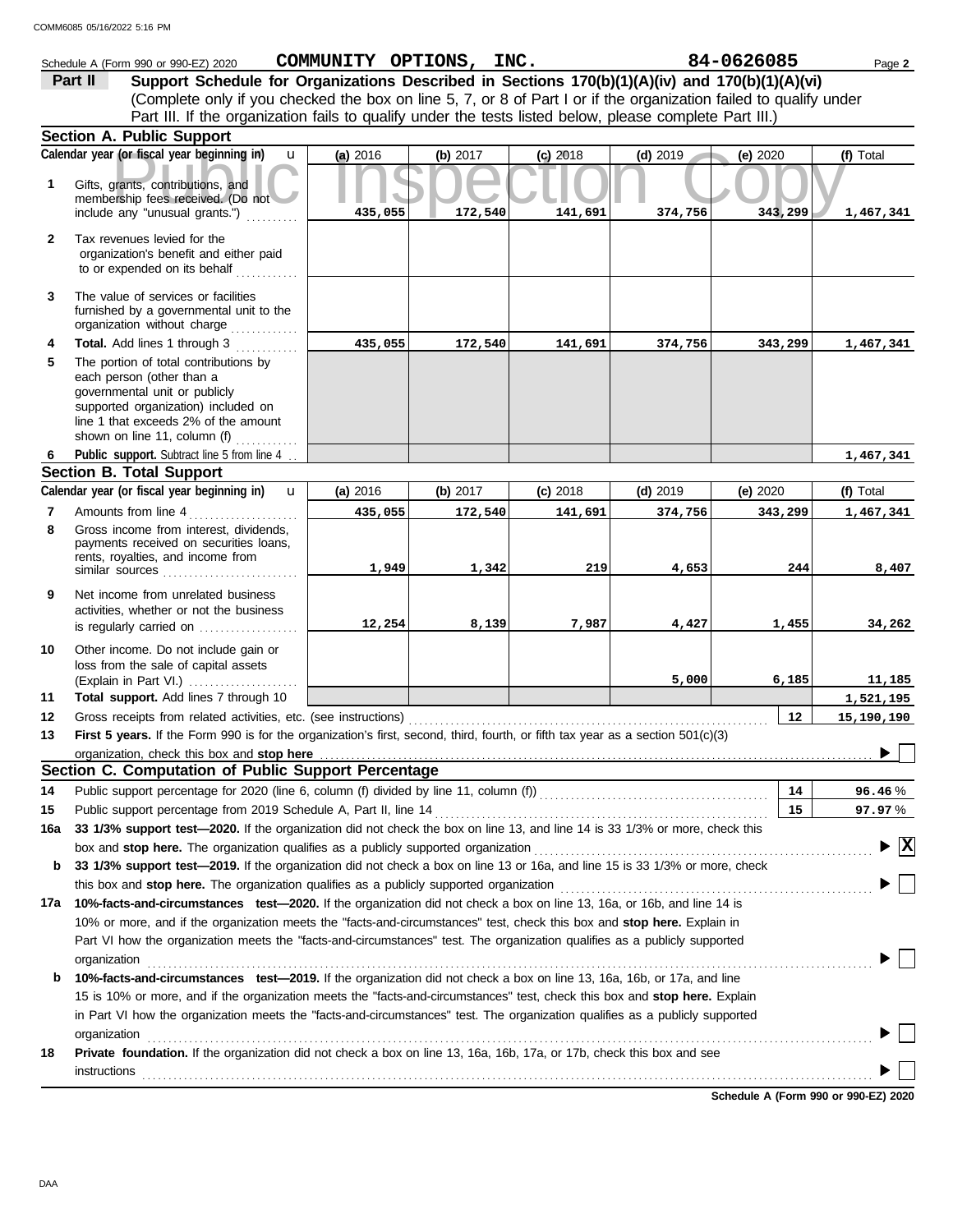|     | Schedule A (Form 990 or 990-EZ) 2020                                                                                                                                              |          | COMMUNITY OPTIONS, INC. |            |            | 84-0626085 | Page 3    |
|-----|-----------------------------------------------------------------------------------------------------------------------------------------------------------------------------------|----------|-------------------------|------------|------------|------------|-----------|
|     | Support Schedule for Organizations Described in Section 509(a)(2)<br>Part III                                                                                                     |          |                         |            |            |            |           |
|     | (Complete only if you checked the box on line 10 of Part I or if the organization failed to qualify under Part II.                                                                |          |                         |            |            |            |           |
|     | If the organization fails to qualify under the tests listed below, please complete Part II.)                                                                                      |          |                         |            |            |            |           |
|     | <b>Section A. Public Support</b>                                                                                                                                                  |          |                         |            |            |            |           |
|     | Calendar year (or fiscal year beginning in)<br>$\mathbf{u}$                                                                                                                       | (a) 2016 | (b) 2017                | $(c)$ 2018 | $(d)$ 2019 | (e) 2020   | (f) Total |
| 1   | Gifts, grants, contributions, and membership fees<br>received. (Do not include any "unusual grants.")                                                                             |          |                         |            |            |            |           |
| 2   | Gross receipts from admissions, merchandise<br>sold or services performed, or facilities<br>furnished in any activity that is related to the<br>organization's fax-exempt purpose |          |                         |            |            |            |           |
| 3   | Gross receipts from activities that are not an<br>unrelated trade or business under section 513                                                                                   |          |                         |            |            |            |           |
| 4   | Tax revenues levied for the<br>organization's benefit and either paid<br>to or expended on its behalf<br>in a bha bha bha                                                         |          |                         |            |            |            |           |
| 5   | The value of services or facilities<br>furnished by a governmental unit to the<br>organization without charge                                                                     |          |                         |            |            |            |           |
| 6   | Total. Add lines 1 through 5                                                                                                                                                      |          |                         |            |            |            |           |
|     | <b>7a</b> Amounts included on lines 1, 2, and 3<br>received from disqualified persons                                                                                             |          |                         |            |            |            |           |
| b   | Amounts included on lines 2 and 3<br>received from other than disqualified<br>persons that exceed the greater of \$5,000<br>or 1% of the amount on line 13 for the year           |          |                         |            |            |            |           |
| c   | Add lines 7a and 7b                                                                                                                                                               |          |                         |            |            |            |           |
| 8   | Public support. (Subtract line 7c from<br>line 6.) $\ldots$                                                                                                                       |          |                         |            |            |            |           |
|     | <b>Section B. Total Support</b>                                                                                                                                                   |          |                         |            |            |            |           |
|     | Calendar year (or fiscal year beginning in)<br>$\mathbf{u}$                                                                                                                       | (a) 2016 | (b) $2017$              | $(c)$ 2018 | $(d)$ 2019 | (e) 2020   | (f) Total |
| 9   | Amounts from line 6                                                                                                                                                               |          |                         |            |            |            |           |
| 10a | Gross income from interest, dividends,<br>payments received on securities loans, rents,<br>royalties, and income from similar sources                                             |          |                         |            |            |            |           |
|     | Unrelated business taxable income (less<br>section 511 taxes) from businesses<br>acquired after June 30, 1975                                                                     |          |                         |            |            |            |           |
|     | Add lines 10a and 10b                                                                                                                                                             |          |                         |            |            |            |           |
| 11  | Net income from unrelated business<br>activities not included in line 10b, whether<br>or not the business is regularly carried on                                                 |          |                         |            |            |            |           |
| 12  | Other income. Do not include gain or<br>loss from the sale of capital assets<br>(Explain in Part VI.)                                                                             |          |                         |            |            |            |           |
| 13  | Total support. (Add lines 9, 10c, 11,                                                                                                                                             |          |                         |            |            |            |           |
| 14  | and 12.)<br>First 5 years. If the Form 990 is for the organization's first, second, third, fourth, or fifth tax year as a section 501(c)(3)                                       |          |                         |            |            |            |           |
|     | organization, check this box and stop here                                                                                                                                        |          |                         |            |            |            |           |
|     | Section C. Computation of Public Support Percentage                                                                                                                               |          |                         |            |            |            |           |
| 15  |                                                                                                                                                                                   |          |                         |            |            | 15         | %         |
| 16  |                                                                                                                                                                                   |          |                         |            |            | 16         | %         |
|     | Section D. Computation of Investment Income Percentage                                                                                                                            |          |                         |            |            |            |           |
| 17  | Investment income percentage for 2020 (line 10c, column (f), divided by line 13, column (f)) [[[[[[[[[[[[[[[[                                                                     |          |                         |            |            | 17         | %         |
| 18  | Investment income percentage from 2019 Schedule A, Part III, line 17                                                                                                              |          |                         |            |            | 18         | %         |
| 19a | 33 1/3% support tests—2020. If the organization did not check the box on line 14, and line 15 is more than 33 1/3%, and line                                                      |          |                         |            |            |            |           |
| b   | 33 1/3% support tests-2019. If the organization did not check a box on line 14 or line 19a, and line 16 is more than 33 1/3%, and                                                 |          |                         |            |            |            |           |
|     |                                                                                                                                                                                   |          |                         |            |            |            |           |
| 20  |                                                                                                                                                                                   |          |                         |            |            |            |           |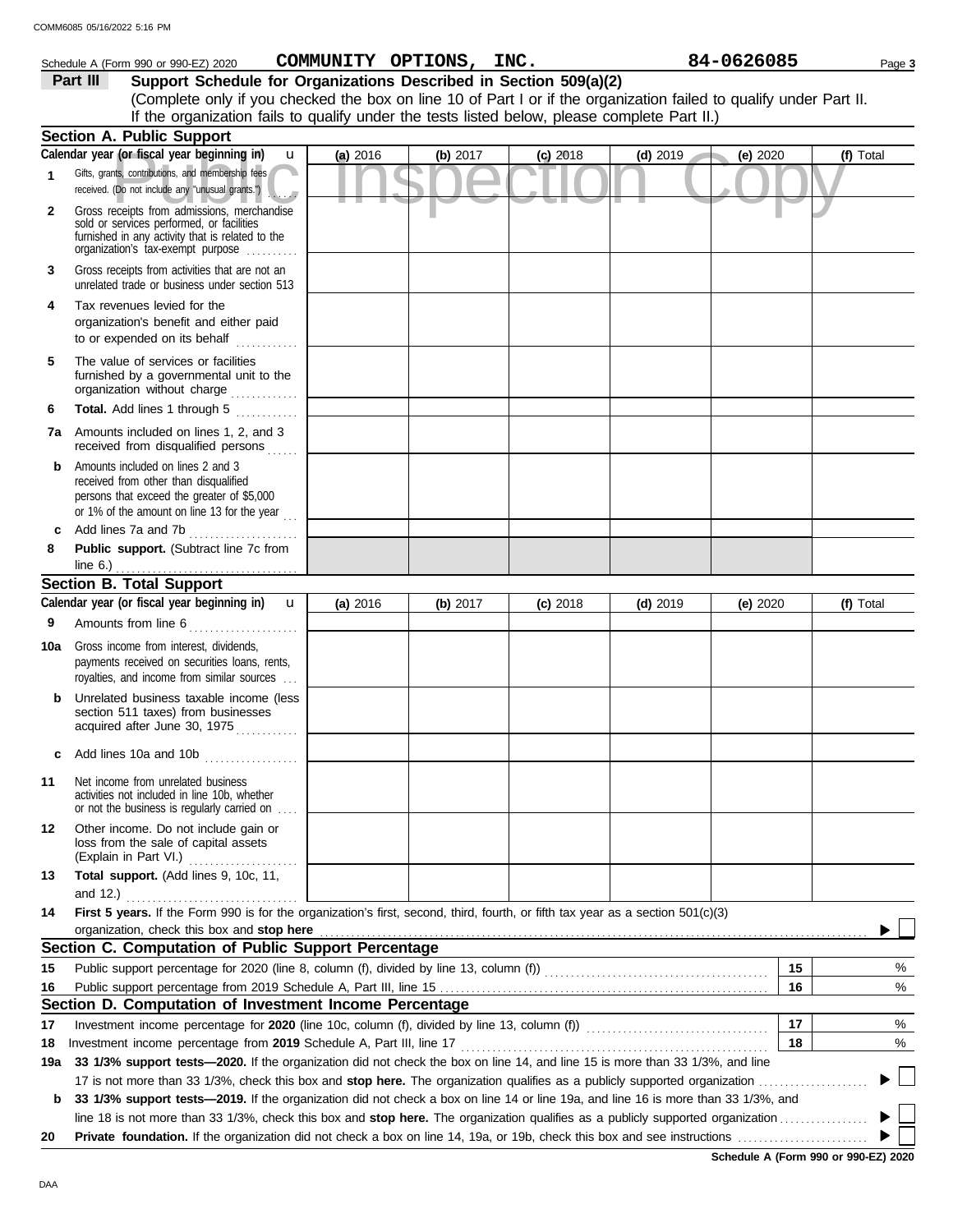|     | COMMUNITY OPTIONS, INC.<br>Schedule A (Form 990 or 990-EZ) 2020                                                                                                                                                              | 84-0626085      | Page 4            |
|-----|------------------------------------------------------------------------------------------------------------------------------------------------------------------------------------------------------------------------------|-----------------|-------------------|
|     | <b>Supporting Organizations</b><br>Part IV                                                                                                                                                                                   |                 |                   |
|     | (Complete only if you checked a box in line 12 on Part I. If you checked box 12a, Part I, complete Sections A                                                                                                                |                 |                   |
|     | and B. If you checked box 12b, Part I, complete Sections A and C. If you checked box 12c, Part I, complete                                                                                                                   |                 |                   |
|     | Sections A, D, and E. If you checked box 12d, Part I, complete Sections A and D, and complete Part V.)                                                                                                                       |                 |                   |
|     | Section A. All Supporting Organizations                                                                                                                                                                                      |                 |                   |
| 1   | Are all of the organization's supported organizations listed by name in the organization's governing                                                                                                                         |                 | Yes<br>No         |
|     | documents? If "No," describe in Part VI how the supported organizations are designated. If designated by<br>class or purpose, describe the designation. If historic and continuing relationship, explain.                    | 1               |                   |
| 2   | Did the organization have any supported organization that does not have an IRS determination of status                                                                                                                       |                 |                   |
|     | under section 509(a)(1) or (2)? If "Yes," explain in Part VI how the organization determined that the supported                                                                                                              |                 |                   |
|     | organization was described in section 509(a)(1) or (2).                                                                                                                                                                      | 2               |                   |
| За  | Did the organization have a supported organization described in section $501(c)(4)$ , (5), or (6)? If "Yes," answer                                                                                                          |                 |                   |
|     | lines 3b and 3c below.                                                                                                                                                                                                       | 3a              |                   |
| b   | Did the organization confirm that each supported organization qualified under section $501(c)(4)$ , $(5)$ , or $(6)$ and                                                                                                     |                 |                   |
|     | satisfied the public support tests under section 509(a)(2)? If "Yes," describe in Part VI when and how the<br>organization made the determination.                                                                           | 3b              |                   |
| c   | Did the organization ensure that all support to such organizations was used exclusively for section $170(c)(2)(B)$                                                                                                           |                 |                   |
|     | purposes? If "Yes," explain in Part VI what controls the organization put in place to ensure such use.                                                                                                                       | 3c              |                   |
| 4a  | Was any supported organization not organized in the United States ("foreign supported organization")? If                                                                                                                     |                 |                   |
|     | "Yes," and if you checked 12a or 12b in Part I, answer (b) and (c) below.                                                                                                                                                    | 4a              |                   |
| b   | Did the organization have ultimate control and discretion in deciding whether to make grants to the foreign                                                                                                                  |                 |                   |
|     | supported organization? If "Yes," describe in Part VI how the organization had such control and discretion                                                                                                                   |                 |                   |
|     | despite being controlled or supervised by or in connection with its supported organizations.                                                                                                                                 | 4b              |                   |
| c   | Did the organization support any foreign supported organization that does not have an IRS determination                                                                                                                      |                 |                   |
|     | under sections $501(c)(3)$ and $509(a)(1)$ or (2)? If "Yes," explain in Part VI what controls the organization used                                                                                                          |                 |                   |
|     | to ensure that all support to the foreign supported organization was used exclusively for section $170(c)(2)(B)$                                                                                                             |                 |                   |
|     | purposes.                                                                                                                                                                                                                    | 4c              |                   |
| 5a  | Did the organization add, substitute, or remove any supported organizations during the tax year? If "Yes,"<br>answer lines 5b and 5c below (if applicable). Also, provide detail in Part VI, including (i) the names and EIN |                 |                   |
|     | numbers of the supported organizations added, substituted, or removed; (ii) the reasons for each such action;                                                                                                                |                 |                   |
|     | (iii) the authority under the organization's organizing document authorizing such action; and (iv) how the action                                                                                                            |                 |                   |
|     | was accomplished (such as by amendment to the organizing document).                                                                                                                                                          | 5a              |                   |
| b   | Type I or Type II only. Was any added or substituted supported organization part of a class already                                                                                                                          |                 |                   |
|     | designated in the organization's organizing document?                                                                                                                                                                        | 5b              |                   |
| с   | Substitutions only. Was the substitution the result of an event beyond the organization's control?                                                                                                                           | 5c              |                   |
| 6   | Did the organization provide support (whether in the form of grants or the provision of services or facilities) to                                                                                                           |                 |                   |
|     | anyone other than (i) its supported organizations, (ii) individuals that are part of the charitable class benefited                                                                                                          |                 |                   |
|     | by one or more of its supported organizations, or (iii) other supporting organizations that also support or                                                                                                                  |                 |                   |
|     | benefit one or more of the filing organization's supported organizations? If "Yes," provide detail in Part VI.                                                                                                               | 6               |                   |
| 7   | Did the organization provide a grant, loan, compensation, or other similar payment to a substantial contributor                                                                                                              |                 |                   |
|     | (as defined in section 4958(c)(3)(C)), a family member of a substantial contributor, or a 35% controlled entity<br>with regard to a substantial contributor? If "Yes," complete Part I of Schedule L (Form 990 or 990-EZ).   | 7               |                   |
| 8   | Did the organization make a loan to a disqualified person (as defined in section 4958) not described in line 7?                                                                                                              |                 |                   |
|     | If "Yes," complete Part I of Schedule L (Form 990 or 990-EZ).                                                                                                                                                                | 8               |                   |
| 9a  | Was the organization controlled directly or indirectly at any time during the tax year by one or more                                                                                                                        |                 |                   |
|     | disqualified persons, as defined in section 4946 (other than foundation managers and organizations                                                                                                                           |                 |                   |
|     | described in section 509(a)(1) or (2))? If "Yes," provide detail in Part VI.                                                                                                                                                 | 9а              |                   |
| b   | Did one or more disqualified persons (as defined in line 9a) hold a controlling interest in any entity in which                                                                                                              |                 |                   |
|     | the supporting organization had an interest? If "Yes," provide detail in Part VI.                                                                                                                                            | 9b              |                   |
| c   | Did a disqualified person (as defined in line 9a) have an ownership interest in, or derive any personal benefit                                                                                                              |                 |                   |
|     | from, assets in which the supporting organization also had an interest? If "Yes," provide detail in Part VI.                                                                                                                 | 9с              |                   |
| 10a | Was the organization subject to the excess business holdings rules of section 4943 because of section                                                                                                                        |                 |                   |
|     | 4943(f) (regarding certain Type II supporting organizations, and all Type III non-functionally integrated<br>supporting organizations)? If "Yes," answer line 10b below.                                                     | 10a             |                   |
| b   | Did the organization have any excess business holdings in the tax year? (Use Schedule C, Form 4720, to                                                                                                                       |                 |                   |
|     | determine whether the organization had excess business holdings.)                                                                                                                                                            | 10 <sub>b</sub> |                   |
|     |                                                                                                                                                                                                                              | 000<br>Æ.       | $\sim$ 000 $E$ 7) |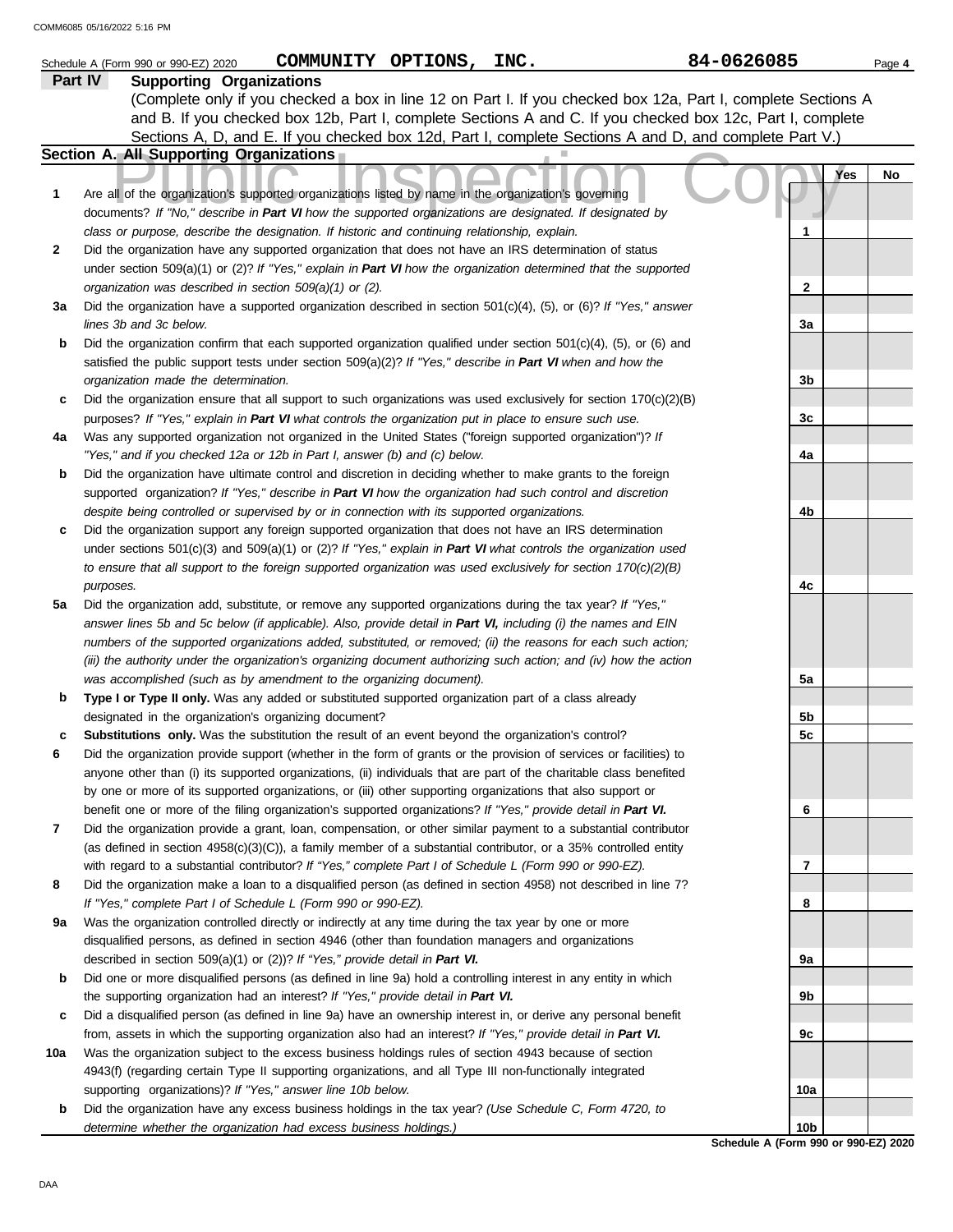|                | COMMUNITY OPTIONS, INC.<br>Schedule A (Form 990 or 990-EZ) 2020                                                                                                         | 84-0626085                           | Page 5 |
|----------------|-------------------------------------------------------------------------------------------------------------------------------------------------------------------------|--------------------------------------|--------|
| <b>Part IV</b> | <b>Supporting Organizations (continued)</b>                                                                                                                             |                                      |        |
|                |                                                                                                                                                                         | Yes                                  | No     |
| 11             | Has the organization accepted a gift or contribution from any of the following persons?                                                                                 |                                      |        |
| а              | A person who directly or indirectly controls, either alone or together with persons described in lines 11b and                                                          |                                      |        |
|                | 11c below, the governing body of a supported organization?                                                                                                              | 11a                                  |        |
| b              | A family member of a person described in line 11a above?                                                                                                                | 11 <sub>b</sub>                      |        |
| c              | A 35% controlled entity of a person described in line 11a or 11b above? If "Yes" to line 11a, 11b, or 11c, provide                                                      |                                      |        |
|                | detail in Part VI.<br>Section B. Type I Supporting Organizations                                                                                                        | 11 <sub>c</sub>                      |        |
|                |                                                                                                                                                                         | Yes                                  | No     |
| 1              | Did the governing body, members of the governing body, officers acting in their official capacity, or membership of one or                                              |                                      |        |
|                | more supported organizations have the power to regularly appoint or elect at least a majority of the organization's officers,                                           |                                      |        |
|                | directors, or trustees at all times during the tax year? If "No," describe in Part VI how the supported organization(s)                                                 |                                      |        |
|                | effectively operated, supervised, or controlled the organization's activities. If the organization had more than one supported                                          |                                      |        |
|                | organization, describe how the powers to appoint and/or remove officers, directors, or trustees were allocated among the                                                |                                      |        |
|                | supported organizations and what conditions or restrictions, if any, applied to such powers during the tax year.                                                        | 1                                    |        |
| 2              | Did the organization operate for the benefit of any supported organization other than the supported                                                                     |                                      |        |
|                | organization(s) that operated, supervised, or controlled the supporting organization? If "Yes," explain in Part                                                         |                                      |        |
|                | VI how providing such benefit carried out the purposes of the supported organization(s) that operated,                                                                  |                                      |        |
|                | supervised, or controlled the supporting organization.                                                                                                                  | $\mathbf{2}$                         |        |
|                | Section C. Type II Supporting Organizations                                                                                                                             |                                      |        |
|                |                                                                                                                                                                         | Yes                                  | No     |
| 1              | Were a majority of the organization's directors or trustees during the tax year also a majority of the directors                                                        |                                      |        |
|                | or trustees of each of the organization's supported organization(s)? If "No," describe in Part VI how control                                                           |                                      |        |
|                | or management of the supporting organization was vested in the same persons that controlled or managed                                                                  |                                      |        |
|                | the supported organization(s).                                                                                                                                          | 1                                    |        |
|                | Section D. All Type III Supporting Organizations                                                                                                                        |                                      |        |
|                |                                                                                                                                                                         | Yes                                  | No     |
| 1              | Did the organization provide to each of its supported organizations, by the last day of the fifth month of the                                                          |                                      |        |
|                | organization's tax year, (i) a written notice describing the type and amount of support provided during the prior tax                                                   |                                      |        |
|                | year, (ii) a copy of the Form 990 that was most recently filed as of the date of notification, and (iii) copies of the                                                  |                                      |        |
|                | organization's governing documents in effect on the date of notification, to the extent not previously provided?                                                        | 1                                    |        |
| 2              | Were any of the organization's officers, directors, or trustees either (i) appointed or elected by the supported                                                        |                                      |        |
|                | organization(s) or (ii) serving on the governing body of a supported organization? If "No," explain in Part VI how                                                      |                                      |        |
|                | the organization maintained a close and continuous working relationship with the supported organization(s).                                                             | 2                                    |        |
| 3              | By reason of the relationship described in line 2, above, did the organization's supported organizations have                                                           |                                      |        |
|                | a significant voice in the organization's investment policies and in directing the use of the organization's                                                            |                                      |        |
|                | income or assets at all times during the tax year? If "Yes," describe in Part VI the role the organization's                                                            |                                      |        |
|                | supported organizations played in this regard.<br>Section E. Type III Functionally-Integrated Supporting Organizations                                                  | 3                                    |        |
|                |                                                                                                                                                                         |                                      |        |
| 1              | Check the box next to the method that the organization used to satisfy the Integral Part Test during the year (see instructions).                                       |                                      |        |
| a<br>b         | The organization satisfied the Activities Test. Complete line 2 below.<br>The organization is the parent of each of its supported organizations. Complete line 3 below. |                                      |        |
| C              | The organization supported a governmental entity. Describe in Part VI how you supported a governmental entity (see instructions).                                       |                                      |        |
| 2              | Activities Test. Answer lines 2a and 2b below.                                                                                                                          | Yes                                  | No     |
| а              | Did substantially all of the organization's activities during the tax year directly further the exempt purposes of                                                      |                                      |        |
|                | the supported organization(s) to which the organization was responsive? If "Yes," then in Part VI identify                                                              |                                      |        |
|                | those supported organizations and explain how these activities directly furthered their exempt purposes,                                                                |                                      |        |
|                | how the organization was responsive to those supported organizations, and how the organization determined                                                               |                                      |        |
|                | that these activities constituted substantially all of its activities.                                                                                                  | 2a                                   |        |
| b              | Did the activities described in line 2a, above, constitute activities that, but for the organization's involvement,                                                     |                                      |        |
|                | one or more of the organization's supported organization(s) would have been engaged in? If "Yes," explain in                                                            |                                      |        |
|                | Part VI the reasons for the organization's position that its supported organization(s) would have engaged in                                                            |                                      |        |
|                | these activities but for the organization's involvement.                                                                                                                | 2b                                   |        |
| 3              | Parent of Supported Organizations. Answer lines 3a and 3b below.                                                                                                        |                                      |        |
| а              | Did the organization have the power to regularly appoint or elect a majority of the officers, directors, or                                                             |                                      |        |
|                | trustees of each of the supported organizations? If "Yes" or "No," provide details in Part VI.                                                                          | За                                   |        |
| b              | Did the organization exercise a substantial degree of direction over the policies, programs, and activities of each                                                     |                                      |        |
|                | of its supported organizations? If "Yes," describe in Part VI the role played by the organization in this regard.                                                       | 3b                                   |        |
| DAA            |                                                                                                                                                                         | Schedule A (Form 990 or 990-EZ) 2020 |        |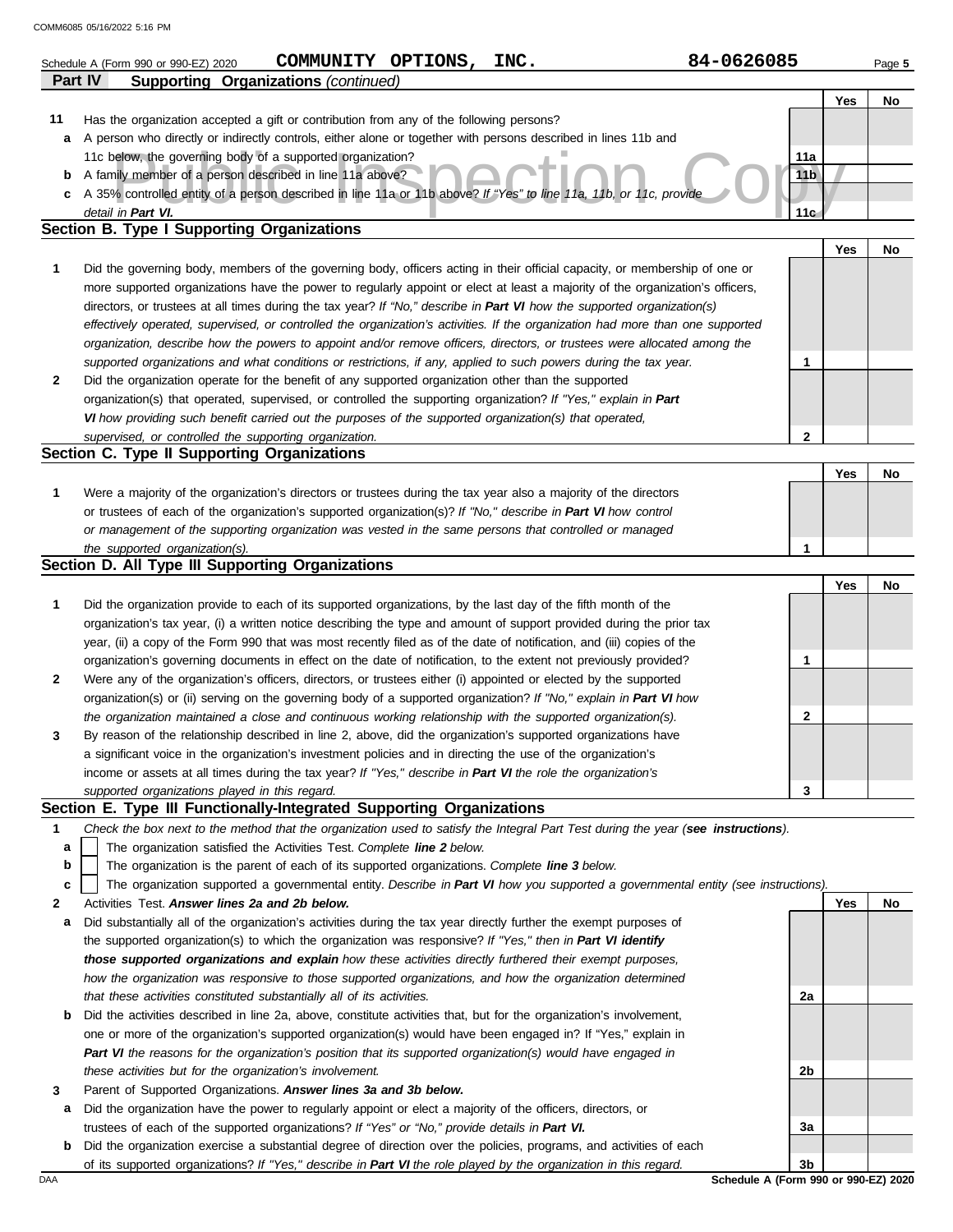|                | COMMUNITY OPTIONS, INC.<br>Schedule A (Form 990 or 990-EZ) 2020                                                                  |                | 84-0626085     | Page 6                         |  |  |
|----------------|----------------------------------------------------------------------------------------------------------------------------------|----------------|----------------|--------------------------------|--|--|
| <b>Part V</b>  | Type III Non-Functionally Integrated 509(a)(3) Supporting Organizations                                                          |                |                |                                |  |  |
| $\mathbf{1}$   | Check here if the organization satisfied the Integral Part Test as a qualifying trust on Nov. 20, 1970 (explain in Part VI). See |                |                |                                |  |  |
|                | instructions. All other Type III non-functionally integrated supporting organizations must complete Sections A through E.        |                |                |                                |  |  |
|                | Section A - Adjusted Net Income                                                                                                  |                | (A) Prior Year | (B) Current Year               |  |  |
|                |                                                                                                                                  |                |                | (optional)                     |  |  |
| 1              | Net short-term capital gain                                                                                                      |                |                |                                |  |  |
| 2              | Recoveries of prior-year distributions                                                                                           | $\overline{2}$ |                |                                |  |  |
| 3              | Other gross income (see instructions)                                                                                            | 3              |                |                                |  |  |
| 4              | Add lines 1 through 3.                                                                                                           | 4              |                |                                |  |  |
| 5              | Depreciation and depletion                                                                                                       | 5              |                |                                |  |  |
| 6              | Portion of operating expenses paid or incurred for production or collection of                                                   |                |                |                                |  |  |
|                | gross income or for management, conservation, or maintenance of property                                                         |                |                |                                |  |  |
|                | held for production of income (see instructions)                                                                                 | 6              |                |                                |  |  |
| 7              | Other expenses (see instructions)                                                                                                | 7              |                |                                |  |  |
| 8              | Adjusted Net Income (subtract lines 5, 6, and 7 from line 4)                                                                     | 8              |                |                                |  |  |
|                | Section B - Minimum Asset Amount                                                                                                 |                | (A) Prior Year | (B) Current Year<br>(optional) |  |  |
| 1.             | Aggregate fair market value of all non-exempt-use assets (see                                                                    |                |                |                                |  |  |
|                | instructions for short tax year or assets held for part of year):                                                                |                |                |                                |  |  |
|                | a Average monthly value of securities                                                                                            | 1a             |                |                                |  |  |
|                | <b>b</b> Average monthly cash balances                                                                                           | 1b             |                |                                |  |  |
|                | c Fair market value of other non-exempt-use assets                                                                               | 1c             |                |                                |  |  |
|                | <b>d Total</b> (add lines 1a, 1b, and 1c)                                                                                        | 1d             |                |                                |  |  |
|                | e Discount claimed for blockage or other factors                                                                                 |                |                |                                |  |  |
|                | (explain in detail in Part VI):                                                                                                  |                |                |                                |  |  |
| $\mathbf{2}$   | Acquisition indebtedness applicable to non-exempt-use assets                                                                     | $\mathbf{2}$   |                |                                |  |  |
| 3              | Subtract line 2 from line 1d.                                                                                                    | 3              |                |                                |  |  |
| 4              | Cash deemed held for exempt use. Enter 0.015 of line 3 (for greater amount,                                                      |                |                |                                |  |  |
|                | see instructions).                                                                                                               | 4              |                |                                |  |  |
| 5              | Net value of non-exempt-use assets (subtract line 4 from line 3)                                                                 | 5              |                |                                |  |  |
| 6              | Multiply line 5 by 0.035.                                                                                                        | 6              |                |                                |  |  |
| 7              | Recoveries of prior-year distributions                                                                                           | 7              |                |                                |  |  |
| 8              | Minimum Asset Amount (add line 7 to line 6)                                                                                      | 8              |                |                                |  |  |
|                | Section C - Distributable Amount                                                                                                 |                |                | <b>Current Year</b>            |  |  |
| 1.             | Adjusted net income for prior year (from Section A, line 8, column A)                                                            | 1              |                |                                |  |  |
| 2              | Enter 0.85 of line 1.                                                                                                            | 2              |                |                                |  |  |
| 3              | Minimum asset amount for prior year (from Section B, line 8, column A)                                                           | 3              |                |                                |  |  |
| 4              | Enter greater of line 2 or line 3.                                                                                               | 4              |                |                                |  |  |
| 5              | Income tax imposed in prior year                                                                                                 | 5              |                |                                |  |  |
| 6              | Distributable Amount. Subtract line 5 from line 4, unless subject to                                                             |                |                |                                |  |  |
|                | emergency temporary reduction (see instructions).                                                                                | 6              |                |                                |  |  |
| $\overline{7}$ | Check here if the current year is the organization's first as a non-functionally integrated Type III supporting organization     |                |                |                                |  |  |

(see instructions).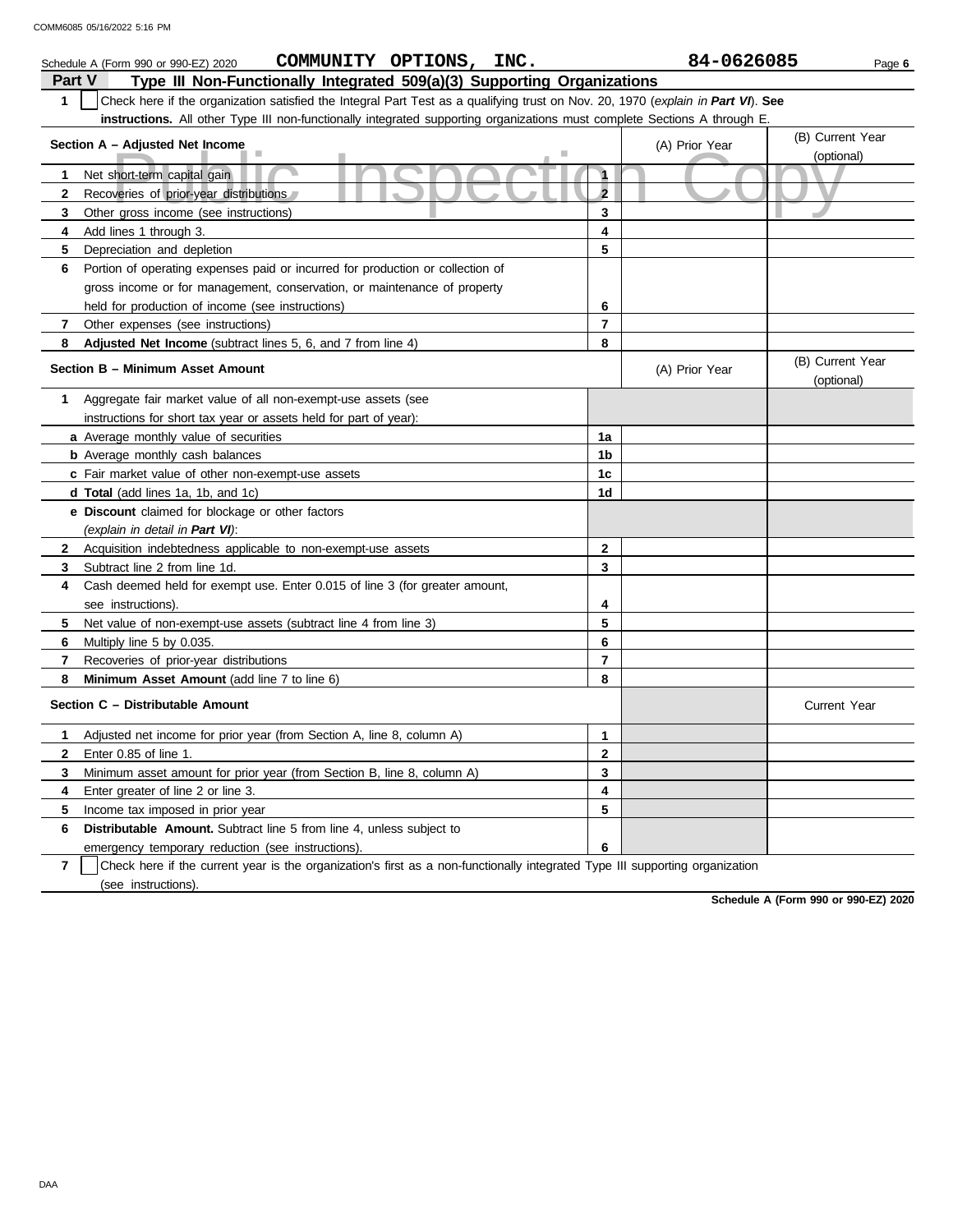| Part V       | COMMUNITY OPTIONS, INC.<br>Schedule A (Form 990 or 990-EZ) 2020<br>Type III Non-Functionally Integrated 509(a)(3) Supporting Organizations (continued) |                             | 84-0626085                            | Page 7                                  |
|--------------|--------------------------------------------------------------------------------------------------------------------------------------------------------|-----------------------------|---------------------------------------|-----------------------------------------|
|              | Section D - Distributions                                                                                                                              |                             |                                       | <b>Current Year</b>                     |
| 1            | Amounts paid to supported organizations to accomplish exempt purposes                                                                                  |                             |                                       |                                         |
| $\mathbf{2}$ | Amounts paid to perform activity that directly furthers exempt purposes of supported                                                                   |                             |                                       |                                         |
|              | organizations, in excess of income from activity                                                                                                       |                             |                                       |                                         |
| 3            | Administrative expenses paid to accomplish exempt purposes of supported organizations                                                                  |                             |                                       |                                         |
| 4            | Amounts paid to acquire exempt-use assets                                                                                                              |                             |                                       |                                         |
| 5            | Qualified set-aside amounts (prior IRS approval required-provide details in Part VI)                                                                   |                             |                                       |                                         |
| 6            | Other distributions (describe in Part VI). See instructions.                                                                                           |                             |                                       |                                         |
| 7            | Total annual distributions. Add lines 1 through 6.                                                                                                     |                             |                                       |                                         |
| 8            | Distributions to attentive supported organizations to which the organization is responsive                                                             |                             |                                       |                                         |
|              | (provide details in Part VI). See instructions.                                                                                                        |                             |                                       |                                         |
| 9            | Distributable amount for 2020 from Section C, line 6                                                                                                   |                             |                                       |                                         |
| 10           | Line 8 amount divided by line 9 amount                                                                                                                 |                             |                                       |                                         |
|              |                                                                                                                                                        | (i)                         | (ii)                                  | (iii)                                   |
|              | <b>Section E - Distribution Allocations (see instructions)</b>                                                                                         | <b>Excess Distributions</b> | <b>Underdistributions</b><br>Pre-2020 | <b>Distributable</b><br>Amount for 2020 |
| 1            | Distributable amount for 2020 from Section C. line 6                                                                                                   |                             |                                       |                                         |
| $\mathbf{2}$ | Underdistributions, if any, for years prior to 2020                                                                                                    |                             |                                       |                                         |
|              | (reasonable cause required-explain in Part VI). See                                                                                                    |                             |                                       |                                         |
|              | instructions.                                                                                                                                          |                             |                                       |                                         |
| 3            | Excess distributions carryover, if any, to 2020                                                                                                        |                             |                                       |                                         |
|              |                                                                                                                                                        |                             |                                       |                                         |
|              |                                                                                                                                                        |                             |                                       |                                         |
|              |                                                                                                                                                        |                             |                                       |                                         |
|              |                                                                                                                                                        |                             |                                       |                                         |
|              |                                                                                                                                                        |                             |                                       |                                         |
|              | f Total of lines 3a through 3e                                                                                                                         |                             |                                       |                                         |
|              | g Applied to underdistributions of prior years                                                                                                         |                             |                                       |                                         |
|              | h Applied to 2020 distributable amount                                                                                                                 |                             |                                       |                                         |
|              | Carryover from 2015 not applied (see instructions)                                                                                                     |                             |                                       |                                         |
|              | Remainder. Subtract lines 3g, 3h, and 3i from line 3f.                                                                                                 |                             |                                       |                                         |
| 4            | Distributions for 2020 from                                                                                                                            |                             |                                       |                                         |
|              | \$<br>Section D, line 7:                                                                                                                               |                             |                                       |                                         |
|              | a Applied to underdistributions of prior years                                                                                                         |                             |                                       |                                         |
|              | <b>b</b> Applied to 2020 distributable amount                                                                                                          |                             |                                       |                                         |
|              | <b>c</b> Remainder. Subtract lines 4a and 4b from line 4.                                                                                              |                             |                                       |                                         |
| 5            | Remaining underdistributions for years prior to 2020, if                                                                                               |                             |                                       |                                         |
|              | any. Subtract lines 3g and 4a from line 2. For result                                                                                                  |                             |                                       |                                         |
|              | greater than zero, explain in Part VI. See instructions.                                                                                               |                             |                                       |                                         |
| 6            | Remaining underdistributions for 2020 Subtract lines 3h                                                                                                |                             |                                       |                                         |
|              | and 4b from line 1. For result greater than zero, explain in                                                                                           |                             |                                       |                                         |
|              | Part VI. See instructions.                                                                                                                             |                             |                                       |                                         |
| 7            | Excess distributions carryover to 2021. Add lines 3j                                                                                                   |                             |                                       |                                         |
|              | and 4c.                                                                                                                                                |                             |                                       |                                         |
| 8            | Breakdown of line 7:                                                                                                                                   |                             |                                       |                                         |
|              |                                                                                                                                                        |                             |                                       |                                         |
|              |                                                                                                                                                        |                             |                                       |                                         |
|              |                                                                                                                                                        |                             |                                       |                                         |
|              |                                                                                                                                                        |                             |                                       |                                         |
|              | e Excess from 2020                                                                                                                                     |                             |                                       |                                         |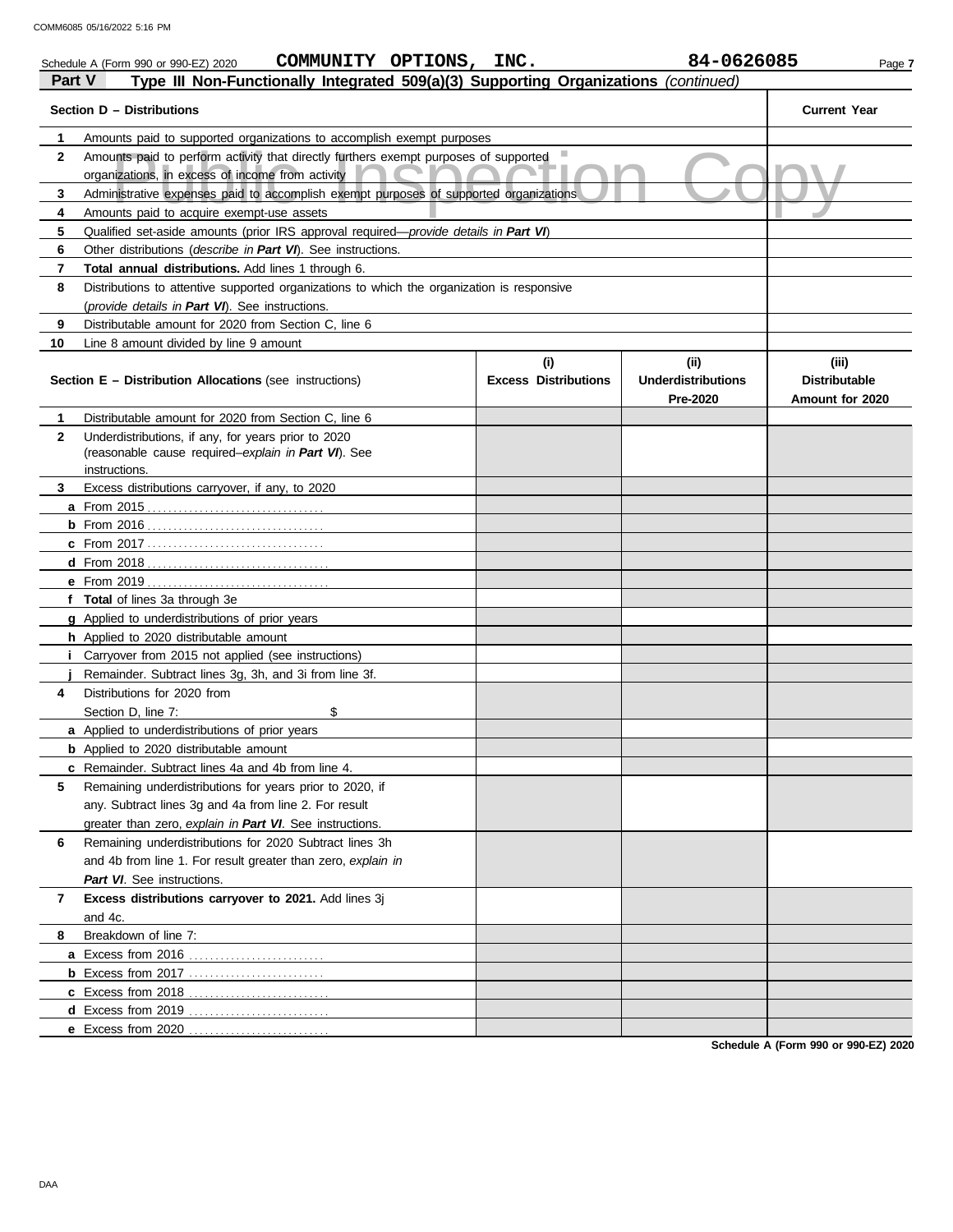|             | Schedule A (Form 990 or 990-EZ) 2020 | COMMUNITY OPTIONS, INC.                                                                        |             | 84-0626085                                                                                                                                                                                                                                                                                                                                                        | Page 8 |
|-------------|--------------------------------------|------------------------------------------------------------------------------------------------|-------------|-------------------------------------------------------------------------------------------------------------------------------------------------------------------------------------------------------------------------------------------------------------------------------------------------------------------------------------------------------------------|--------|
| Part VI     |                                      |                                                                                                |             | Supplemental Information. Provide the explanations required by Part II, line 10; Part II, line 17a or 17b; Part<br>III, line 12; Part IV, Section A, lines 1, 2, 3b, 3c, 4b, 4c, 5a, 6, 9a, 9b, 9c, 11a, 11b, and 11c; Part IV, Section<br>B, lines 1 and 2; Part IV, Section C, line 1; Part IV, Section D, lines 2 and 3; Part IV, Section E, lines 1c, 2a, 2b, |        |
|             |                                      | lines 2, 5, and 6. Also complete this part for any additional information. (See instructions.) |             | 3a, and 3b; Part V, line 1; Part V, Section B, line 1e; Part V, Section D, lines 5, 6, and 8; and Part V, Section E,                                                                                                                                                                                                                                              |        |
| <b>PART</b> | II, LINE 10                          | OTHER INCOME DETAIL                                                                            |             |                                                                                                                                                                                                                                                                                                                                                                   |        |
|             |                                      |                                                                                                | \$<br>5,000 |                                                                                                                                                                                                                                                                                                                                                                   |        |
|             |                                      |                                                                                                |             |                                                                                                                                                                                                                                                                                                                                                                   |        |
|             |                                      |                                                                                                |             |                                                                                                                                                                                                                                                                                                                                                                   |        |
|             |                                      |                                                                                                |             |                                                                                                                                                                                                                                                                                                                                                                   |        |
|             |                                      |                                                                                                |             |                                                                                                                                                                                                                                                                                                                                                                   |        |
|             |                                      |                                                                                                |             |                                                                                                                                                                                                                                                                                                                                                                   |        |
|             |                                      |                                                                                                |             |                                                                                                                                                                                                                                                                                                                                                                   |        |
|             |                                      |                                                                                                |             |                                                                                                                                                                                                                                                                                                                                                                   |        |
|             |                                      |                                                                                                |             |                                                                                                                                                                                                                                                                                                                                                                   |        |
|             |                                      |                                                                                                |             |                                                                                                                                                                                                                                                                                                                                                                   |        |
|             |                                      |                                                                                                |             |                                                                                                                                                                                                                                                                                                                                                                   |        |
|             |                                      |                                                                                                |             |                                                                                                                                                                                                                                                                                                                                                                   |        |
|             |                                      |                                                                                                |             |                                                                                                                                                                                                                                                                                                                                                                   |        |
|             |                                      |                                                                                                |             |                                                                                                                                                                                                                                                                                                                                                                   |        |
|             |                                      |                                                                                                |             |                                                                                                                                                                                                                                                                                                                                                                   |        |
|             |                                      |                                                                                                |             |                                                                                                                                                                                                                                                                                                                                                                   |        |
|             |                                      |                                                                                                |             |                                                                                                                                                                                                                                                                                                                                                                   |        |
|             |                                      |                                                                                                |             |                                                                                                                                                                                                                                                                                                                                                                   |        |
|             |                                      |                                                                                                |             |                                                                                                                                                                                                                                                                                                                                                                   |        |
|             |                                      |                                                                                                |             |                                                                                                                                                                                                                                                                                                                                                                   |        |
|             |                                      |                                                                                                |             |                                                                                                                                                                                                                                                                                                                                                                   |        |
|             |                                      |                                                                                                |             |                                                                                                                                                                                                                                                                                                                                                                   |        |
|             |                                      |                                                                                                |             |                                                                                                                                                                                                                                                                                                                                                                   |        |
|             |                                      |                                                                                                |             |                                                                                                                                                                                                                                                                                                                                                                   |        |
|             |                                      |                                                                                                |             |                                                                                                                                                                                                                                                                                                                                                                   |        |
|             |                                      |                                                                                                |             |                                                                                                                                                                                                                                                                                                                                                                   |        |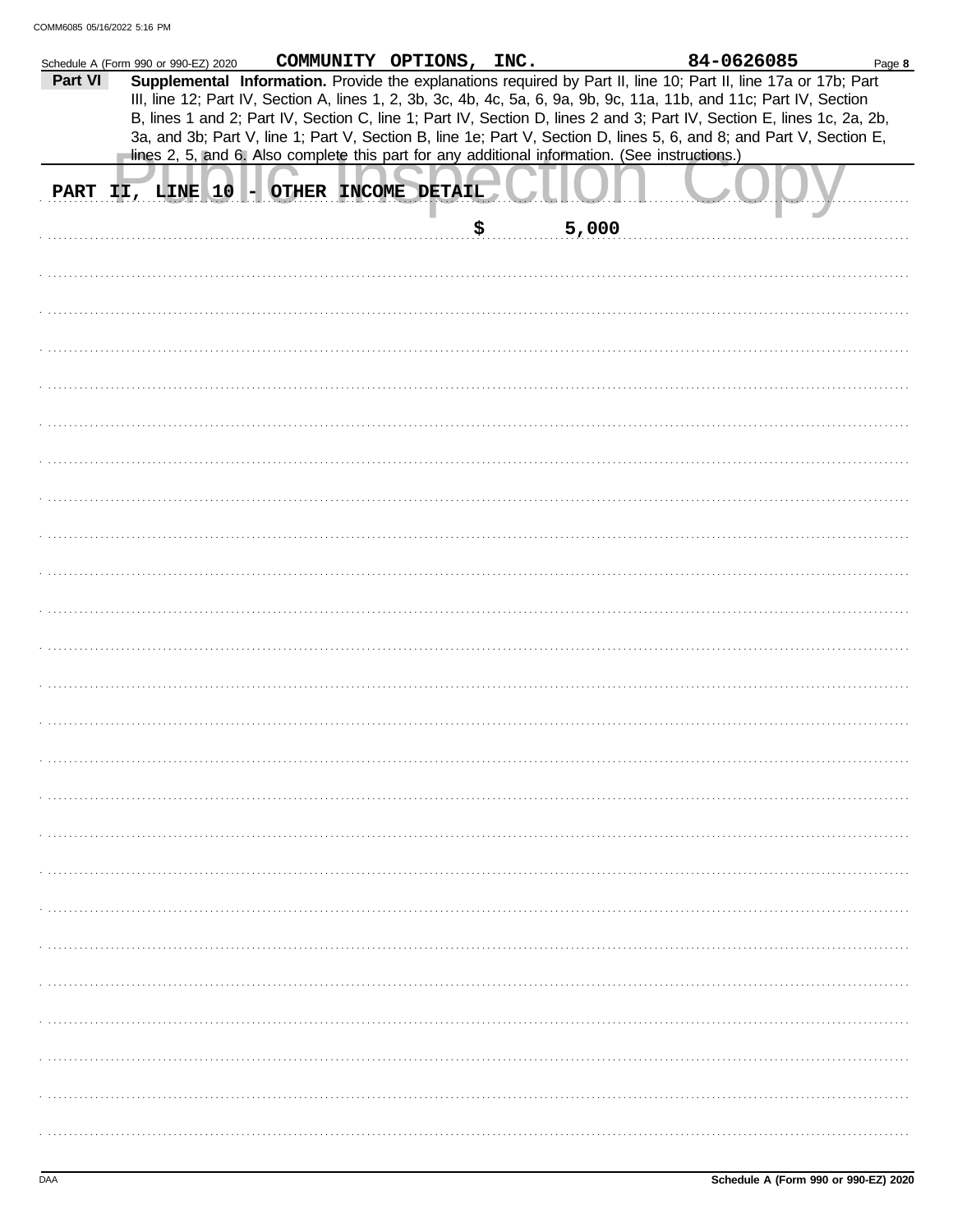| <b>Schedule B</b><br>(Form 990, 990-EZ,<br>or 990-PF)<br>Department of the Treasury<br>Internal Revenue Service                                                                                                                                                                     | <b>Schedule of Contributors</b><br>u Attach to Form 990, Form 990-EZ, or Form 990-PF.<br>u Go to www.irs.gov/Form990 for the latest information. | OMB No. 1545-0047<br>2020 |  |  |  |  |  |
|-------------------------------------------------------------------------------------------------------------------------------------------------------------------------------------------------------------------------------------------------------------------------------------|--------------------------------------------------------------------------------------------------------------------------------------------------|---------------------------|--|--|--|--|--|
| Employer identification number<br>Name of the organization<br>84-0626085<br>OPTIONS,<br>INC.<br>COMMUNITY<br>Organization type (check one)                                                                                                                                          |                                                                                                                                                  |                           |  |  |  |  |  |
| Filers of:                                                                                                                                                                                                                                                                          | Section:                                                                                                                                         |                           |  |  |  |  |  |
| Form 990 or 990-EZ                                                                                                                                                                                                                                                                  | <b>X</b><br>) (enter number) organization<br>501(c)<br>3                                                                                         |                           |  |  |  |  |  |
|                                                                                                                                                                                                                                                                                     | 4947(a)(1) nonexempt charitable trust not treated as a private foundation                                                                        |                           |  |  |  |  |  |
|                                                                                                                                                                                                                                                                                     | 527 political organization                                                                                                                       |                           |  |  |  |  |  |
| Form 990-PF                                                                                                                                                                                                                                                                         | 501(c)(3) exempt private foundation                                                                                                              |                           |  |  |  |  |  |
|                                                                                                                                                                                                                                                                                     | 4947(a)(1) nonexempt charitable trust treated as a private foundation                                                                            |                           |  |  |  |  |  |
|                                                                                                                                                                                                                                                                                     | 501(c)(3) taxable private foundation                                                                                                             |                           |  |  |  |  |  |
|                                                                                                                                                                                                                                                                                     |                                                                                                                                                  |                           |  |  |  |  |  |
| Check if your organization is covered by the General Rule or a Special Rule.<br>Note: Only a section 501(c)(7), (8), or (10) organization can check boxes for both the General Rule and a Special Rule. See<br>instructions.                                                        |                                                                                                                                                  |                           |  |  |  |  |  |
| <b>General Rule</b>                                                                                                                                                                                                                                                                 |                                                                                                                                                  |                           |  |  |  |  |  |
| For an organization filing Form 990, 990-EZ, or 990-PF that received, during the year, contributions totaling \$5,000<br>or more (in money or property) from any one contributor. Complete Parts I and II. See instructions for determining a<br>contributor's total contributions. |                                                                                                                                                  |                           |  |  |  |  |  |

#### **Special Rules**

| X For an organization described in section 501(c)(3) filing Form 990 or 990-EZ that met the 33 <sup>1</sup> /3% support test of the |
|-------------------------------------------------------------------------------------------------------------------------------------|
| regulations under sections 509(a)(1) and 170(b)(1)(A)(vi), that checked Schedule A (Form 990 or 990-EZ), Part II, line              |
| 13, 16a, or 16b, and that received from any one contributor, during the year, total contributions of the greater of (1)             |
| \$5,000; or (2) 2% of the amount on (i) Form 990, Part VIII, line 1h; or (ii) Form 990-EZ, line 1. Complete Parts I and II.         |

literary, or educational purposes, or for the prevention of cruelty to children or animals. Complete Parts I (entering For an organization described in section 501(c)(7), (8), or (10) filing Form 990 or 990-EZ that received from any one contributor, during the year, total contributions of more than \$1,000 *exclusively* for religious, charitable, scientific, "N/A" in column (b) instead of the contributor name and address), II, and III.

For an organization described in section 501(c)(7), (8), or (10) filing Form 990 or 990-EZ that received from any one contributor, during the year, contributions *exclusively* for religious, charitable, etc., purposes, but no such contributions totaled more than \$1,000. If this box is checked, enter here the total contributions that were received during the year for an *exclusively* religious, charitable, etc., purpose. Don't complete any of the parts unless the **General Rule** applies to this organization because it received *nonexclusively* religious, charitable, etc., contributions totaling \$5,000 or more during the year . . . . . . . . . . . . . . . . . . . . . . . . . . . . . . . . . . . . . . . . . . . . . . . . . . . . . . . . . . . . . . . . . . . . . . . . . . . . . . . .

990-EZ, or 990-PF), but it **must** answer "No" on Part IV, line 2, of its Form 990; or check the box on line H of its Form 990-EZ or on its Form 990-PF, Part I, line 2, to certify that it doesn't meet the filing requirements of Schedule B (Form 990, 990-EZ, or 990-PF). **Caution:** An organization that isn't covered by the General Rule and/or the Special Rules doesn't file Schedule B (Form 990,

**For Paperwork Reduction Act Notice, see the instructions for Form 990, 990-EZ, or 990-PF.**

 $\triangleright$  \$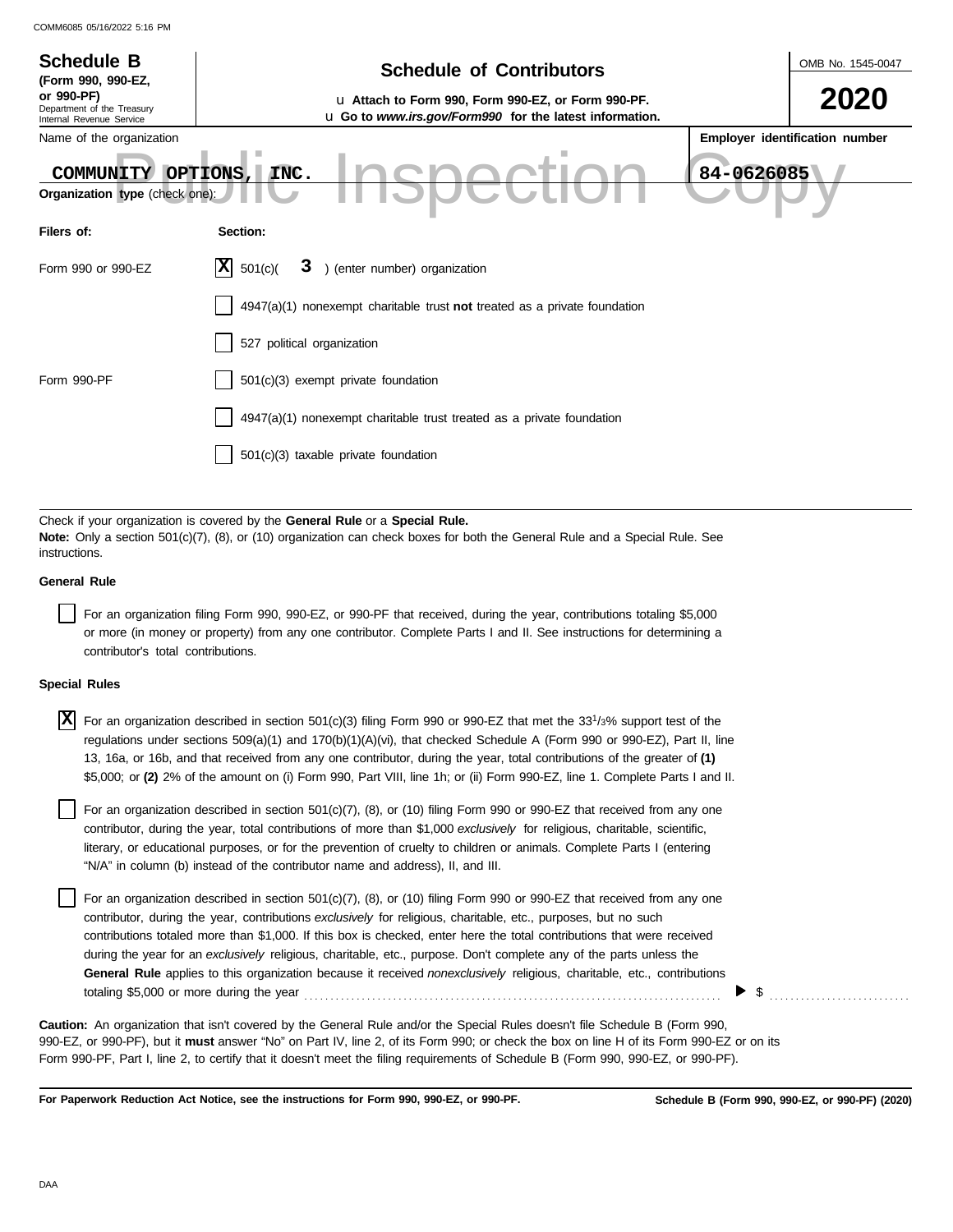| Name of organization       | Schedule B (Form 990, 990-EZ, or 990-PF) (2020)                                                |                                                        | PAGE 1 OF 1<br>Page 2<br>Employer identification number                                                                     |
|----------------------------|------------------------------------------------------------------------------------------------|--------------------------------------------------------|-----------------------------------------------------------------------------------------------------------------------------|
|                            | COMMUNITY OPTIONS,<br>INC.                                                                     |                                                        | 84-0626085                                                                                                                  |
| Part I                     | Contributors (see instructions). Use duplicate copies of Part I if additional space is needed. |                                                        |                                                                                                                             |
| (a)<br>No.<br>$\mathbf{1}$ | (b)<br>Name, address, and ZIP + 4                                                              | (c)<br>Ш<br><b>Total contributions</b><br>30,000<br>\$ | (d)<br>Type of contribution<br>x<br>Person<br>Payroll<br><b>Noncash</b><br>(Complete Part II for<br>noncash contributions.) |
| (a)<br>No.                 | (b)<br>Name, address, and ZIP + 4                                                              | (c)<br><b>Total contributions</b>                      | (d)<br>Type of contribution                                                                                                 |
| $\mathbf{2}$               |                                                                                                | 118,427<br>\$                                          | Person<br>Payroll<br>Noncash<br>(Complete Part II for<br>noncash contributions.)                                            |
| (a)                        | (b)                                                                                            | (c)                                                    | (d)                                                                                                                         |
| No.                        | Name, address, and ZIP + 4                                                                     | <b>Total contributions</b>                             | Type of contribution                                                                                                        |
|                            |                                                                                                | \$                                                     | Person<br>Payroll<br><b>Noncash</b><br>(Complete Part II for<br>noncash contributions.)                                     |
| (a)<br>No.                 | (b)<br>Name, address, and ZIP + 4                                                              | (c)<br><b>Total contributions</b>                      | (d)<br>Type of contribution                                                                                                 |
|                            |                                                                                                | \$                                                     | Person<br>Payroll<br>Noncash<br>(Complete Part II for<br>noncash contributions.)                                            |
| (a)<br>No.                 | (b)<br>Name, address, and ZIP + 4                                                              | (c)<br><b>Total contributions</b>                      | (d)<br>Type of contribution                                                                                                 |
|                            |                                                                                                | \$                                                     | Person<br>Payroll<br>Noncash<br>(Complete Part II for<br>noncash contributions.)                                            |
| (a)                        | (b)                                                                                            | (c)                                                    | (d)                                                                                                                         |
| No.                        | Name, address, and ZIP + 4                                                                     | <b>Total contributions</b><br>\$                       | Type of contribution<br>Person<br>Payroll<br>Noncash<br>(Complete Part II for<br>noncash contributions.)                    |

**Schedule B (Form 990, 990-EZ, or 990-PF) (2020)**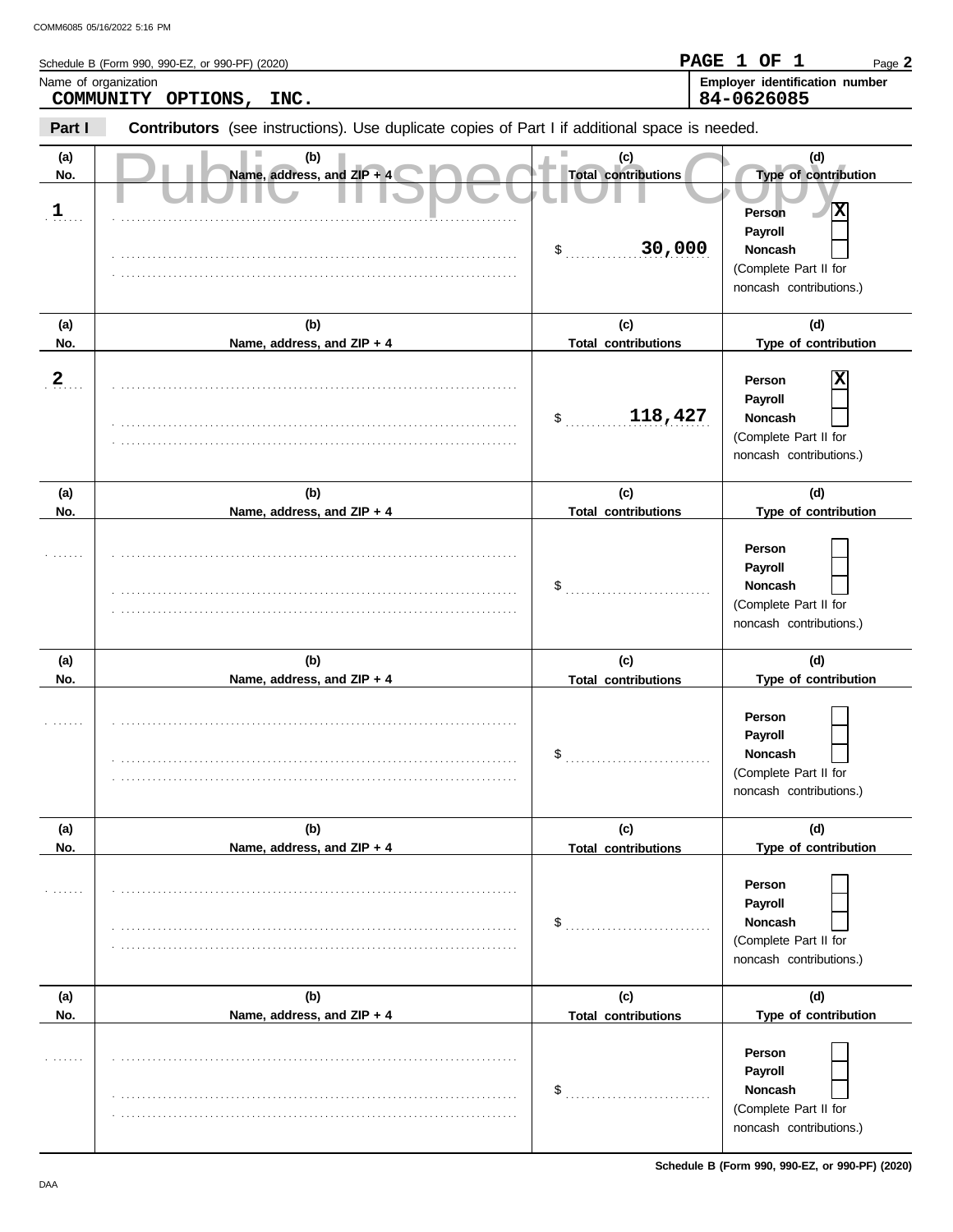|        | <b>SCHEDULE D</b>                         |                                                                                                                                                                |                       | <b>Supplemental Financial Statements</b>                                   |    |                                | OMB No. 1545-0047               |
|--------|-------------------------------------------|----------------------------------------------------------------------------------------------------------------------------------------------------------------|-----------------------|----------------------------------------------------------------------------|----|--------------------------------|---------------------------------|
|        | (Form 990)                                |                                                                                                                                                                |                       | u Complete if the organization answered "Yes" on Form 990,                 |    |                                |                                 |
|        | Department of the Treasury                | Part IV, line 6, 7, 8, 9, 10, 11a, 11b, 11c, 11d, 11e, 11f, 12a, or 12b.                                                                                       | u Attach to Form 990. |                                                                            |    | Open to Public                 |                                 |
|        | Internal Revenue Service                  | <b>u</b> Go to <i>www.irs.gov/Form990</i> for instructions and the latest information.                                                                         |                       |                                                                            |    |                                | <b>Inspection</b>               |
|        | Name of the organization                  |                                                                                                                                                                |                       |                                                                            |    | Employer identification number |                                 |
|        | COMMUNITY OPTIONS, INC.                   |                                                                                                                                                                |                       |                                                                            |    | 84-0626085                     |                                 |
|        | Part I                                    | Organizations Maintaining Donor Advised Funds or Other Similar Funds or Accounts.<br>Complete if the organization answered "Yes" on Form 990, Part IV, line 6. |                       |                                                                            |    |                                |                                 |
|        |                                           |                                                                                                                                                                |                       | (a) Donor advised funds                                                    |    |                                |                                 |
|        |                                           |                                                                                                                                                                |                       |                                                                            |    |                                | (b) Funds and other accounts    |
| 1<br>2 | Total number at end of year               | Aggregate value of contributions to (during year)                                                                                                              |                       |                                                                            |    |                                |                                 |
| 3      |                                           | Aggregate value of grants from (during year)                                                                                                                   |                       | the control of the control of the control of the control of the control of |    |                                |                                 |
| 4      |                                           |                                                                                                                                                                |                       |                                                                            |    |                                |                                 |
| 5      |                                           | Did the organization inform all donors and donor advisors in writing that the assets held in donor advised                                                     |                       |                                                                            |    |                                |                                 |
|        |                                           |                                                                                                                                                                |                       |                                                                            |    |                                | Yes<br>No                       |
| 6      |                                           | Did the organization inform all grantees, donors, and donor advisors in writing that grant funds can be used                                                   |                       |                                                                            |    |                                |                                 |
|        |                                           | only for charitable purposes and not for the benefit of the donor or donor advisor, or for any other purpose                                                   |                       |                                                                            |    |                                |                                 |
|        |                                           |                                                                                                                                                                |                       |                                                                            |    |                                | Yes<br>No                       |
|        | Part II                                   | <b>Conservation Easements.</b>                                                                                                                                 |                       |                                                                            |    |                                |                                 |
|        |                                           | Complete if the organization answered "Yes" on Form 990, Part IV, line 7.                                                                                      |                       |                                                                            |    |                                |                                 |
| 1      |                                           | Purpose(s) of conservation easements held by the organization (check all that apply).                                                                          |                       |                                                                            |    |                                |                                 |
|        |                                           | Preservation of land for public use (for example, recreation or education)                                                                                     |                       | Preservation of a historically important land area                         |    |                                |                                 |
|        | Protection of natural habitat             |                                                                                                                                                                |                       | Preservation of a certified historic structure                             |    |                                |                                 |
|        | Preservation of open space                |                                                                                                                                                                |                       |                                                                            |    |                                |                                 |
| 2      |                                           | Complete lines 2a through 2d if the organization held a qualified conservation contribution in the form of a conservation                                      |                       |                                                                            |    |                                |                                 |
|        | easement on the last day of the tax year. |                                                                                                                                                                |                       |                                                                            |    |                                | Held at the End of the Tax Year |
| а      |                                           |                                                                                                                                                                |                       |                                                                            | 2a |                                |                                 |
| b      |                                           |                                                                                                                                                                |                       |                                                                            | 2b |                                |                                 |
| c      |                                           | Number of conservation easements on a certified historic structure included in (a) [[[[[ [ [ ]]]                                                               |                       |                                                                            | 2c |                                |                                 |
| d      |                                           | Number of conservation easements included in (c) acquired after 7/25/06, and not on a                                                                          |                       |                                                                            |    |                                |                                 |
|        |                                           | historic structure listed in the National Register                                                                                                             |                       |                                                                            | 2d |                                |                                 |
| 3      |                                           | Number of conservation easements modified, transferred, released, extinguished, or terminated by the organization during the                                   |                       |                                                                            |    |                                |                                 |
|        | tax year $\mathbf{u}$                     |                                                                                                                                                                |                       |                                                                            |    |                                |                                 |
|        |                                           | Number of states where property subject to conservation easement is located u                                                                                  |                       |                                                                            |    |                                |                                 |
| 5      |                                           | Does the organization have a written policy regarding the periodic monitoring, inspection, handling of                                                         |                       |                                                                            |    |                                | <b>No</b>                       |
|        |                                           |                                                                                                                                                                |                       |                                                                            |    |                                | Yes $\boxed{\phantom{a}}$       |
| 6      |                                           | Staff and volunteer hours devoted to monitoring, inspecting, handling of violations, and enforcing conservation easements during the year                      |                       |                                                                            |    |                                |                                 |
| 7      | u <sub></sub> .                           | Amount of expenses incurred in monitoring, inspecting, handling of violations, and enforcing conservation easements during the year                            |                       |                                                                            |    |                                |                                 |
|        |                                           |                                                                                                                                                                |                       |                                                                            |    |                                |                                 |
| 8      |                                           | Does each conservation easement reported on line 2(d) above satisfy the requirements of section 170(h)(4)(B)(i)                                                |                       |                                                                            |    |                                |                                 |
|        |                                           |                                                                                                                                                                |                       |                                                                            |    |                                | Yes  <br>No                     |
| 9      |                                           | In Part XIII, describe how the organization reports conservation easements in its revenue and expense statement and                                            |                       |                                                                            |    |                                |                                 |
|        |                                           | balance sheet, and include, if applicable, the text of the footnote to the organization's financial statements that describes the                              |                       |                                                                            |    |                                |                                 |
|        |                                           | organization's accounting for conservation easements.                                                                                                          |                       |                                                                            |    |                                |                                 |
|        | Part III                                  | Organizations Maintaining Collections of Art, Historical Treasures, or Other Similar Assets.                                                                   |                       |                                                                            |    |                                |                                 |
|        |                                           | Complete if the organization answered "Yes" on Form 990, Part IV, line 8.                                                                                      |                       |                                                                            |    |                                |                                 |
|        |                                           | 1a If the organization elected, as permitted under FASB ASC 958, not to report in its revenue statement and balance sheet works                                |                       |                                                                            |    |                                |                                 |
|        |                                           | of art, historical treasures, or other similar assets held for public exhibition, education, or research in furtherance of public                              |                       |                                                                            |    |                                |                                 |
|        |                                           | service, provide in Part XIII the text of the footnote to its financial statements that describes these items.                                                 |                       |                                                                            |    |                                |                                 |
| b      |                                           | If the organization elected, as permitted under FASB ASC 958, to report in its revenue statement and balance sheet works of                                    |                       |                                                                            |    |                                |                                 |
|        |                                           | art, historical treasures, or other similar assets held for public exhibition, education, or research in furtherance of public service,                        |                       |                                                                            |    |                                |                                 |
|        |                                           | provide the following amounts relating to these items:                                                                                                         |                       |                                                                            |    |                                |                                 |
|        |                                           |                                                                                                                                                                |                       |                                                                            |    |                                | $\mathbf{u}$ \$                 |
|        |                                           |                                                                                                                                                                |                       |                                                                            |    |                                | $\mathbf{u}$ \$ $\ldots$        |
| 2      |                                           | If the organization received or held works of art, historical treasures, or other similar assets for financial gain, provide the                               |                       |                                                                            |    |                                |                                 |
|        |                                           | following amounts required to be reported under FASB ASC 958 relating to these items:                                                                          |                       |                                                                            |    |                                |                                 |
| a      |                                           | Revenue included on Form 990, Part VIII, line 1                                                                                                                |                       |                                                                            |    |                                |                                 |
|        |                                           |                                                                                                                                                                |                       |                                                                            |    |                                |                                 |

| For Paperwork Reduction Act Notice, see the Instructions for Form 990. |  |  |  |
|------------------------------------------------------------------------|--|--|--|
| <b>DAA</b>                                                             |  |  |  |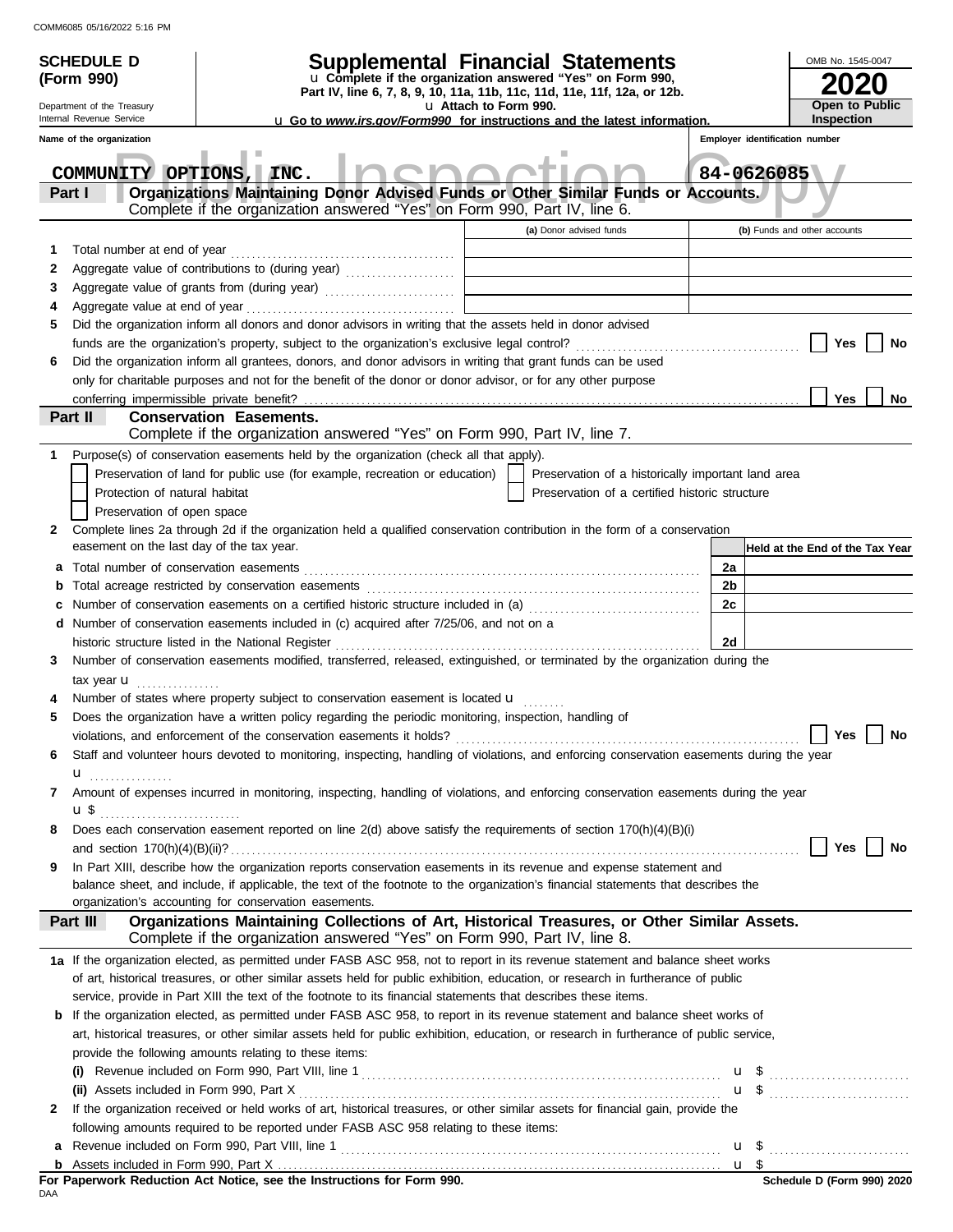|    | Schedule D (Form 990) 2020 COMMUNITY OPTIONS, INC.                                                                                                                                                                                                       |                                              |                          |                         | 84-0626085                     |                      |                | Page 2              |
|----|----------------------------------------------------------------------------------------------------------------------------------------------------------------------------------------------------------------------------------------------------------|----------------------------------------------|--------------------------|-------------------------|--------------------------------|----------------------|----------------|---------------------|
|    | Organizations Maintaining Collections of Art, Historical Treasures, or Other Similar Assets (continued)<br>Part III<br>3 Using the organization's acquisition, accession, and other records, check any of the following that make significant use of its |                                              |                          |                         |                                |                      |                |                     |
|    | collection items (check all that apply):                                                                                                                                                                                                                 |                                              |                          |                         |                                |                      |                |                     |
| a  | Public exhibition                                                                                                                                                                                                                                        | d                                            | Loan or exchange program |                         |                                |                      |                |                     |
| b  | Scholarly research                                                                                                                                                                                                                                       | e                                            | Other                    |                         | أحاد المتحدث والمنابذ والمتحدث |                      |                |                     |
| c  | Preservation for future generations                                                                                                                                                                                                                      |                                              |                          |                         |                                |                      |                |                     |
|    | Provide a description of the organization's collections and explain how they further the organization's exempt purpose in Part                                                                                                                           |                                              |                          |                         |                                |                      |                |                     |
|    | XIII.                                                                                                                                                                                                                                                    |                                              |                          |                         |                                |                      |                |                     |
| 5. | During the year, did the organization solicit or receive donations of art, historical treasures, or other similar                                                                                                                                        |                                              |                          |                         |                                |                      |                |                     |
|    |                                                                                                                                                                                                                                                          |                                              |                          |                         |                                |                      | <b>Yes</b>     | <b>No</b>           |
|    | Part IV<br><b>Escrow and Custodial Arrangements.</b>                                                                                                                                                                                                     |                                              |                          |                         |                                |                      |                |                     |
|    | Complete if the organization answered "Yes" on Form 990, Part IV, line 9, or reported an amount on Form<br>990, Part X, line 21.                                                                                                                         |                                              |                          |                         |                                |                      |                |                     |
|    | 1a Is the organization an agent, trustee, custodian or other intermediary for contributions or other assets not                                                                                                                                          |                                              |                          |                         |                                |                      |                |                     |
|    |                                                                                                                                                                                                                                                          |                                              |                          |                         |                                |                      | Yes            | No                  |
|    | <b>b</b> If "Yes," explain the arrangement in Part XIII and complete the following table:                                                                                                                                                                |                                              |                          |                         |                                |                      |                |                     |
|    |                                                                                                                                                                                                                                                          |                                              |                          |                         |                                |                      | Amount         |                     |
|    | c Beginning balance contract and contract and contract and contract and contract and contract and contract and contract and contract and contract and contract and contract and contract and contract and contract and contrac                           |                                              |                          |                         |                                | 1c                   |                |                     |
|    |                                                                                                                                                                                                                                                          |                                              |                          |                         |                                | 1d                   |                |                     |
| е  |                                                                                                                                                                                                                                                          |                                              |                          |                         |                                | 1e                   |                |                     |
|    | f Ending balance <i>communically contained</i> and the contained and the contained contained and the contained and the contained and the contained and the contained and the contained and the contained and the contained and the                       |                                              |                          |                         |                                | 1f                   |                |                     |
|    |                                                                                                                                                                                                                                                          |                                              |                          |                         |                                |                      | Yes            | No                  |
|    | Part V<br><b>Endowment Funds.</b>                                                                                                                                                                                                                        |                                              |                          |                         |                                |                      |                |                     |
|    | Complete if the organization answered "Yes" on Form 990, Part IV, line 10.                                                                                                                                                                               |                                              |                          |                         |                                |                      |                |                     |
|    |                                                                                                                                                                                                                                                          | (a) Current year                             | (b) Prior year           | (c) Two years back      |                                | (d) Three years back |                | (e) Four years back |
|    | 1a Beginning of year balance                                                                                                                                                                                                                             | the control of the control of the control of |                          |                         |                                |                      |                |                     |
|    | <b>b</b> Contributions                                                                                                                                                                                                                                   |                                              |                          |                         |                                |                      |                |                     |
|    | c Net investment earnings, gains, and                                                                                                                                                                                                                    |                                              |                          |                         |                                |                      |                |                     |
|    |                                                                                                                                                                                                                                                          |                                              |                          |                         |                                |                      |                |                     |
|    | d Grants or scholarships                                                                                                                                                                                                                                 |                                              |                          |                         |                                |                      |                |                     |
|    | e Other expenditures for facilities and                                                                                                                                                                                                                  |                                              |                          |                         |                                |                      |                |                     |
|    |                                                                                                                                                                                                                                                          | the control of the control of the control of |                          |                         |                                |                      |                |                     |
|    | f Administrative expenses                                                                                                                                                                                                                                | the control of the control of the control of |                          |                         |                                |                      |                |                     |
|    |                                                                                                                                                                                                                                                          |                                              |                          |                         |                                |                      |                |                     |
|    | 2 Provide the estimated percentage of the current year end balance (line 1g, column (a)) held as:                                                                                                                                                        |                                              |                          |                         |                                |                      |                |                     |
|    | a Board designated or quasi-endowment u %                                                                                                                                                                                                                |                                              |                          |                         |                                |                      |                |                     |
|    | Permanent endowment <b>u</b> %                                                                                                                                                                                                                           |                                              |                          |                         |                                |                      |                |                     |
| c  | Term endowment <b>u</b>                                                                                                                                                                                                                                  |                                              |                          |                         |                                |                      |                |                     |
|    | The percentages on lines 2a, 2b, and 2c should equal 100%.                                                                                                                                                                                               |                                              |                          |                         |                                |                      |                |                     |
|    | 3a Are there endowment funds not in the possession of the organization that are held and administered for the                                                                                                                                            |                                              |                          |                         |                                |                      |                |                     |
|    | organization by:                                                                                                                                                                                                                                         |                                              |                          |                         |                                |                      |                | Yes<br>No           |
|    |                                                                                                                                                                                                                                                          |                                              |                          |                         |                                |                      | 3a(i)          |                     |
|    | (ii) Related organizations                                                                                                                                                                                                                               |                                              |                          |                         |                                |                      | 3a(ii)         |                     |
|    |                                                                                                                                                                                                                                                          |                                              |                          |                         |                                |                      | 3b             |                     |
|    | Describe in Part XIII the intended uses of the organization's endowment funds.                                                                                                                                                                           |                                              |                          |                         |                                |                      |                |                     |
|    | Part VI<br>Land, Buildings, and Equipment.<br>Complete if the organization answered "Yes" on Form 990, Part IV, line 11a. See Form 990, Part X, line 10.                                                                                                 |                                              |                          |                         |                                |                      |                |                     |
|    | Description of property                                                                                                                                                                                                                                  | (a) Cost or other basis                      |                          | (b) Cost or other basis | (c) Accumulated                |                      | (d) Book value |                     |
|    |                                                                                                                                                                                                                                                          | (investment)                                 |                          | (other)                 | depreciation                   |                      |                |                     |
|    |                                                                                                                                                                                                                                                          |                                              |                          | 604,605                 |                                |                      |                | 604,605             |
|    |                                                                                                                                                                                                                                                          |                                              |                          | 5,289,956               | 3,235,387                      |                      |                | 2,054,569           |
|    | c Leasehold improvements                                                                                                                                                                                                                                 |                                              |                          |                         |                                |                      |                |                     |
|    |                                                                                                                                                                                                                                                          |                                              |                          | 1,666,915               | 1,360,503                      |                      |                | 306,412             |
|    |                                                                                                                                                                                                                                                          |                                              |                          | $\overline{2,909}$      |                                |                      |                | 2,909               |
|    |                                                                                                                                                                                                                                                          |                                              |                          |                         |                                | $\mathbf u$          |                | 2,968,495           |

**Schedule D (Form 990) 2020**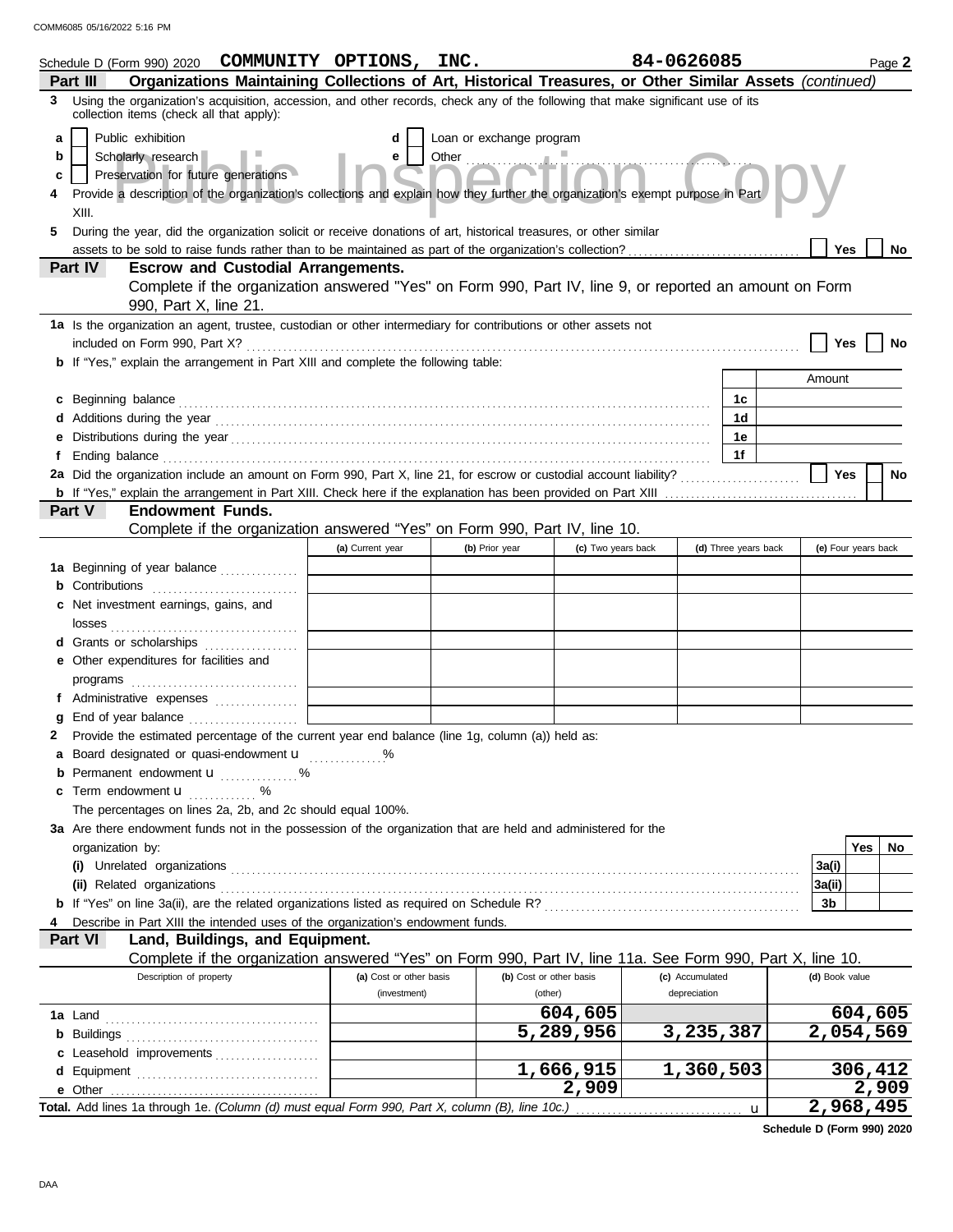| Schedule D (Form 990) 2020 |                                                                                          | COMMUNITY OPTIONS, | INC. |                | 84-0626085                                                                                                 | Page 3         |
|----------------------------|------------------------------------------------------------------------------------------|--------------------|------|----------------|------------------------------------------------------------------------------------------------------------|----------------|
| Part VII                   | <b>Investments - Other Securities.</b>                                                   |                    |      |                |                                                                                                            |                |
|                            |                                                                                          |                    |      |                | Complete if the organization answered "Yes" on Form 990, Part IV, line 11b. See Form 990, Part X, line 12. |                |
|                            | (a) Description of security or category                                                  |                    |      | (b) Book value | (c) Method of valuation:                                                                                   |                |
|                            | (including name of security)                                                             |                    |      |                | Cost or end-of-year market value                                                                           |                |
| (1) Financial derivatives  |                                                                                          |                    |      | Ш              |                                                                                                            |                |
|                            | (2) Closely held equity interests                                                        |                    |      |                |                                                                                                            |                |
| $(3)$ Other                |                                                                                          |                    |      |                |                                                                                                            |                |
| (A)<br>(B)                 |                                                                                          |                    |      |                |                                                                                                            |                |
| (C)                        |                                                                                          |                    |      |                |                                                                                                            |                |
|                            |                                                                                          |                    |      |                |                                                                                                            |                |
| (E)                        |                                                                                          |                    |      |                |                                                                                                            |                |
| (F)                        |                                                                                          |                    |      |                |                                                                                                            |                |
| (G)                        |                                                                                          |                    |      |                |                                                                                                            |                |
| (H)                        |                                                                                          |                    |      |                |                                                                                                            |                |
|                            | Total. (Column (b) must equal Form 990, Part X, col. (B) line 12.)                       |                    | u    |                |                                                                                                            |                |
| Part VIII                  | Investments - Program Related.                                                           |                    |      |                |                                                                                                            |                |
|                            |                                                                                          |                    |      |                | Complete if the organization answered "Yes" on Form 990, Part IV, line 11c. See Form 990, Part X, line 13. |                |
|                            | (a) Description of investment                                                            |                    |      | (b) Book value | (c) Method of valuation:                                                                                   |                |
|                            |                                                                                          |                    |      |                | Cost or end-of-year market value                                                                           |                |
| (1)                        |                                                                                          |                    |      |                |                                                                                                            |                |
| (2)<br>(3)                 |                                                                                          |                    |      |                |                                                                                                            |                |
| (4)                        |                                                                                          |                    |      |                |                                                                                                            |                |
| (5)                        |                                                                                          |                    |      |                |                                                                                                            |                |
| (6)                        |                                                                                          |                    |      |                |                                                                                                            |                |
| (7)                        |                                                                                          |                    |      |                |                                                                                                            |                |
| (8)                        |                                                                                          |                    |      |                |                                                                                                            |                |
| (9)                        |                                                                                          |                    |      |                |                                                                                                            |                |
|                            | Total. (Column (b) must equal Form 990, Part X, col. (B) line 13.)                       |                    | u    |                |                                                                                                            |                |
| Part IX                    | Other Assets.                                                                            |                    |      |                | Complete if the organization answered "Yes" on Form 990, Part IV, line 11d. See Form 990, Part X, line 15. |                |
|                            |                                                                                          | (a) Description    |      |                |                                                                                                            | (b) Book value |
| (1)                        | <b>ASSETS HELD</b>                                                                       | FOR SALE           |      |                |                                                                                                            | 875,000        |
| (2)                        |                                                                                          |                    |      |                |                                                                                                            |                |
| (3)                        |                                                                                          |                    |      |                |                                                                                                            |                |
| (4)                        |                                                                                          |                    |      |                |                                                                                                            |                |
| (5)                        |                                                                                          |                    |      |                |                                                                                                            |                |
| (6)                        |                                                                                          |                    |      |                |                                                                                                            |                |
| (7)                        |                                                                                          |                    |      |                |                                                                                                            |                |
| (8)                        |                                                                                          |                    |      |                |                                                                                                            |                |
| (9)                        |                                                                                          |                    |      |                |                                                                                                            | 875,000        |
| Part X                     | Total. (Column (b) must equal Form 990, Part X, col. (B) line 15.)<br>Other Liabilities. |                    |      |                | u                                                                                                          |                |
|                            |                                                                                          |                    |      |                | Complete if the organization answered "Yes" on Form 990, Part IV, line 11e or 11f. See Form 990, Part X,   |                |
|                            | line 25.                                                                                 |                    |      |                |                                                                                                            |                |
| 1.                         | (a) Description of liability                                                             |                    |      |                |                                                                                                            | (b) Book value |
| (1)                        | Federal income taxes                                                                     |                    |      |                |                                                                                                            |                |
| (2)                        |                                                                                          |                    |      |                |                                                                                                            |                |
| (3)                        |                                                                                          |                    |      |                |                                                                                                            |                |
| (4)                        |                                                                                          |                    |      |                |                                                                                                            |                |
| (5)                        |                                                                                          |                    |      |                |                                                                                                            |                |
| (6)                        |                                                                                          |                    |      |                |                                                                                                            |                |
| (7)<br>(8)                 |                                                                                          |                    |      |                |                                                                                                            |                |
| (9)                        |                                                                                          |                    |      |                |                                                                                                            |                |
|                            | Total. (Column (b) must equal Form 990, Part X, col. (B) line 25.)                       |                    |      |                | u                                                                                                          |                |

Liability for uncertain tax positions. In Part XIII, provide the text of the footnote to the organization's financial statements that reports the **2.** organization's liability for uncertain tax positions under FASB ASC 740. Check here if the text of the footnote has been provided in Part XIII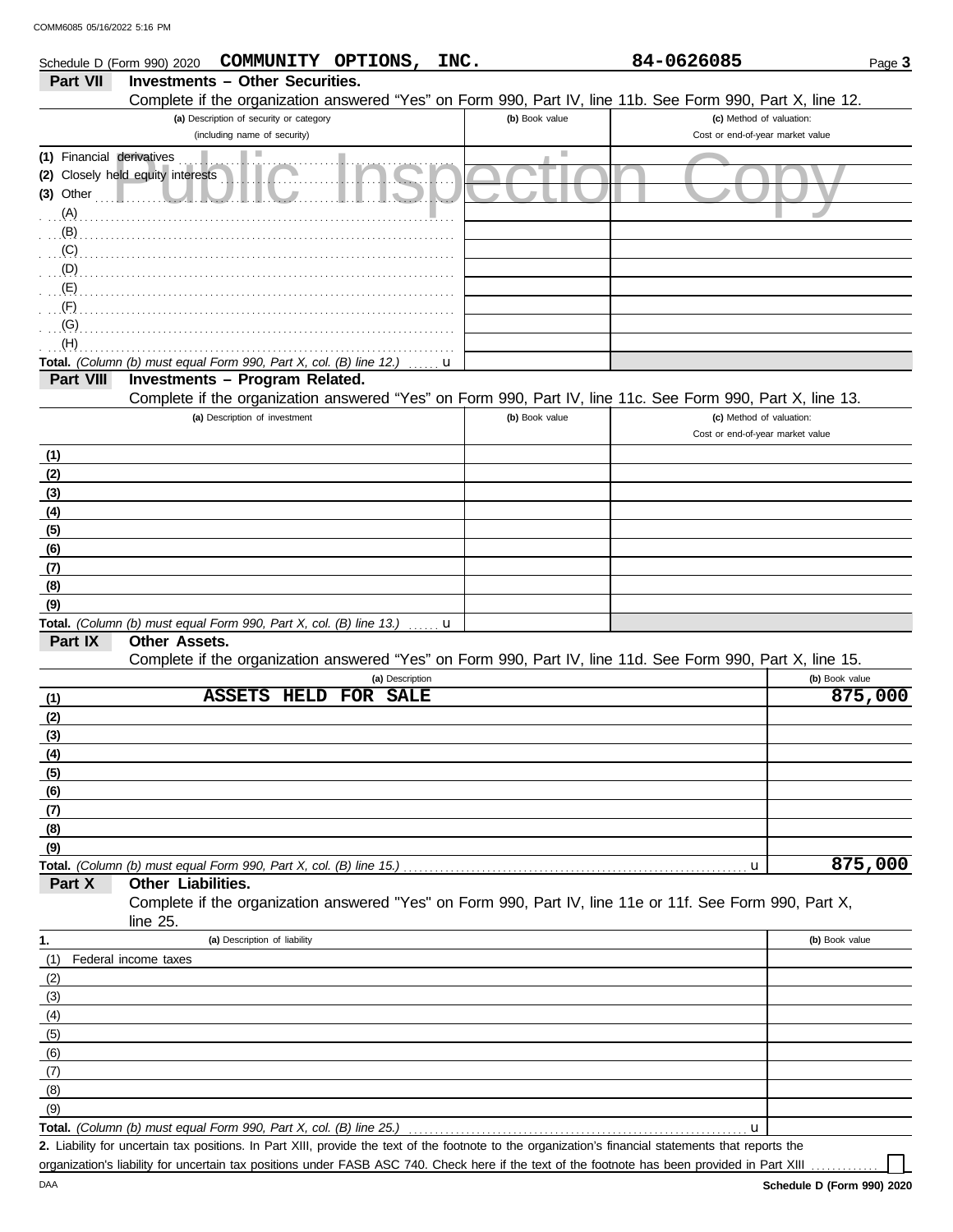| Schedule D (Form 990) 2020 COMMUNITY OPTIONS, INC.                                                                                                                                                                                 |                | 84-0626085 |              | Page 4    |
|------------------------------------------------------------------------------------------------------------------------------------------------------------------------------------------------------------------------------------|----------------|------------|--------------|-----------|
| Reconciliation of Revenue per Audited Financial Statements With Revenue per Return.<br>Part XI<br>Complete if the organization answered "Yes" on Form 990, Part IV, line 12a.                                                      |                |            |              |           |
| 1                                                                                                                                                                                                                                  |                |            | $\mathbf 1$  | 8,698,027 |
| Amounts included on line 1 but not on Form 990, Part VIII, line 12:<br>2                                                                                                                                                           |                |            |              |           |
| a                                                                                                                                                                                                                                  | 2a             |            |              |           |
| Donated services and use of facilities<br>b                                                                                                                                                                                        | 2 <sub>b</sub> |            |              |           |
| Recoveries of prior year grants <b>the contract of the contract of prior</b><br>c                                                                                                                                                  | 2c             |            |              |           |
| d                                                                                                                                                                                                                                  | 2d             | 1,575      |              |           |
| Add lines 2a through 2d [11] Additional Property and Property and Property and Property and Property and Property and Property and Property and Property and Property and Property and Property and Property and Property and<br>е |                |            | 2e           | 1,575     |
| 3                                                                                                                                                                                                                                  |                |            | $\mathbf{3}$ | 8,696,452 |
| Amounts included on Form 990, Part VIII, line 12, but not on line 1:<br>4                                                                                                                                                          |                |            |              |           |
|                                                                                                                                                                                                                                    | 4a             |            |              |           |
| b                                                                                                                                                                                                                                  | 4b             |            |              |           |
| Add lines 4a and 4b<br>c                                                                                                                                                                                                           |                |            | 4c           |           |
|                                                                                                                                                                                                                                    |                |            | 5            | 8,696,452 |
| Reconciliation of Expenses per Audited Financial Statements With Expenses per Return.<br>Part XII                                                                                                                                  |                |            |              |           |
| Complete if the organization answered "Yes" on Form 990, Part IV, line 12a.                                                                                                                                                        |                |            |              |           |
| 1 Total expenses and losses per audited financial statements                                                                                                                                                                       |                |            | $\mathbf{1}$ | 7,581,020 |
| Amounts included on line 1 but not on Form 990, Part IX, line 25:<br>2                                                                                                                                                             |                |            |              |           |
| a                                                                                                                                                                                                                                  | 2a             |            |              |           |
| b                                                                                                                                                                                                                                  | 2b             |            |              |           |
| c                                                                                                                                                                                                                                  | 2c             |            |              |           |
| d                                                                                                                                                                                                                                  | 2d             | 1,575      |              |           |
| Add lines 2a through 2d [11, 12] Add [12] Add lines 2a through 2d [12] Add lines 2a through 2d [12] Add lines 20 through 2d [12] Add and the set of the set of the set of the set of the set of the set of the set of the set<br>е |                |            | 2e           | 1,575     |
| 3                                                                                                                                                                                                                                  |                |            | 3            | 7,579,445 |
| Amounts included on Form 990, Part IX, line 25, but not on line 1:<br>4                                                                                                                                                            |                |            |              |           |
| a Investment expenses not included on Form 990, Part VIII, line 7b                                                                                                                                                                 | 4a             |            |              |           |
| b                                                                                                                                                                                                                                  | 4b             |            |              |           |
| c Add lines 4a and 4b                                                                                                                                                                                                              |                |            | 4c           |           |
| 5                                                                                                                                                                                                                                  |                |            | 5            | 7,579,445 |
| Part XIII Supplemental Information.                                                                                                                                                                                                |                |            |              |           |
| Provide the descriptions required for Part II, lines 3, 5, and 9; Part III, lines 1a and 4; Part IV, lines 1b and 2b; Part V, line 4; Part X, line                                                                                 |                |            |              |           |
| 2; Part XI, lines 2d and 4b; and Part XII, lines 2d and 4b. Also complete this part to provide any additional information.                                                                                                         |                |            |              |           |
| PART XI, LINE 2D - REVENUE AMOUNTS INCLUDED IN FINANCIALS - OTHER                                                                                                                                                                  |                |            |              |           |
|                                                                                                                                                                                                                                    |                |            |              |           |
| SPECIAL EVENTS EXPENSE                                                                                                                                                                                                             |                | \$         |              | 1,575     |
|                                                                                                                                                                                                                                    |                |            |              |           |
|                                                                                                                                                                                                                                    |                |            |              |           |
|                                                                                                                                                                                                                                    |                |            |              |           |
| PART XII, LINE 2D - EXPENSE AMOUNTS INCLUDED IN FINANCIALS - OTHER                                                                                                                                                                 |                |            |              |           |
| SPECIAL EVENTS EXPENSE                                                                                                                                                                                                             |                |            |              | 1,575     |
|                                                                                                                                                                                                                                    |                | \$         |              |           |
|                                                                                                                                                                                                                                    |                |            |              |           |
|                                                                                                                                                                                                                                    |                |            |              |           |
|                                                                                                                                                                                                                                    |                |            |              |           |
|                                                                                                                                                                                                                                    |                |            |              |           |
|                                                                                                                                                                                                                                    |                |            |              |           |
|                                                                                                                                                                                                                                    |                |            |              |           |
|                                                                                                                                                                                                                                    |                |            |              |           |
|                                                                                                                                                                                                                                    |                |            |              |           |
|                                                                                                                                                                                                                                    |                |            |              |           |
|                                                                                                                                                                                                                                    |                |            |              |           |
|                                                                                                                                                                                                                                    |                |            |              |           |
|                                                                                                                                                                                                                                    |                |            |              |           |
|                                                                                                                                                                                                                                    |                |            |              |           |
|                                                                                                                                                                                                                                    |                |            |              |           |
|                                                                                                                                                                                                                                    |                |            |              |           |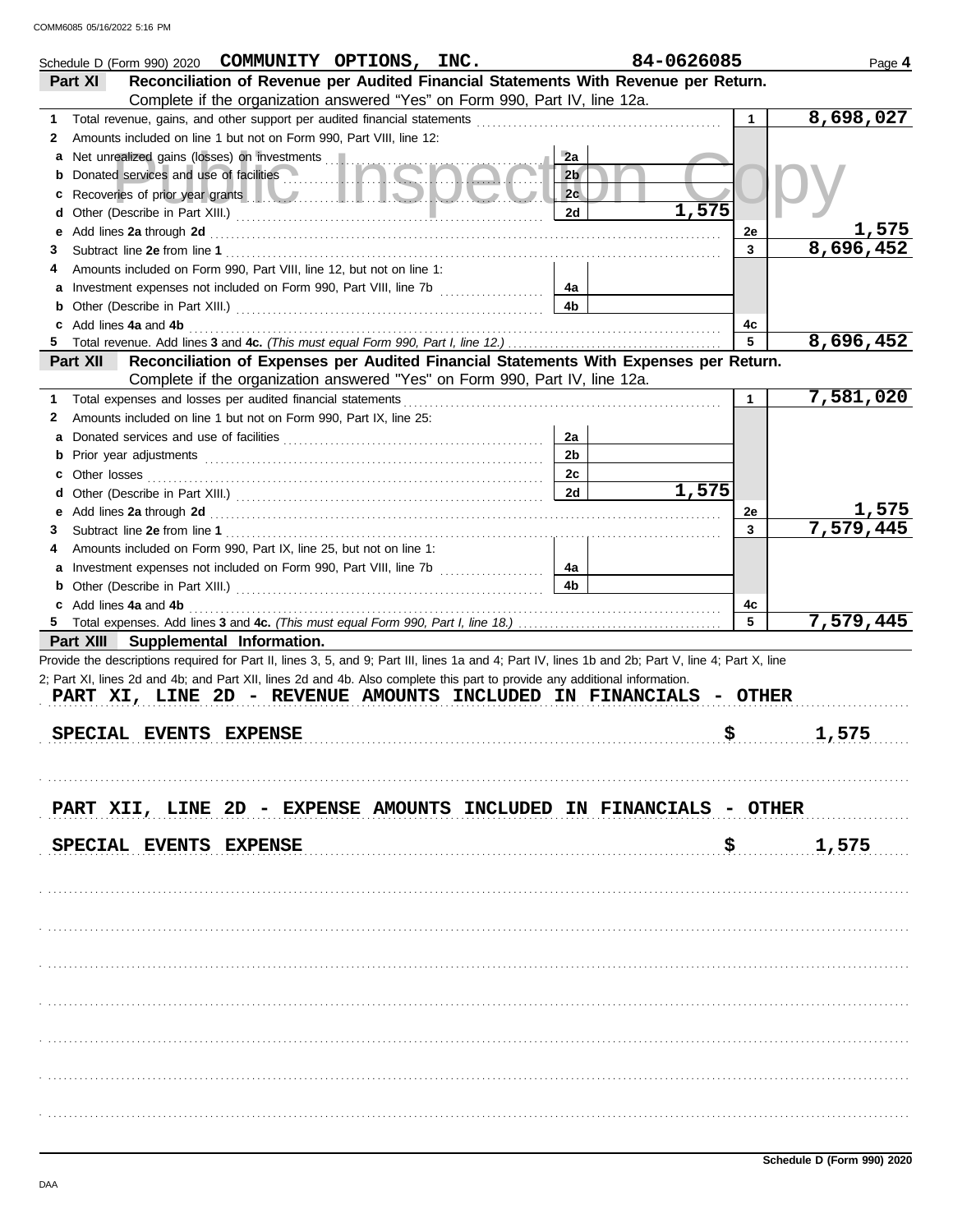|           | Schedule D (Form 990) 2020 COMMUNITY OPTIONS, INC. |                                      |  | 84-0626085                    | Page 5 |
|-----------|----------------------------------------------------|--------------------------------------|--|-------------------------------|--------|
| Part XIII |                                                    | Supplemental Information (continued) |  |                               |        |
|           |                                                    |                                      |  |                               |        |
|           |                                                    |                                      |  |                               |        |
|           |                                                    |                                      |  |                               |        |
|           |                                                    |                                      |  | <b>Public Inspection Copy</b> |        |
|           |                                                    |                                      |  |                               |        |
|           |                                                    |                                      |  |                               |        |
|           |                                                    |                                      |  |                               |        |
|           |                                                    |                                      |  |                               |        |
|           |                                                    |                                      |  |                               |        |
|           |                                                    |                                      |  |                               |        |
|           |                                                    |                                      |  |                               |        |
|           |                                                    |                                      |  |                               |        |
|           |                                                    |                                      |  |                               |        |
|           |                                                    |                                      |  |                               |        |
|           |                                                    |                                      |  |                               |        |
|           |                                                    |                                      |  |                               |        |
|           |                                                    |                                      |  |                               |        |
|           |                                                    |                                      |  |                               |        |
|           |                                                    |                                      |  |                               |        |
|           |                                                    |                                      |  |                               |        |
|           |                                                    |                                      |  |                               |        |
|           |                                                    |                                      |  |                               |        |
|           |                                                    |                                      |  |                               |        |
|           |                                                    |                                      |  |                               |        |
|           |                                                    |                                      |  |                               |        |
|           |                                                    |                                      |  |                               |        |
|           |                                                    |                                      |  |                               |        |
|           |                                                    |                                      |  |                               |        |
|           |                                                    |                                      |  |                               |        |
|           |                                                    |                                      |  |                               |        |
|           |                                                    |                                      |  |                               |        |
|           |                                                    |                                      |  |                               |        |
|           |                                                    |                                      |  |                               |        |
|           |                                                    |                                      |  |                               |        |
|           |                                                    |                                      |  |                               |        |
|           |                                                    |                                      |  |                               |        |
|           |                                                    |                                      |  |                               |        |
|           |                                                    |                                      |  |                               |        |
|           |                                                    |                                      |  |                               |        |
|           |                                                    |                                      |  |                               |        |
|           |                                                    |                                      |  |                               |        |
|           |                                                    |                                      |  |                               |        |
|           |                                                    |                                      |  |                               |        |
|           |                                                    |                                      |  |                               |        |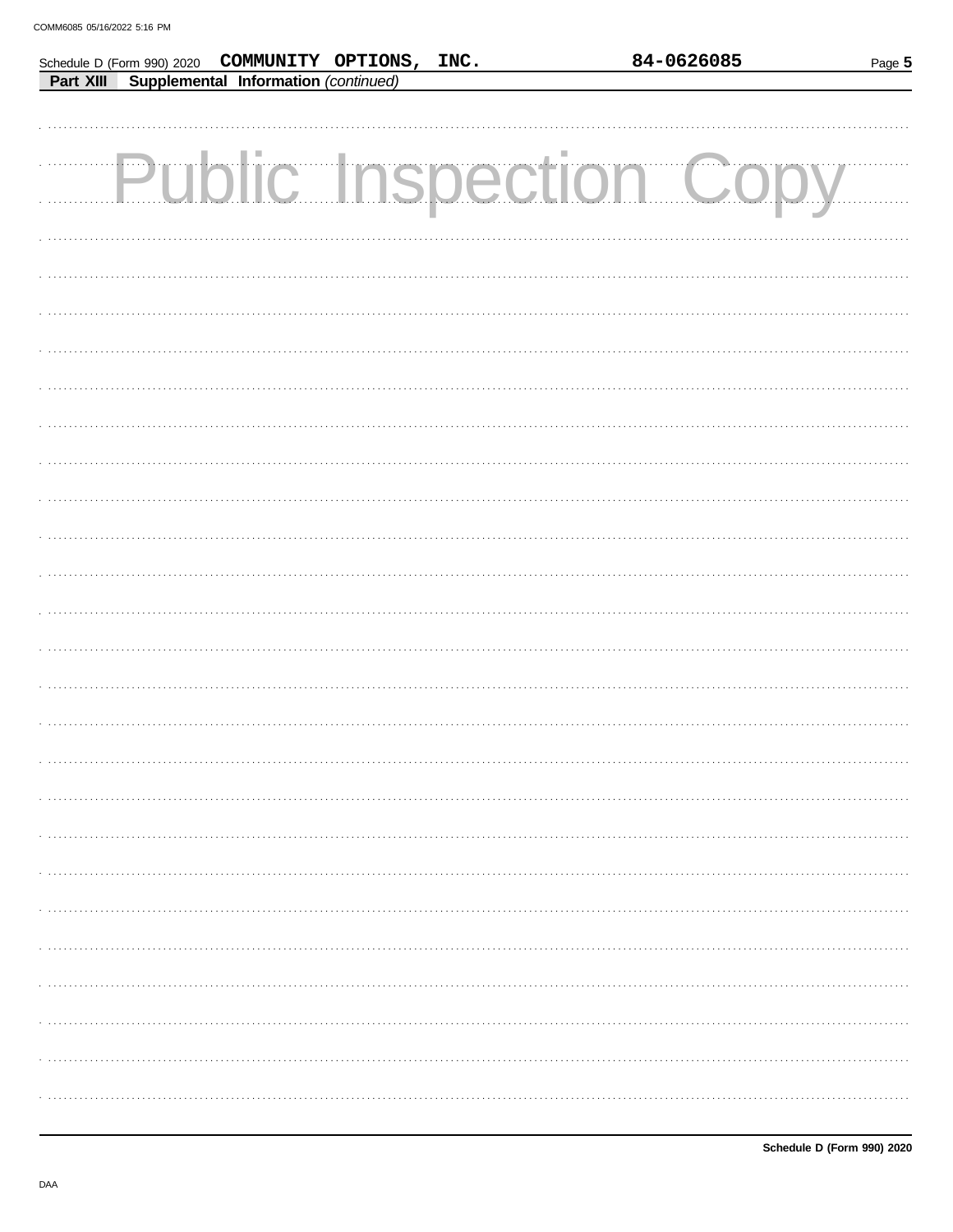| COMM6085 05/16/2022 5:16 PM |  |  |
|-----------------------------|--|--|
| 88                          |  |  |

# Department of the Treasury

## **SCHEDULE L Transactions With Interested Persons**

**(Form 990 or 990-EZ)** u Complete if the organization answered "Yes" on Form 990, Part IV, line 25a, 25b, 26, 27, 28a,<br>28b, or 28c, or Form 990-EZ, Part V, line 38a or 40b.<br>2020

u **Attach to Form 990 or Form 990-EZ.**

u **Go to** *www.irs.gov/Form990* **for instructions and the latest information.**

Name of the organization Internal Revenue Service

#### **Inspection Employer identification number**

**Open To Public**

OMB No. 1545-0047

|              | COMMUNITY OPTIONS, INC.                                                                                               |                   |                                                  |                         |                          |                                | 84-0626085 |                 |     |                           |                |             |
|--------------|-----------------------------------------------------------------------------------------------------------------------|-------------------|--------------------------------------------------|-------------------------|--------------------------|--------------------------------|------------|-----------------|-----|---------------------------|----------------|-------------|
| Part I       | <b>Excess Benefit Transactions</b> (section $501(c)(3)$ , section $501(c)(4)$ , and $501(c)(29)$ organizations only). |                   |                                                  |                         |                          |                                |            |                 |     |                           |                |             |
|              | Complete if the organization answered "Yes" on Form 990, Part IV, line 25a or 25b, or Form 990-EZ, Part V, line 40b.  |                   |                                                  |                         |                          |                                |            |                 |     |                           |                |             |
|              | (a) Name of disqualified person                                                                                       |                   | (b) Relationship between disqualified person and |                         |                          |                                |            |                 |     |                           | (d) Corrected? |             |
| $\mathbf{1}$ |                                                                                                                       |                   | organization                                     |                         |                          | (c) Description of transaction |            |                 |     | Yes                       |                | No          |
| (1)          |                                                                                                                       |                   |                                                  |                         |                          |                                |            |                 |     |                           |                |             |
| (2)          |                                                                                                                       |                   |                                                  |                         |                          |                                |            |                 |     |                           |                |             |
| (3)          |                                                                                                                       |                   |                                                  |                         |                          |                                |            |                 |     |                           |                |             |
| (4)          |                                                                                                                       |                   |                                                  |                         |                          |                                |            |                 |     |                           |                |             |
| (5)          |                                                                                                                       |                   |                                                  |                         |                          |                                |            |                 |     |                           |                |             |
| (6)          |                                                                                                                       |                   |                                                  |                         |                          |                                |            |                 |     |                           |                |             |
| 2            | Enter the amount of tax incurred by the organization managers or disqualified persons during the year                 |                   |                                                  |                         |                          |                                |            |                 |     |                           |                |             |
| 3            |                                                                                                                       |                   |                                                  |                         |                          |                                |            |                 |     |                           |                |             |
|              |                                                                                                                       |                   |                                                  |                         |                          |                                |            |                 |     |                           |                |             |
| Part II      | Loans to and/or From Interested Persons.                                                                              |                   |                                                  |                         |                          |                                |            |                 |     |                           |                |             |
|              | Complete if the organization answered "Yes" on Form 990-EZ, Part V, line 38a or Form 990, Part IV, line 26; or if the |                   |                                                  |                         |                          |                                |            |                 |     |                           |                |             |
|              | organization reported an amount on Form 990, Part X, line 5, 6, or 22.                                                |                   |                                                  |                         |                          |                                |            |                 |     |                           |                |             |
|              | (a) Name of interested person                                                                                         | (b) Relationship  | (c) Purpose of                                   | $(d)$ Loan              | (e) Original             | (f) Balance due                |            | (g) In default? |     | (h) Approved              |                | (i) Written |
|              |                                                                                                                       | with organization | loan                                             | to or from<br>the org.? | principal amount         |                                |            |                 |     | by board or<br>committee? |                | agreement?  |
|              |                                                                                                                       |                   |                                                  | To From                 |                          |                                | Yes        | No              | Yes | No                        | Yes            | No          |
|              |                                                                                                                       |                   |                                                  |                         |                          |                                |            |                 |     |                           |                |             |
| (1)          |                                                                                                                       |                   |                                                  |                         |                          |                                |            |                 |     |                           |                |             |
|              |                                                                                                                       |                   |                                                  |                         |                          |                                |            |                 |     |                           |                |             |
| (2)          |                                                                                                                       |                   |                                                  |                         |                          |                                |            |                 |     |                           |                |             |
|              |                                                                                                                       |                   |                                                  |                         |                          |                                |            |                 |     |                           |                |             |
| (3)          |                                                                                                                       |                   |                                                  |                         |                          |                                |            |                 |     |                           |                |             |
|              |                                                                                                                       |                   |                                                  |                         |                          |                                |            |                 |     |                           |                |             |
| (4)          | the company of the company of the company of                                                                          |                   |                                                  |                         |                          |                                |            |                 |     |                           |                |             |
|              |                                                                                                                       |                   |                                                  |                         |                          |                                |            |                 |     |                           |                |             |
| (5)          | the contract of the contract of the contract of                                                                       |                   |                                                  |                         |                          |                                |            |                 |     |                           |                |             |
|              |                                                                                                                       |                   |                                                  |                         |                          |                                |            |                 |     |                           |                |             |
| (6)          | <u> 1989 - Andrea Aonaichte ann an t-</u>                                                                             |                   |                                                  |                         |                          |                                |            |                 |     |                           |                |             |
|              |                                                                                                                       |                   |                                                  |                         |                          |                                |            |                 |     |                           |                |             |
| (7)          |                                                                                                                       |                   |                                                  |                         |                          |                                |            |                 |     |                           |                |             |
|              |                                                                                                                       |                   |                                                  |                         |                          |                                |            |                 |     |                           |                |             |
| (8)          |                                                                                                                       |                   |                                                  |                         |                          |                                |            |                 |     |                           |                |             |
|              |                                                                                                                       |                   |                                                  |                         |                          |                                |            |                 |     |                           |                |             |
| (9)          |                                                                                                                       |                   |                                                  |                         |                          |                                |            |                 |     |                           |                |             |
| (10)         |                                                                                                                       |                   |                                                  |                         |                          |                                |            |                 |     |                           |                |             |
| Total        |                                                                                                                       |                   |                                                  |                         | $\mathbf{u}$             |                                |            |                 |     |                           |                |             |
| Part III     | <b>Grants or Assistance Benefiting Interested Persons.</b>                                                            |                   |                                                  |                         |                          |                                |            |                 |     |                           |                |             |
|              | Complete if the organization answered "Yes" on Form 990, Part IV, line 27.                                            |                   |                                                  |                         |                          |                                |            |                 |     |                           |                |             |
|              | (a) Name of interested person                                                                                         |                   |                                                  |                         | (c) Amount of assistance | (d) Type of assistance         |            |                 |     | (e) Purpose of assistance |                |             |
|              |                                                                                                                       |                   | (b) Relationship between interested              |                         |                          |                                |            |                 |     |                           |                |             |

| (a) ivalue of interested person | (b) relationship between interested (c) Amount or assistance<br>person and the organization | $(u)$ iype or assistance | $\mu$ i dipose or assistance |
|---------------------------------|---------------------------------------------------------------------------------------------|--------------------------|------------------------------|
| (1)                             |                                                                                             |                          |                              |
| (2)                             |                                                                                             |                          |                              |
| (3)                             |                                                                                             |                          |                              |
| (4)                             |                                                                                             |                          |                              |
| (5)                             |                                                                                             |                          |                              |
| (6)                             |                                                                                             |                          |                              |
| (7)                             |                                                                                             |                          |                              |
| (8)                             |                                                                                             |                          |                              |
| (9)                             |                                                                                             |                          |                              |
| (10)                            |                                                                                             |                          |                              |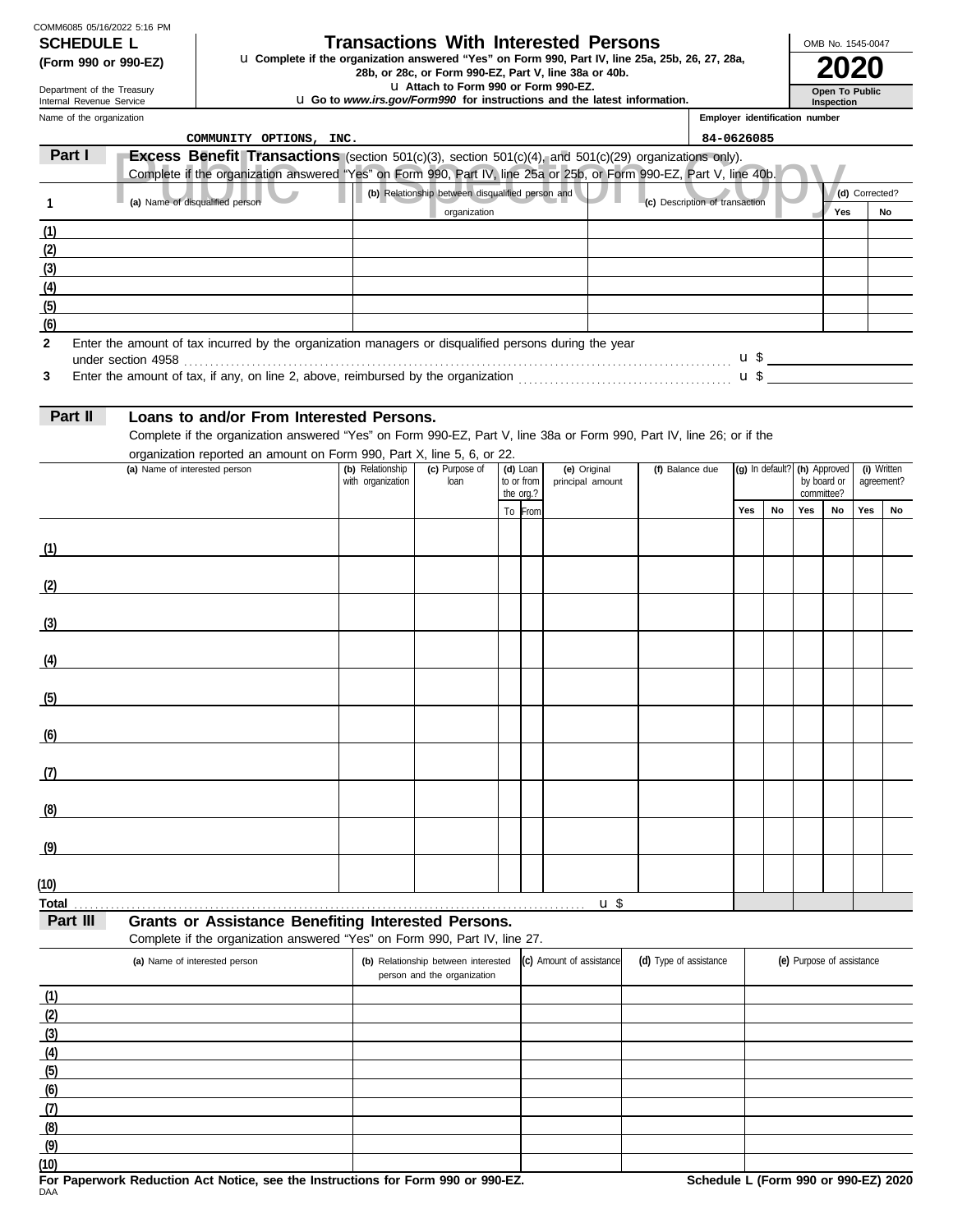### Schedule L (Form 990 or 990-EZ) 2020 Page **2 COMMUNITY OPTIONS, INC. 84-0626085**

**(e)** Sharing

#### Public Inspection Copy **Yes No** of org.<br>revenues? (d) Description of transaction interested person and the Part IV Business Transactions Involving Interested Persons. Complete if the organization answered "Yes" on Form 990, Part IV, line 28a, 28b, or 28c. **(a)** Name of interested person **(b)** Relationship between organization **(c)** Amount of transaction **(6) (5) (4) (3) (2) (1) DAVID KIENHOLZ BOARD MEMBER BOARD MEMBER X (7) (8) (9) (10)**

### **Part V** Supplemental Information.

Provide additional information for responses to questions on Schedule L (see instructions).

## **SCHEDULE L, PART V - ADDITIONAL INFORMATION**

## **DAVID KIENHOLZ IS A BOARD MEMBER AND IS ALSO THE REAL ESTATE BROKER FOR**

## **COMMUNITY OPTIONS, INC. HE RECEIVED NO COMMISSIONS IN FISCAL YEAR 2021.**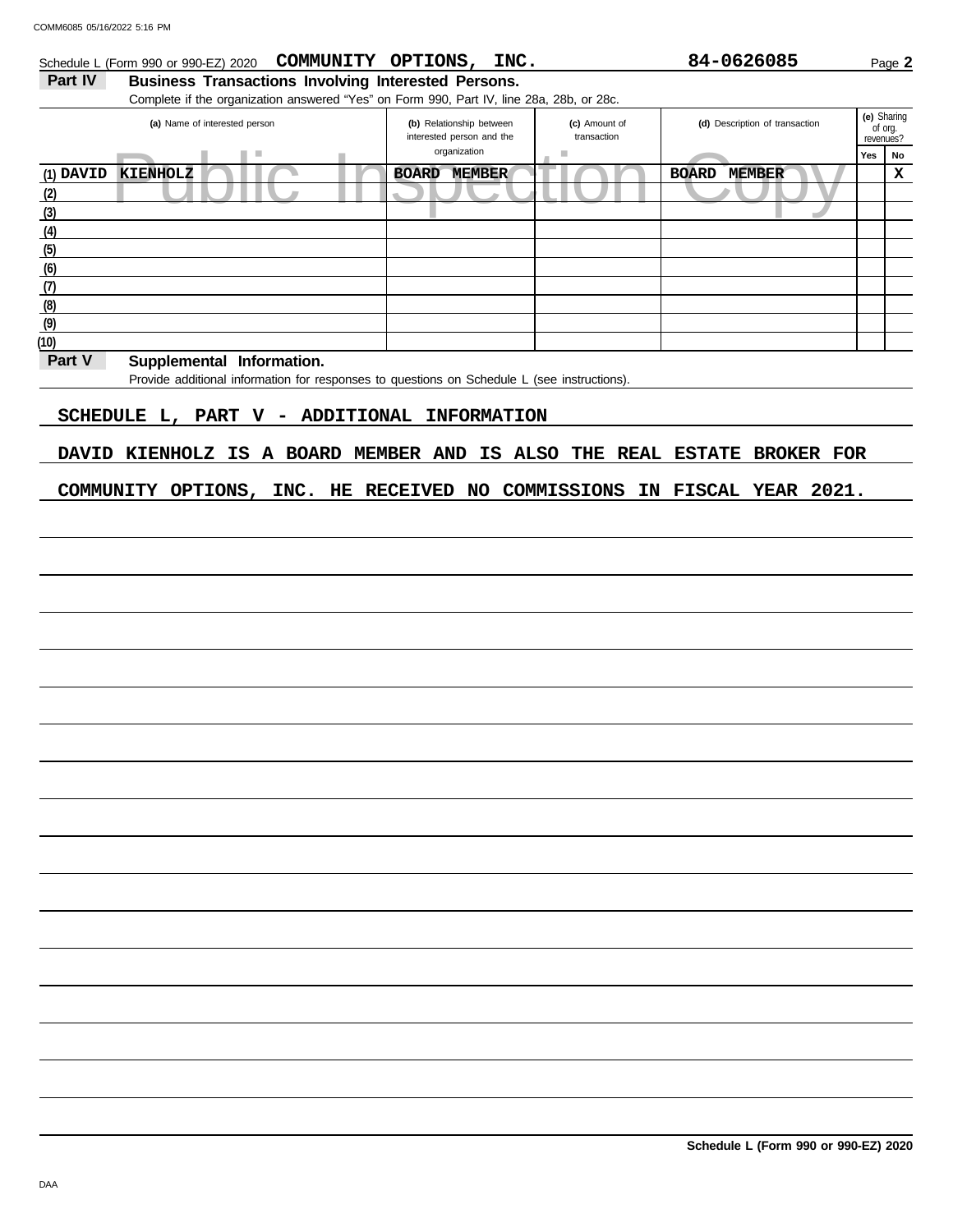| <b>SCHEDULE O</b><br>(Form 990 or 990-EZ)<br>Department of the Treasury<br>Internal Revenue Service<br>Name of the organization | Supplemental Information to Form 990 or 990-EZ<br>Complete to provide information for responses to specific questions on<br>Form 990 or 990-EZ or to provide any additional information.<br>u Attach to Form 990 or 990-EZ.<br>u Go to www.irs.gov/Form990 for the latest information.<br>ш<br>Employer identification number | OMB No. 1545-0047<br>2020<br><b>Open to Public</b><br><b>Inspection</b> |  |  |  |  |  |  |  |  |
|---------------------------------------------------------------------------------------------------------------------------------|-------------------------------------------------------------------------------------------------------------------------------------------------------------------------------------------------------------------------------------------------------------------------------------------------------------------------------|-------------------------------------------------------------------------|--|--|--|--|--|--|--|--|
|                                                                                                                                 | 84-0626085<br>OPTIONS,<br><b>INC</b><br><b>COMMUNITY</b>                                                                                                                                                                                                                                                                      |                                                                         |  |  |  |  |  |  |  |  |
| FORM 990<br>$\overline{\phantom{0}}$                                                                                            | ORGANIZATION'S MISSION                                                                                                                                                                                                                                                                                                        |                                                                         |  |  |  |  |  |  |  |  |
|                                                                                                                                 | THE MISSION OF COMMUNITY OPTIONS, INC. IS TO ASSURE THE PROVISION OF                                                                                                                                                                                                                                                          |                                                                         |  |  |  |  |  |  |  |  |
| SERVICES AND SUPPORTS TO PEOPLE FOR THE SIX COUNTIES OF REGION 10 WHO                                                           |                                                                                                                                                                                                                                                                                                                               |                                                                         |  |  |  |  |  |  |  |  |
| THE<br><b>MEET</b>                                                                                                              | DEFINITION OF HAVING A DEVELOPMENTAL DISABILITY.<br>THESE                                                                                                                                                                                                                                                                     |                                                                         |  |  |  |  |  |  |  |  |
|                                                                                                                                 | SERVICES AND SUPPORTS ARE DESIGNED<br>TO ENABLE<br>THE PEOPLE SERVED TO:                                                                                                                                                                                                                                                      |                                                                         |  |  |  |  |  |  |  |  |
| ı.                                                                                                                              | UNCOVER AND DEVELOP THE UNIQUE GIFTS EACH HAS SO AS TO BE ABLE TO                                                                                                                                                                                                                                                             |                                                                         |  |  |  |  |  |  |  |  |
|                                                                                                                                 | MORE FULLY CONTRIBUTE TO THEIR FAMILY,<br>THEIR COMMUNITY, AND SOCIETY AT                                                                                                                                                                                                                                                     |                                                                         |  |  |  |  |  |  |  |  |
| LARGE.                                                                                                                          |                                                                                                                                                                                                                                                                                                                               |                                                                         |  |  |  |  |  |  |  |  |
| 2.                                                                                                                              | ESTABLISH AND DEVELOP MEANINGFUL RELATIONSHIPS<br><b>THROUGHOUT</b><br>THEIR                                                                                                                                                                                                                                                  |                                                                         |  |  |  |  |  |  |  |  |
| COMMUNITY.                                                                                                                      |                                                                                                                                                                                                                                                                                                                               |                                                                         |  |  |  |  |  |  |  |  |
| з.<br><b>ENHANCE</b>                                                                                                            | THEIR CAPACITY TO MAKE CHOICES AND LEARN FROM THE                                                                                                                                                                                                                                                                             |                                                                         |  |  |  |  |  |  |  |  |
| CONSEQUENCES OF                                                                                                                 | THEIR CHOICES.                                                                                                                                                                                                                                                                                                                |                                                                         |  |  |  |  |  |  |  |  |
| 4.                                                                                                                              | ENJOY LIFE TO THE FULLEST.                                                                                                                                                                                                                                                                                                    |                                                                         |  |  |  |  |  |  |  |  |
|                                                                                                                                 |                                                                                                                                                                                                                                                                                                                               |                                                                         |  |  |  |  |  |  |  |  |
|                                                                                                                                 | FORM 990, PART III, LINE 4D - ALL OTHER ACCOMPLISHMENTS                                                                                                                                                                                                                                                                       |                                                                         |  |  |  |  |  |  |  |  |
|                                                                                                                                 | EARLY INTERVENTION - PROVIDED FOR CHILDREN FROM BIRTH TO AGE TWO,                                                                                                                                                                                                                                                             |                                                                         |  |  |  |  |  |  |  |  |
|                                                                                                                                 | OFFERING INFANTS, TODDLERS AND THEIR FAMILIES SERVICES AND SUPPORTS TO                                                                                                                                                                                                                                                        |                                                                         |  |  |  |  |  |  |  |  |
|                                                                                                                                 | ENHANCE CHILD DEVELOPMENTS IN AREAS OF COGNITION, SPEECH, COMMUNICATION                                                                                                                                                                                                                                                       |                                                                         |  |  |  |  |  |  |  |  |
|                                                                                                                                 | AND OTHER SKILLS. SERVED 77 INDIVIDUALS.                                                                                                                                                                                                                                                                                      |                                                                         |  |  |  |  |  |  |  |  |
|                                                                                                                                 | EXPENSES \$271,385 REVENUE \$218,767                                                                                                                                                                                                                                                                                          |                                                                         |  |  |  |  |  |  |  |  |
|                                                                                                                                 |                                                                                                                                                                                                                                                                                                                               |                                                                         |  |  |  |  |  |  |  |  |
|                                                                                                                                 | FAMILY SUPPORT. SERVED 99 INDIVIDUALS.                                                                                                                                                                                                                                                                                        |                                                                         |  |  |  |  |  |  |  |  |
|                                                                                                                                 | <b>EXPENSES \$176,928 REVENUE \$161,602</b>                                                                                                                                                                                                                                                                                   |                                                                         |  |  |  |  |  |  |  |  |
|                                                                                                                                 |                                                                                                                                                                                                                                                                                                                               |                                                                         |  |  |  |  |  |  |  |  |
|                                                                                                                                 | CHILDREN'S EXTENSIVE SUPPORT. SERVED 5 INDIVIDUALS.                                                                                                                                                                                                                                                                           |                                                                         |  |  |  |  |  |  |  |  |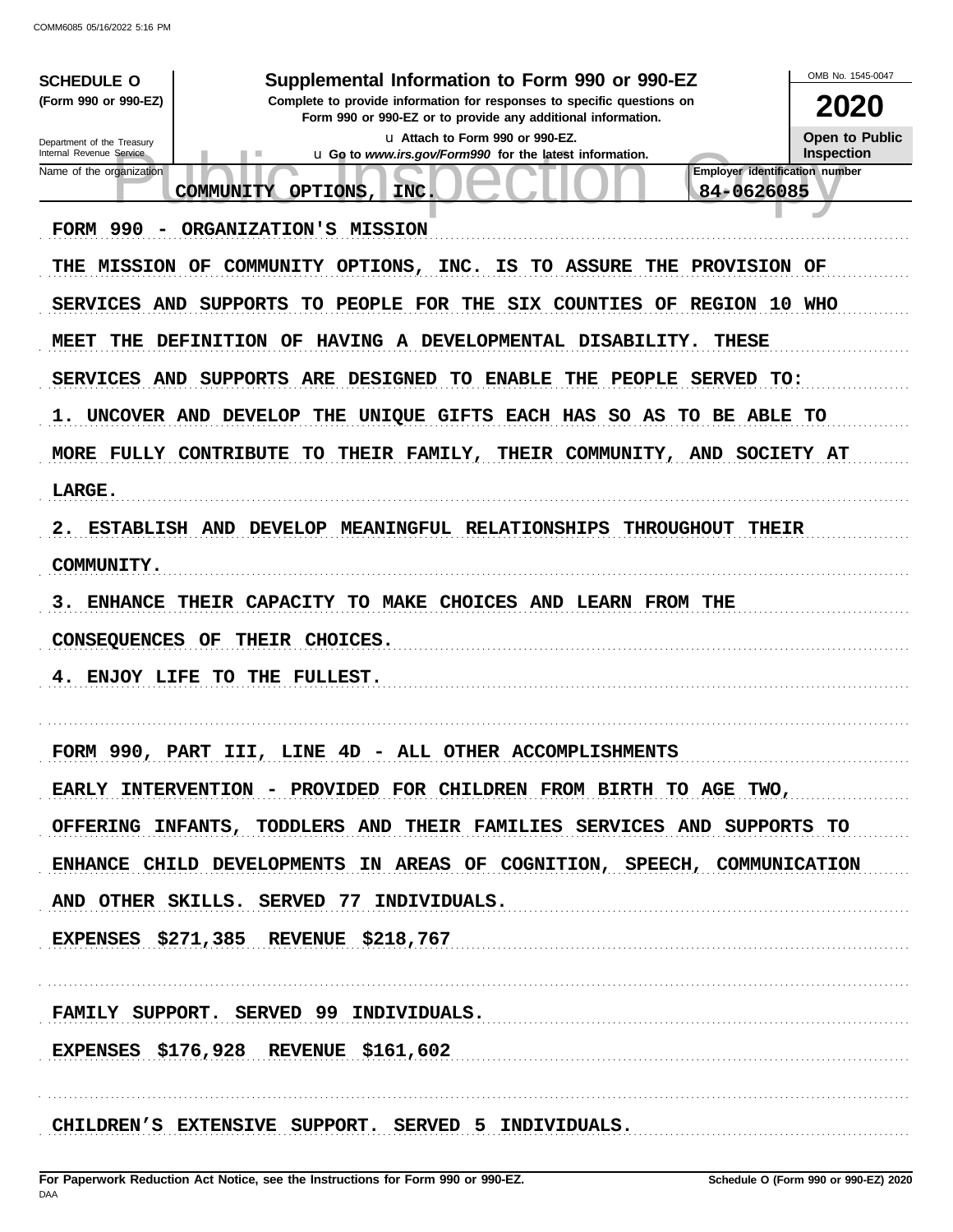Name of the organization

Schedule O (Form 990 or 990-EZ) 2020

Page 2

Employer identification number

| COMMUNITY OPTIONS, INC.     |                                                                            |                        | 84-0626085  |                    |
|-----------------------------|----------------------------------------------------------------------------|------------------------|-------------|--------------------|
| \$20,722<br><b>EXPENSES</b> | <b>REVENUE \$13,381</b>                                                    |                        |             |                    |
|                             | FORM 990, PART VI, LINE 11B - ORGANIZATION'S PROCESS TO REVIEW FORM 990    |                        |             |                    |
|                             | CFO REVIEWS 990 AND PRESENTS IT TO THE AUDIT/FINANCE COMMITTEE.            |                        |             | THE                |
|                             | COMMITTEE REVIEWS AND APPROVES AND PRESENTS FINDINGS TO FULL BOARD.        |                        |             |                    |
|                             | FORM 990, PART VI, LINE 12C - ENFORCEMENT OF CONFLICTS POLICY              |                        |             |                    |
|                             | REMINDERS ARE GIVEN BY STAFF AND OTHER BOARD MEMBERS AS SITUATIONS ARISE   |                        |             |                    |
|                             | AND RECORDED IN THE MINUTES IF APPROPRIATE. NOTHING IS SIGNED ON AN ANNUAL |                        |             |                    |
| <b>BASIS HOWEVER.</b>       |                                                                            |                        |             |                    |
|                             |                                                                            |                        |             |                    |
|                             | FORM 990, PART VI, LINE 15A - COMPENSATION PROCESS FOR TOP OFFICIAL        |                        |             |                    |
|                             | BOARD REVIEWS SALARY SURVEYS AND APPROVES CEO CONTRACT.                    |                        |             |                    |
|                             |                                                                            |                        |             |                    |
|                             | FORM 990, PART VI, LINE 19 - GOVERNING DOCUMENTS DISCLOSURE EXPLANATION    |                        |             |                    |
|                             | AVAILABLE UPON REQUEST; MONTHLY AND AUDITED FINANCIAL STATEMENTS ARE ALSO  |                        |             |                    |
|                             | AVAILABLE ON THE AGENCY'S WEBSITE.                                         |                        |             |                    |
|                             |                                                                            |                        |             |                    |
|                             | FORM 990, PART IX, LINE 11G - OTHER FEES FOR SERVICES                      |                        |             |                    |
| <b>DESCRIPTION</b>          |                                                                            |                        |             |                    |
|                             | TOT/PROG SERVICE MGT & GENERAL                                             |                        |             | <b>FUNDRAISING</b> |
| OTHER FEES                  |                                                                            |                        |             |                    |
|                             | \$781,226                                                                  | $\frac{\$}{\$}$ 22,585 | . <b>\$</b> |                    |
|                             |                                                                            |                        |             |                    |
|                             | FORM 990, PART XI, LINE 9 - OTHER CHANGES IN NET ASSETS EXPLANATION        |                        |             |                    |
| SPECIAL EVENTS EXPENSE      |                                                                            |                        | \$          | 1,575              |
| SPECIAL EVENTS EXPENSE      |                                                                            |                        | \$          | $-1,575$           |
|                             |                                                                            |                        |             |                    |

PAGE 1 OF 1 Schedule O (Form 990 or 990-EZ) 2020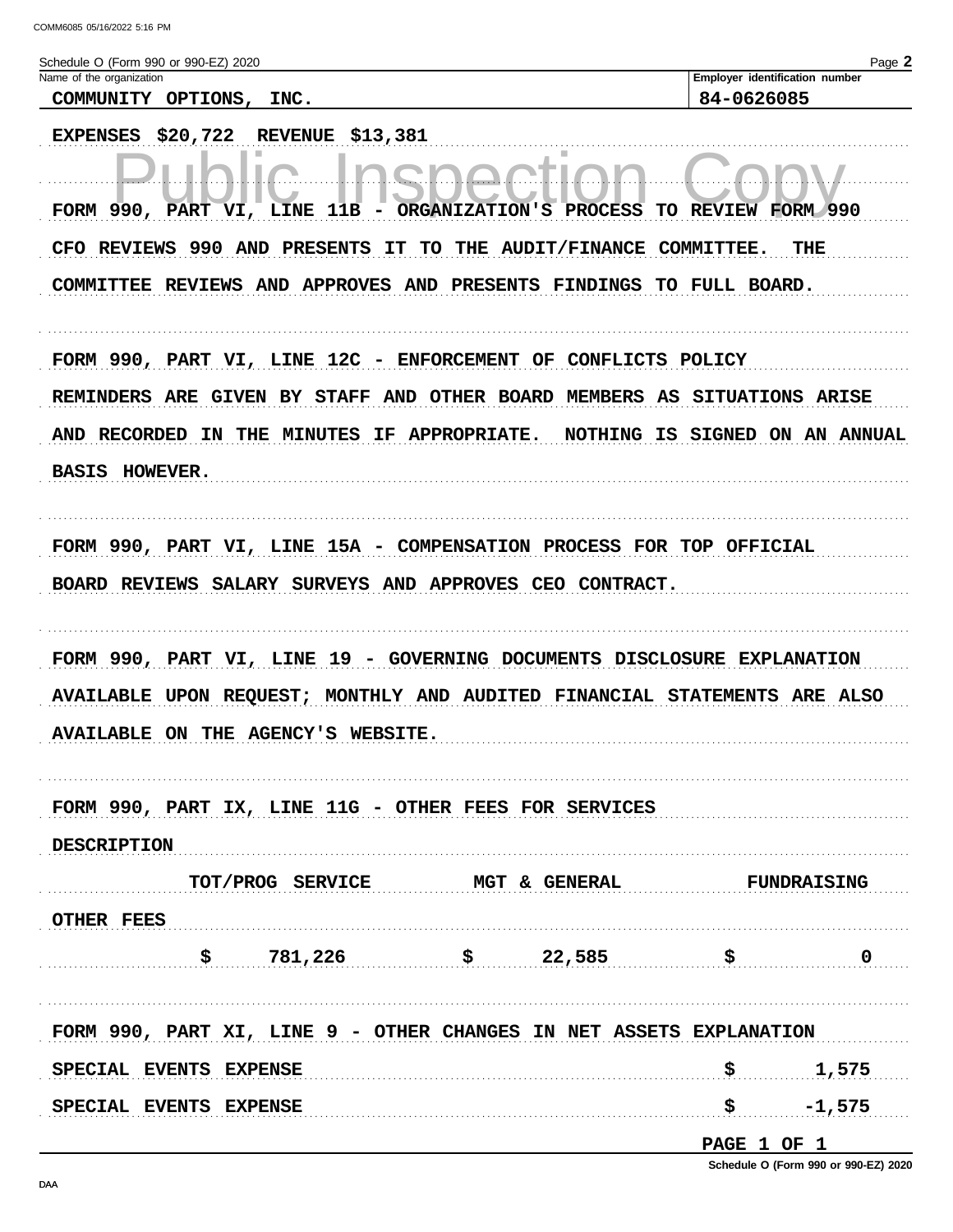|        | OMB No. 1545-0047                                                                                        |                                                                                                                                                                                                                                |                                                |                                              |  |  |  |  |
|--------|----------------------------------------------------------------------------------------------------------|--------------------------------------------------------------------------------------------------------------------------------------------------------------------------------------------------------------------------------|------------------------------------------------|----------------------------------------------|--|--|--|--|
|        | Form $990 - T$                                                                                           | <b>Exempt Organization Business Income Tax Return</b><br>(and proxy tax under section 6033(e))                                                                                                                                 |                                                | <b>2020</b>                                  |  |  |  |  |
|        |                                                                                                          | For calendar year 2020 or other tax year beginning $07/01/20$ , and ending $06/30/21$                                                                                                                                          |                                                |                                              |  |  |  |  |
|        | Department of the Treasury                                                                               | <b>uGo</b> to www.irs.gov/Form990T for instructions and the latest information.                                                                                                                                                |                                                | Open to Public Inspection<br>for $501(c)(3)$ |  |  |  |  |
|        | Internal Revenue Service                                                                                 | $\mu$ Do not enter SSN numbers on this form as it may be made public if your organization is a 501(c)(3).                                                                                                                      |                                                | Organizations Only                           |  |  |  |  |
| в      | Check box if<br>address changed.<br>Exempt under section                                                 | 84-0626085                                                                                                                                                                                                                     | D Employer identification number               |                                              |  |  |  |  |
|        | 3 <sub>1</sub><br>501( $C$ )(                                                                            | COMMUNITY OPTIONS,<br>INC.<br><b>Print</b><br>Number, street, and room or suite no. If a P.O. box, see instructions.<br>or                                                                                                     |                                                |                                              |  |  |  |  |
|        |                                                                                                          | PO BOX 31<br>Type                                                                                                                                                                                                              | E Group exemption number<br>(see instructions) |                                              |  |  |  |  |
|        | 220(e)<br>408(e)                                                                                         | City or town, state or province, country, and ZIP or foreign postal code                                                                                                                                                       |                                                |                                              |  |  |  |  |
|        | 408A<br>530(a)                                                                                           | CO 81402<br><b>MONTROSE</b><br>F.                                                                                                                                                                                              |                                                | Check box if                                 |  |  |  |  |
|        | 529(a)<br>529A                                                                                           | 7,071,820<br>C                                                                                                                                                                                                                 |                                                | an amended return.                           |  |  |  |  |
| G      | Check organization type <b>u</b>                                                                         | $ \mathbf{X} $ 501(c) corporation<br>$501(c)$ trust<br>Other trust<br>$401(a)$ trust                                                                                                                                           |                                                | Applicable reinsurance entity                |  |  |  |  |
| н.     | Check if filing only to <b>u</b>                                                                         | Claim credit from Form 8941<br>Claim a refund shown on Form 2439                                                                                                                                                               |                                                |                                              |  |  |  |  |
|        |                                                                                                          |                                                                                                                                                                                                                                |                                                |                                              |  |  |  |  |
| J      |                                                                                                          |                                                                                                                                                                                                                                |                                                |                                              |  |  |  |  |
| ĸ      |                                                                                                          | During the tax year, was the corporation a subsidiary in an affiliated group or a parent-subsidiary controlled group?<br>$\ u\ $                                                                                               |                                                | Yes $ \mathbf{X} $<br>No                     |  |  |  |  |
|        |                                                                                                          | If "Yes," enter the name and identifying number of the parent corporation                                                                                                                                                      |                                                |                                              |  |  |  |  |
|        | $\mathbf{u}$                                                                                             |                                                                                                                                                                                                                                |                                                |                                              |  |  |  |  |
|        |                                                                                                          | The books are in care of <b>u COMMUNITY OPTIONS</b> , <b>INC.</b>                                                                                                                                                              |                                                | Telephone number u 970-249-1412              |  |  |  |  |
|        | Part I                                                                                                   | <b>Total Unrelated Business Taxable income</b>                                                                                                                                                                                 |                                                |                                              |  |  |  |  |
| 1      |                                                                                                          | Total of unrelated business taxable income computed from all unrelated trades or businesses (see                                                                                                                               |                                                |                                              |  |  |  |  |
|        |                                                                                                          | instructions)                                                                                                                                                                                                                  | $\mathbf{1}$                                   | 2,455                                        |  |  |  |  |
| 2      | Reserved                                                                                                 |                                                                                                                                                                                                                                | $\mathbf{2}$                                   |                                              |  |  |  |  |
| 3      |                                                                                                          | Add lines 1 and 2                                                                                                                                                                                                              | 3                                              | 2,455                                        |  |  |  |  |
| 4      |                                                                                                          |                                                                                                                                                                                                                                | 4                                              |                                              |  |  |  |  |
| 5      |                                                                                                          | Total unrelated business taxable income before net operating losses. Subtract line 4 from line 3                                                                                                                               | 5                                              | 2,455                                        |  |  |  |  |
| 6      |                                                                                                          |                                                                                                                                                                                                                                | 6                                              | $\Omega$                                     |  |  |  |  |
| 7      |                                                                                                          | Total of unrelated business taxable income before specific deduction and section 199A deduction.                                                                                                                               |                                                |                                              |  |  |  |  |
|        | Subtract line 6 from line 5                                                                              |                                                                                                                                                                                                                                | $\overline{7}$                                 | 2,455                                        |  |  |  |  |
| 8      |                                                                                                          |                                                                                                                                                                                                                                | 8                                              | 1,000                                        |  |  |  |  |
| 9      |                                                                                                          |                                                                                                                                                                                                                                | 9                                              |                                              |  |  |  |  |
| 10     | Total deductions. Add lines 8 and 9                                                                      |                                                                                                                                                                                                                                | 10                                             | 1,000                                        |  |  |  |  |
| 11     |                                                                                                          | <b>Unrelated business taxable income.</b> Subtract line 10 from line 7. If line 10 is greater than line 7.                                                                                                                     |                                                |                                              |  |  |  |  |
|        |                                                                                                          |                                                                                                                                                                                                                                | 11                                             | 1,455                                        |  |  |  |  |
|        | Part II<br><b>Tax Computation</b>                                                                        |                                                                                                                                                                                                                                |                                                | 306                                          |  |  |  |  |
| 1      |                                                                                                          | Organizations taxable as corporations. Multiply Part I, line 11 by 21% (0.21) [[[[[[[[[[[[[[[[[[[[[[[[[[[[[[[[                                                                                                                 | 1                                              |                                              |  |  |  |  |
| 2      |                                                                                                          | Trusts taxable at trust rates. See instructions for tax computation. Income tax on the amount on                                                                                                                               |                                                | 0                                            |  |  |  |  |
|        | Part I, line 11 from:                                                                                    | Tax rate schedule or                                                                                                                                                                                                           | 2<br>3                                         |                                              |  |  |  |  |
| 3      | Proxy tax. See instructions                                                                              | Other tax amounts. See instructions entertainment and the intervention of the intervention of the intervention of the intervention of the intervention of the intervention of the intervention of the intervention of the inte | 4                                              |                                              |  |  |  |  |
| 4      |                                                                                                          |                                                                                                                                                                                                                                |                                                |                                              |  |  |  |  |
| 5      | 5<br>Alternative minimum tax (trusts only)<br>Tax on noncompliant facility income. See instructions<br>6 |                                                                                                                                                                                                                                |                                                |                                              |  |  |  |  |
| 6<br>7 |                                                                                                          |                                                                                                                                                                                                                                | $\overline{7}$                                 | 306                                          |  |  |  |  |
|        |                                                                                                          |                                                                                                                                                                                                                                |                                                | 0.00T                                        |  |  |  |  |

**For Paperwork Reduction Act Notice, see instructions.**

Form **990-T** (2020)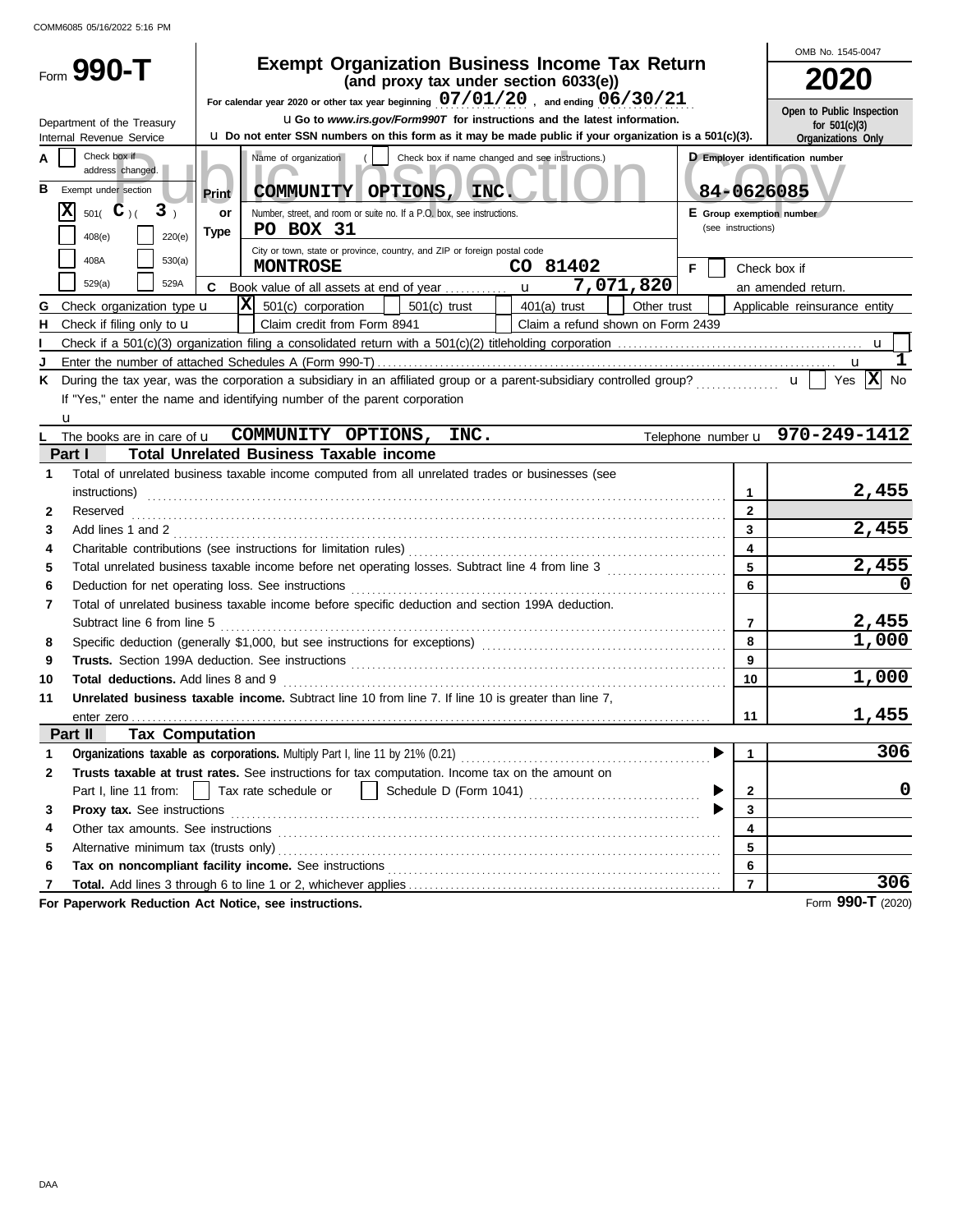peredits. Add lines 1a through 1d<br>axes. Check if from: Form 4255 Form 8611 Form 8697 Form 8866 2.<br>Other (attach statement) May the IRS discuss this return<br>with the preparer shown below **6g Part III Tax and Payments Part IV Statements Regarding Certain Activities and Other Information** (see instructions) **Sign Here 1a** Foreign tax credit (corporations attach Form 1118; trusts attach Form 1116) ......... 1a **b 1b** Other credits (see instructions) . . . . . . . . . . . . . . . . . . . . . . . . . . . . . . . . . . . . . . . . . . . . . . . . . . . . . . . . . **c 1c** General business credit. Attach Form 3800 (see instructions) . . . . . . . . . . . . . . . . . . . . . . . . . **d 1d** Credit for prior year minimum tax (attach Form 8801 or 8827) . . . . . . . . . . . . . . . . . . . . . . . . . **e Total credits.** Add lines 1a through 1d **1e 4** 2 Subtract line 1e from Part II, line  $\mathcal{I}$  ,  $\bigcap_{n=1}^{\infty}$  ,  $\bigcap_{n=1}^{\infty}$  ,  $\bigcap_{n=1}^{\infty}$  ,  $\bigcap_{n=1}^{\infty}$  ,  $\bigcap_{n=1}^{\infty}$  ,  $\bigcap_{n=1}^{\infty}$  ,  $\bigcap_{n=1}^{\infty}$  ,  $\bigcap_{n=1}^{\infty}$  ,  $\bigcap_{n=1}^{\infty}$  ,  $\bigcap_{n=1}^$ **3 Total tax.** Add lines 2 and 3 (see instructions). | | Check if includes tax previously deferred under **4 6 6a** Payments: A 2019 overpayment credited to 2020 . . . . . . . . . . . . . . . . . . . . . . . . . . . . . . . . . . . . . **b** 2020 estimated tax payments. Check if section 643(g) election applies  $\mathbf{u} \cup \mathbf{b}$ **c 6c** Tax deposited with Form 8868 . . . . . . . . . . . . . . . . . . . . . . . . . . . . . . . . . . . . . . . . . . . . . . . . . . . . . . . . . **d** Foreign organizations: Tax paid or withheld at source (see instructions) ................ 6d **e 6e** Backup withholding (see instructions) . . . . . . . . . . . . . . . . . . . . . . . . . . . . . . . . . . . . . . . . . . . . . . . . . . **f 10 Total payments.** Add lines 6a through 6g . . . . . . . . . . . . . . . . . . . . . . . . . . . . . . . . . . . . . . . . . . . . . . . . . . . . . . . . . . . . . . . . . . . . . . . . . . . . . . . **11** Enter the amount of line 10 you want: **Credited to 2021 estimated tax <b>u 11 11 11 Refunded <b>u** | 11 **10 7 Tax due.** If line 7 is smaller than the total of lines 4, 5, and 8, enter amount owed **7 8 Overpayment.** If line 7 is larger than the total of lines 4, 5, and 8, enter amount overpaid . . . . . . . . . . . . . . . . . . . . . . . . . . **8 9 Refunded** u **9 Yes No 1 2 3** Form 990-T (2020) Page **2 COMMUNITY OPTIONS, INC. 84-0626085** Other credits, adjustments, and payments: Form 2439 Estimated tax penalty (see instructions). Check if Form 2220 is attached . . . . . . . . . . . . . . . . . . . . . . . . . . . . . . . . . . . . . . At any time during the 2020 calendar year, did the organization have an interest in or a signature or other authority over a financial account (bank, securities, or other) in a foreign country? If "Yes," the organization may have to file During the tax year, did the organization receive a distribution from, or was it the grantor of, or transferor to, a If "Yes," see instructions for other forms the organization may have to file. Enter the amount of tax-exempt interest received or accrued during the tax year  $\ldots$ . Other taxes. Check if from: Form 4255 Form 8611 Form 8697 Form 8666 Other (attach statement) . . . . . . . . . . . . . . . . . . . . . . . . . . . . . . . . . . . . . . . . . . . . . . . . . . . . . . . . . . . Under penalties of perjury, I declare that I have examined this return, including accompanying schedules and statements, and to the best of my knowledge and belief, it is true, correct, and complete. Declaration of preparer (other than taxpayer) is based on all information of which preparer has any knowledge. (see instructions)? Signature of officer Date Date Title u u u **Yes No** Form 4136 and a set of the U Other Total units of Total units of Total units of Total units of Total units of Total units of Total units of Total units of Total units of Total units of Total units of Total units of Total u here **u g** Credit for small employer health insurance premiums (attach Form 8941) **. . . . . . . . . . . 6f** u u FinCEN Form 114, Report of Foreign Bank and Financial Accounts. If "Yes," enter the name of the foreign country Print/Type preparer's name **interval of the set of the contract of the contract of the contract of the contract of the contract of the contract of the contract of the contract of the contract of the contract of the contrac** Preparer's signature **Date** Check PTIN **5** 2020 net 965 tax liability paid from Form 965-A or Form 965-B, Part II, column (k), line 4 **5 3** section 1294. Enter tax amount here . . . . . . . . . . . . . . . . . . . . . . . . . . . . . . . . . . . . . . . . . . . . . . . . . . . u . **a** foreign trust? . . . . . . . . . . . . . . . . . . . . . . . . . . . . . . . . . . . . . . . . . . . . . . . . . . . . . . . . . . . . . . . . . . . . . . . . . . . . . . . . . . . . . . . . . . . . . . . . . . . . . . . . . . . . . . . . . . . . . . . . . . . . . . . . . . . **a 4** If 4a is "Yes," has the organization described the change on Form 990, 990-EZ, 990-PF, or Form 1128? If "No," Did the organization change its method of accounting? (see instructions) . . . . . . . . . . . . . . . . . . . . . . . . . . . . . . . . . . . . . . . . . . . . . . . . . . . . . . . . . . . . . . . . . . . . **b** explain in Part V **Part V Supplemental Information** Provide the explanation required by Part IV, line 4b. Also, provide any other additional information. See instructions. . . . . . . . . . . . . . . . . . . . . . . . . . . . . . . . . . . . . . . . . . . . . . . . . . . . . . . . . . . . . . . . . . . . . . . . . . . . . . . . . . . . . . . . . . . . . . . . . . . . . . . . . . . . . . . . . . . . . . . . . . . . . . . . . . . . . . . . . . . . . . . . . . . . . . . . . . . . . . . . . . . . . . . . . . . . . . . . . . . . . . . . . . . . . . . . . . . . . . . . . . . . . . . . . . . . . . . . . . . . . . . . . . . . . . . . . . . . . . . . . . . . . . . . . . . . . . . . . . . . . . . . . . . . . . . . . . . . . . . . . . . . . . . . . . . . . . . . . . . . . . . . . . . . . . . . . . . . . . . . . . . . . . . . . . . . . **306 306 306 X X X INTERIM CFO <sup>X</sup>** COMM6085 05/16/2022 5:16 PM

|                 | Print/Type preparer's name |              |  |           | Preparer's signature      |  | Date |            | Check           | $if$ PTIN |              |  |
|-----------------|----------------------------|--------------|--|-----------|---------------------------|--|------|------------|-----------------|-----------|--------------|--|
| Paid            | THOMAS<br>JAN              |              |  |           | <b>JAN THOMAS</b>         |  |      |            | I self-emploved |           | P01267359    |  |
| <b>Preparer</b> | Firm's name                | <b>LOGAN</b> |  |           | THOMAS & JOHNSON LLC      |  |      | Firm's EIN |                 |           | 20-1943886   |  |
| Use Only        |                            |              |  |           | 413 WILCOX ST., SUITE 204 |  |      |            |                 |           |              |  |
|                 | Firm's address             | CASTLE ROCK, |  | <b>CO</b> | 80104-2477                |  |      | Phone no.  |                 |           | 303-663-1400 |  |

Form **990-T** (2020)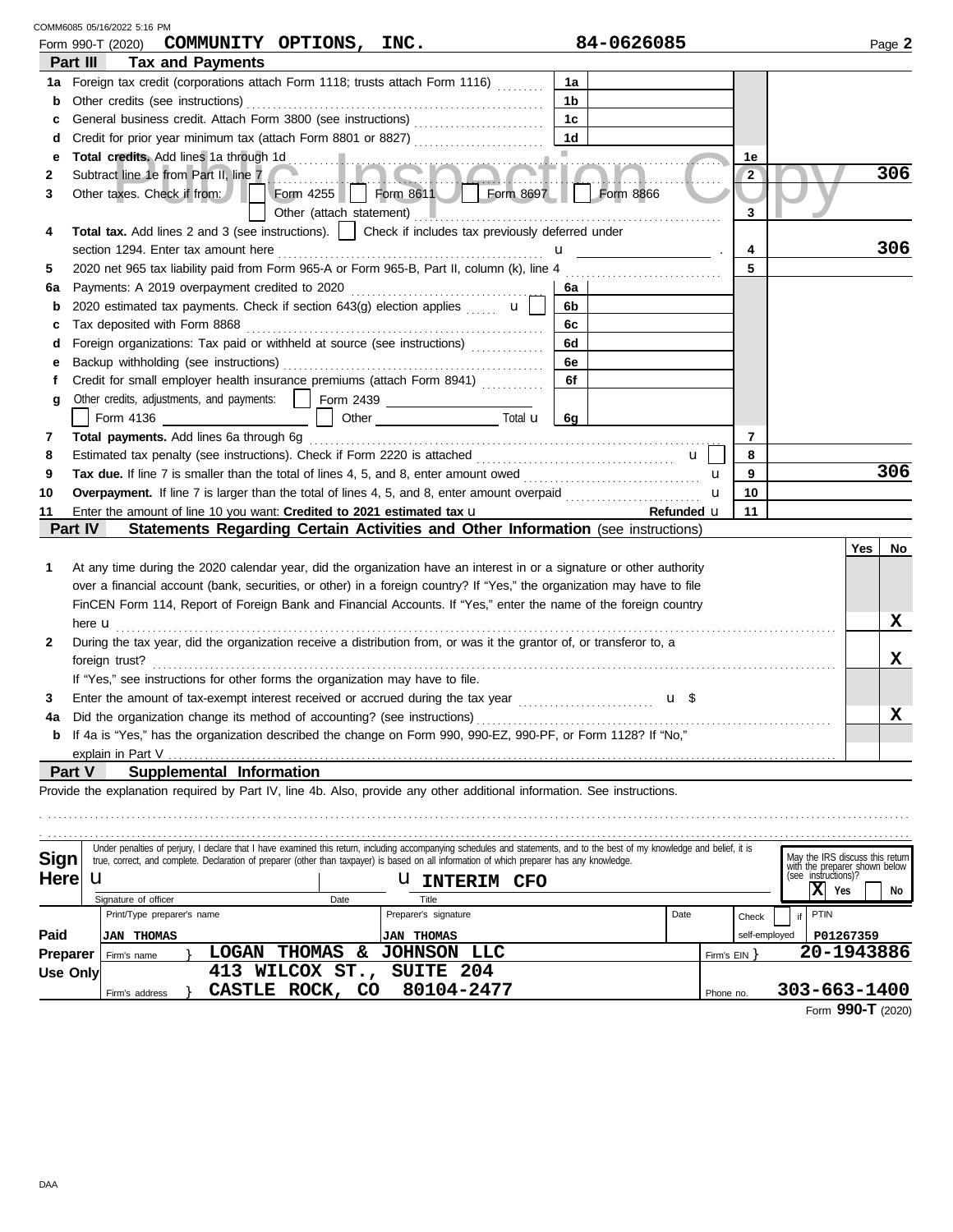| <b>SCHEDULE A</b> | <b>Unrelated Business Taxable Income</b>                                         | OMB No. 1545-0047                         |
|-------------------|----------------------------------------------------------------------------------|-------------------------------------------|
| (Form 990-T)      | From an Unrelated Trade or Business                                              | 2020                                      |
|                   | <b>U.Go to</b> www.irs.gov/Form9907 for instructions and the latest information. | $\sim$ $\sim$ $\sim$ $\sim$ $\sim$ $\sim$ |

**2020**

|          |                                                                                |                                              |  |                                                                                                                                                                                                                                |                |  |                | ZUZU  |              |              |                                         |       |  |
|----------|--------------------------------------------------------------------------------|----------------------------------------------|--|--------------------------------------------------------------------------------------------------------------------------------------------------------------------------------------------------------------------------------|----------------|--|----------------|-------|--------------|--------------|-----------------------------------------|-------|--|
|          | Department of the Treasury                                                     |                                              |  | <b>UGo to www.irs.gov/Form990T for instructions and the latest information.</b>                                                                                                                                                |                |  |                |       |              |              | Open to Public Inspection for           |       |  |
|          | Internal Revenue Service                                                       |                                              |  | <b>u</b> Do not enter SSN numbers on this form as it may be made public if your organization is a 501(c)(3).                                                                                                                   |                |  |                |       |              |              | 501(c)(3) Organizations Only            |       |  |
|          | A Name of the organization                                                     | <b>I</b>                                     |  |                                                                                                                                                                                                                                |                |  |                |       | 84-0626085   |              | <b>B</b> Employer identification number |       |  |
|          | COMMUNITY OPTIONS, INC.                                                        |                                              |  |                                                                                                                                                                                                                                |                |  |                |       |              |              |                                         |       |  |
|          | C Unrelated Business Activity Code (see instructions) u                        |                                              |  | 624100                                                                                                                                                                                                                         |                |  |                |       | D Sequence:  |              | $1 -$<br>of                             | ı     |  |
|          |                                                                                |                                              |  |                                                                                                                                                                                                                                |                |  |                |       |              |              |                                         |       |  |
| E.       |                                                                                |                                              |  | <b>BUSINESS</b>                                                                                                                                                                                                                |                |  |                |       |              |              |                                         |       |  |
|          | Describe the unrelated trade or business <b>u</b> UNRELATED<br><b>ACTIVITY</b> |                                              |  |                                                                                                                                                                                                                                |                |  |                |       |              |              |                                         |       |  |
| Part I   |                                                                                | Unrelated Trade or Business Income           |  |                                                                                                                                                                                                                                |                |  | (A) Income     |       | (B) Expenses |              | (C) Net                                 |       |  |
| 1a       | Gross receipts or sales                                                        |                                              |  |                                                                                                                                                                                                                                |                |  |                |       |              |              |                                         |       |  |
| b        |                                                                                |                                              |  |                                                                                                                                                                                                                                | 1c             |  |                |       |              |              |                                         |       |  |
| 2        |                                                                                |                                              |  |                                                                                                                                                                                                                                | $\mathbf{2}$   |  |                |       |              |              |                                         |       |  |
| 3        |                                                                                |                                              |  |                                                                                                                                                                                                                                | 3              |  |                |       |              |              |                                         |       |  |
| 4a       | Capital gain net income (attach Sch D (Form 1041 or Form                       |                                              |  |                                                                                                                                                                                                                                |                |  |                |       |              |              |                                         |       |  |
|          |                                                                                |                                              |  |                                                                                                                                                                                                                                | 4a             |  |                |       |              |              |                                         |       |  |
| b        |                                                                                |                                              |  | Net gain (loss) (Form 4797) (attach Form 4797) (see instructions)                                                                                                                                                              | 4b             |  |                |       |              |              |                                         |       |  |
| c        |                                                                                |                                              |  |                                                                                                                                                                                                                                | 4c             |  |                |       |              |              |                                         |       |  |
| 5        | Income (loss) from partnership and S corporation (attach                       |                                              |  |                                                                                                                                                                                                                                |                |  |                |       |              |              |                                         |       |  |
|          |                                                                                |                                              |  |                                                                                                                                                                                                                                | 5              |  |                |       |              |              |                                         |       |  |
| 6        |                                                                                |                                              |  |                                                                                                                                                                                                                                | 6              |  |                |       |              |              |                                         |       |  |
| 7        |                                                                                |                                              |  |                                                                                                                                                                                                                                | $\overline{7}$ |  |                |       |              |              |                                         |       |  |
| 8        | Interest, annuities, royalties, and rents from a controlled                    |                                              |  |                                                                                                                                                                                                                                |                |  |                |       |              |              |                                         |       |  |
|          | organization (Part VI)                                                         |                                              |  |                                                                                                                                                                                                                                | 8              |  |                |       |              |              |                                         |       |  |
| 9        | Investment income of section $501(c)(7)$ , (9), or (17)                        |                                              |  |                                                                                                                                                                                                                                |                |  |                |       |              |              |                                         |       |  |
|          | organization (Part VII)                                                        |                                              |  |                                                                                                                                                                                                                                | 9<br>10        |  |                |       |              |              |                                         |       |  |
| 10       |                                                                                |                                              |  |                                                                                                                                                                                                                                | 11             |  |                |       |              |              |                                         |       |  |
| 11<br>12 | Advertising income (Part IX)                                                   |                                              |  | Other income (see instructions; attach statement) <b>SEE STMT 1</b>                                                                                                                                                            | 12             |  |                | 2,455 |              |              |                                         | 2,455 |  |
| 13       |                                                                                |                                              |  |                                                                                                                                                                                                                                | 13             |  |                | 2,455 |              |              |                                         | 2,455 |  |
| Part II  |                                                                                |                                              |  | Deductions Not Taken Elsewhere (See instructions for limitations on deductions) Deductions must be directly                                                                                                                    |                |  |                |       |              |              |                                         |       |  |
|          |                                                                                | connected with the unrelated business income |  |                                                                                                                                                                                                                                |                |  |                |       |              |              |                                         |       |  |
| 1        |                                                                                |                                              |  | Compensation of officers, directors, and trustees (Part X) Materian Compensation of order and trustees (Part X)                                                                                                                |                |  |                |       |              | $\mathbf{1}$ |                                         |       |  |
| 2        | Salaries and wages                                                             |                                              |  |                                                                                                                                                                                                                                |                |  |                |       |              | $\mathbf{2}$ |                                         |       |  |
| 3        |                                                                                |                                              |  | Repairs and maintenance communications are all the contract of the contract of the contract of the contract of                                                                                                                 |                |  |                |       |              | 3            |                                         |       |  |
|          | Bad debts                                                                      |                                              |  |                                                                                                                                                                                                                                |                |  |                |       |              | 4            |                                         |       |  |
|          | Interest (attach statement) (see instructions)                                 |                                              |  |                                                                                                                                                                                                                                |                |  |                |       |              | 5            |                                         |       |  |
| 6        |                                                                                |                                              |  |                                                                                                                                                                                                                                |                |  |                |       |              | 6            |                                         |       |  |
| 7        |                                                                                |                                              |  |                                                                                                                                                                                                                                |                |  | $\overline{7}$ |       |              |              |                                         |       |  |
| 8        |                                                                                |                                              |  |                                                                                                                                                                                                                                |                |  |                |       |              | 8b           |                                         | 0     |  |
| 9        | Depletion                                                                      |                                              |  |                                                                                                                                                                                                                                |                |  |                |       |              | 9            |                                         |       |  |
| 10       |                                                                                |                                              |  | Contributions to deferred compensation plans [11] contracts are contracted as the contributions to deferred compensation plans                                                                                                 |                |  |                |       |              | 10           |                                         |       |  |
| 11       |                                                                                |                                              |  |                                                                                                                                                                                                                                |                |  |                |       |              | 11           |                                         |       |  |
| 12       |                                                                                |                                              |  |                                                                                                                                                                                                                                |                |  |                |       |              | 12           |                                         |       |  |
| 13       |                                                                                |                                              |  | Excess readership costs (Part IX) Mathematical Contract Contract Contract Contract Contract Contract Contract Contract Contract Contract Contract Contract Contract Contract Contract Contract Contract Contract Contract Cont |                |  |                |       |              | 13           |                                         |       |  |
| 14       |                                                                                |                                              |  |                                                                                                                                                                                                                                |                |  |                |       |              | 14           |                                         |       |  |
| 15       |                                                                                |                                              |  |                                                                                                                                                                                                                                |                |  |                |       |              | 15           |                                         |       |  |
| 16       |                                                                                |                                              |  | Unrelated business income before net operating loss deduction. Subtract line 15 from Part I, line 13,                                                                                                                          |                |  |                |       |              |              |                                         |       |  |
|          |                                                                                |                                              |  | $\text{column } (C)$                                                                                                                                                                                                           |                |  |                |       |              | 16           |                                         | 2,455 |  |
| 17       |                                                                                |                                              |  |                                                                                                                                                                                                                                |                |  |                |       |              | 17           |                                         |       |  |
| 18       |                                                                                |                                              |  |                                                                                                                                                                                                                                |                |  |                |       |              | 18           |                                         | 2,455 |  |

**For Paperwork Reduction Act Notice, see instructions.** *Schedule A (Form 990-T) 2020*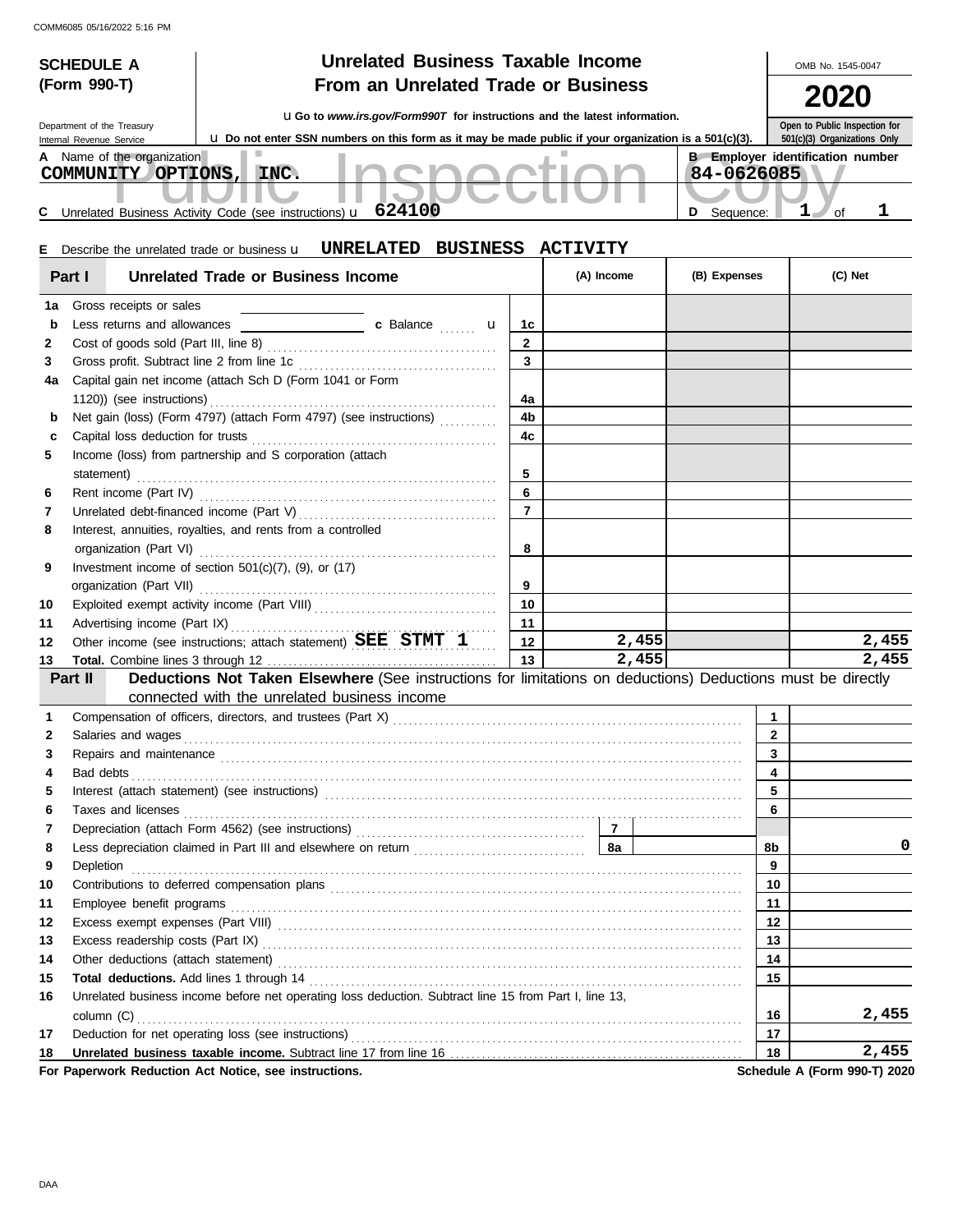|              | Schedule A (Form 990-T) 2020 COMMUNITY OPTIONS, INC.                                                                                                                                                              |              |                                       | 84-0626085              | Page 2                                                                                                                                                                                                                                  |
|--------------|-------------------------------------------------------------------------------------------------------------------------------------------------------------------------------------------------------------------|--------------|---------------------------------------|-------------------------|-----------------------------------------------------------------------------------------------------------------------------------------------------------------------------------------------------------------------------------------|
| $\mathbf{1}$ | <b>Cost of Goods Sold</b><br>Part III                                                                                                                                                                             |              | Enter method of inventory valuation u | $\mathbf{1}$            |                                                                                                                                                                                                                                         |
| 2            | Purchases                                                                                                                                                                                                         |              |                                       | $\overline{2}$          |                                                                                                                                                                                                                                         |
| 3            | Cost of labor                                                                                                                                                                                                     |              |                                       | $\mathbf{3}$            |                                                                                                                                                                                                                                         |
| 4            |                                                                                                                                                                                                                   |              |                                       | $\overline{\mathbf{4}}$ |                                                                                                                                                                                                                                         |
| 5            |                                                                                                                                                                                                                   |              |                                       | 5                       |                                                                                                                                                                                                                                         |
| 6            | Other costs (attach statement)<br>Total. Add lines 1 through 5                                                                                                                                                    |              |                                       | 6                       |                                                                                                                                                                                                                                         |
| 7            | Inventory at end of year <b>And Indian Bill of Line and Security And Indian Property Report of the Andrew Property And Indian Property And Indian Property at end of year <b>Andre</b></b>                        |              |                                       | $\overline{7}$          |                                                                                                                                                                                                                                         |
| 8            | Cost of goods sold. Subtract line 7 from line 6. Enter here and in Part I, line 2                                                                                                                                 |              |                                       | 8                       |                                                                                                                                                                                                                                         |
| 9            | Do the rules of section 263A (with respect to property produced or acquired for resale) apply to the organization?<br>Part IV<br>Rent Income (From Real Property and Personal Property Leased with Real Property) |              |                                       |                         | Yes<br><b>No</b>                                                                                                                                                                                                                        |
| 1            | Description of property (property street address, city, state, ZIP code). Check if a dual-use (see instructions)                                                                                                  |              |                                       |                         |                                                                                                                                                                                                                                         |
|              | Α                                                                                                                                                                                                                 |              |                                       |                         |                                                                                                                                                                                                                                         |
|              | в                                                                                                                                                                                                                 |              |                                       |                         |                                                                                                                                                                                                                                         |
|              | С                                                                                                                                                                                                                 |              |                                       |                         |                                                                                                                                                                                                                                         |
|              | D                                                                                                                                                                                                                 |              |                                       |                         |                                                                                                                                                                                                                                         |
|              |                                                                                                                                                                                                                   | A            | в                                     | C                       | D                                                                                                                                                                                                                                       |
| 2            | Rent received or accrued<br>.                                                                                                                                                                                     |              |                                       |                         |                                                                                                                                                                                                                                         |
|              | a From personal property (if the percentage of<br>rent for personal property is more than 10%                                                                                                                     |              |                                       |                         |                                                                                                                                                                                                                                         |
|              | but not more than 50%)                                                                                                                                                                                            |              |                                       |                         |                                                                                                                                                                                                                                         |
|              | .<br><b>b</b> From real and personal property (if the                                                                                                                                                             |              |                                       |                         |                                                                                                                                                                                                                                         |
|              | percentage of rent for personal property exceeds                                                                                                                                                                  |              |                                       |                         |                                                                                                                                                                                                                                         |
|              | 50% or if the rent is based on profit or income).                                                                                                                                                                 |              |                                       |                         |                                                                                                                                                                                                                                         |
|              | c Total rents received or accrued by property.                                                                                                                                                                    |              |                                       |                         |                                                                                                                                                                                                                                         |
|              | Add lines 2a and 2b, columns A through D                                                                                                                                                                          |              |                                       |                         |                                                                                                                                                                                                                                         |
| 3            | Total rents received or accrued. Add line 2c columns A through D. Enter here and on Part I, line 6, column (A)  u                                                                                                 |              |                                       |                         |                                                                                                                                                                                                                                         |
| 4            | Deductions directly connected with the income                                                                                                                                                                     |              |                                       |                         |                                                                                                                                                                                                                                         |
|              | in lines 2(a) and 2(b) (attach statement)                                                                                                                                                                         |              |                                       |                         |                                                                                                                                                                                                                                         |
|              |                                                                                                                                                                                                                   |              |                                       |                         |                                                                                                                                                                                                                                         |
| 5            |                                                                                                                                                                                                                   |              |                                       |                         |                                                                                                                                                                                                                                         |
|              | Part V<br><b>Unrelated Debt-Financed Income</b> (see instructions)                                                                                                                                                |              |                                       |                         |                                                                                                                                                                                                                                         |
| 1            | Description of debt-financed property (street address, city, state, ZIP code). Check if a dual-use (see instructions)                                                                                             |              |                                       |                         |                                                                                                                                                                                                                                         |
|              | A<br>В                                                                                                                                                                                                            |              |                                       |                         |                                                                                                                                                                                                                                         |
|              | С                                                                                                                                                                                                                 |              |                                       |                         |                                                                                                                                                                                                                                         |
|              | D                                                                                                                                                                                                                 |              |                                       |                         |                                                                                                                                                                                                                                         |
|              |                                                                                                                                                                                                                   | $\mathsf{A}$ | в                                     | C                       | D                                                                                                                                                                                                                                       |
| 2            | Gross income from or allocable to debt-financed                                                                                                                                                                   |              |                                       |                         |                                                                                                                                                                                                                                         |
|              |                                                                                                                                                                                                                   |              |                                       |                         |                                                                                                                                                                                                                                         |
| 3            | Deductions directly connected with or allocable                                                                                                                                                                   |              |                                       |                         |                                                                                                                                                                                                                                         |
|              | to debt-financed property                                                                                                                                                                                         |              |                                       |                         |                                                                                                                                                                                                                                         |
|              | a Straight line depreciation (attach statement)<br><b>b</b> Other deductions (attach statement)                                                                                                                   |              |                                       |                         |                                                                                                                                                                                                                                         |
| c            | Total deductions (add lines 3a and 3b,                                                                                                                                                                            |              |                                       |                         |                                                                                                                                                                                                                                         |
|              | columns A through D)                                                                                                                                                                                              |              |                                       |                         |                                                                                                                                                                                                                                         |
| 4            | Amount of average acquisition debt on or allocable                                                                                                                                                                |              |                                       |                         |                                                                                                                                                                                                                                         |
|              | to debt-financed property (attach statement)                                                                                                                                                                      |              |                                       |                         |                                                                                                                                                                                                                                         |
| 5            | Average adjusted basis of or allocable to debt-                                                                                                                                                                   |              |                                       |                         |                                                                                                                                                                                                                                         |
|              | financed property (attach statement)                                                                                                                                                                              |              |                                       |                         |                                                                                                                                                                                                                                         |
| 6            |                                                                                                                                                                                                                   |              | $\frac{9}{6}$<br>$\%$                 | %                       | $\frac{0}{0}$                                                                                                                                                                                                                           |
| 7            | Gross income reportable. Multiply line 2 by line 6                                                                                                                                                                |              |                                       |                         |                                                                                                                                                                                                                                         |
| 8            |                                                                                                                                                                                                                   |              |                                       |                         |                                                                                                                                                                                                                                         |
| 9            |                                                                                                                                                                                                                   |              |                                       |                         |                                                                                                                                                                                                                                         |
|              |                                                                                                                                                                                                                   |              |                                       |                         |                                                                                                                                                                                                                                         |
| 10           | Total allocable deductions. Add line 9, columns A through D. Enter here and on Part I, line 7, column (B)                                                                                                         |              |                                       |                         | $\mathbf{u}$ <u>and the set of the set of the set of the set of the set of the set of the set of the set of the set of the set of the set of the set of the set of the set of the set of the set of the set of the set of the set o</u> |
| 11           |                                                                                                                                                                                                                   |              |                                       |                         |                                                                                                                                                                                                                                         |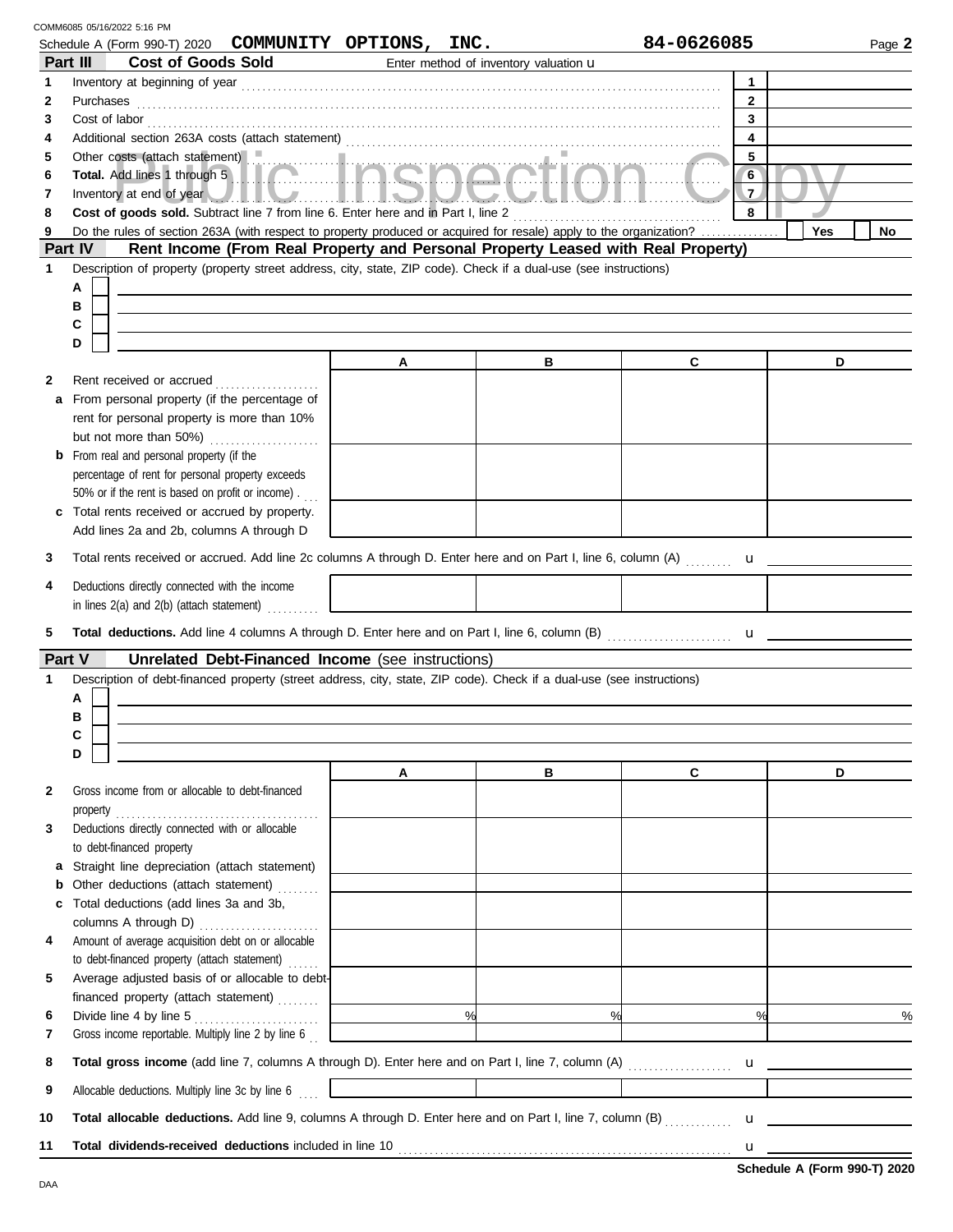| COMM6085 05/16/2022 5:16 PM |                                                                                                       |                               |                           |  |                                    |                                          |                                                    |                                                |                     |                                                    |  |
|-----------------------------|-------------------------------------------------------------------------------------------------------|-------------------------------|---------------------------|--|------------------------------------|------------------------------------------|----------------------------------------------------|------------------------------------------------|---------------------|----------------------------------------------------|--|
|                             | Schedule A (Form 990-T) 2020 COMMUNITY OPTIONS, INC.                                                  |                               |                           |  |                                    |                                          |                                                    | 84-0626085                                     |                     | Page 3                                             |  |
| <b>Part VI</b>              | Interest, Annuities, Royalties, and Rents from Controlled Organizations (see instructions)            |                               |                           |  |                                    | Exempt/Nonexempt Controlled Organization |                                                    |                                                |                     |                                                    |  |
|                             |                                                                                                       |                               |                           |  |                                    |                                          |                                                    |                                                |                     |                                                    |  |
|                             | 1. Name of controlled<br>organization                                                                 | 2. Employer<br>identification |                           |  | 3. Net unrelated<br>income (loss)  | 4. Total of specified<br>payments made   |                                                    | 5. Part of column 4<br>that is included in the |                     | 6. Deductions directly<br>connected with           |  |
|                             |                                                                                                       | number                        |                           |  | (see instructions)                 |                                          |                                                    | controlling organization's                     |                     | income in column 5                                 |  |
|                             |                                                                                                       |                               |                           |  |                                    | Ш                                        |                                                    | gross income                                   |                     |                                                    |  |
| (1)                         |                                                                                                       |                               |                           |  |                                    |                                          |                                                    |                                                |                     |                                                    |  |
| (2)                         |                                                                                                       |                               |                           |  |                                    |                                          |                                                    |                                                |                     |                                                    |  |
| (3)                         |                                                                                                       |                               |                           |  |                                    |                                          |                                                    |                                                |                     |                                                    |  |
| (4)                         |                                                                                                       |                               |                           |  |                                    |                                          |                                                    |                                                |                     |                                                    |  |
|                             |                                                                                                       |                               |                           |  | Nonexempt Controlled Organizations |                                          |                                                    |                                                |                     |                                                    |  |
|                             | 7. Taxable income                                                                                     | 8. Net unrelated              |                           |  | 9. Total of specified              |                                          | 10. Part of column 9                               |                                                |                     | 11. Deductions directly                            |  |
|                             |                                                                                                       | income (loss)                 |                           |  | payments made                      |                                          | that is included in the                            |                                                |                     | connected with                                     |  |
|                             |                                                                                                       | (see instructions)            |                           |  |                                    |                                          | controlling organization's                         |                                                | income in column 10 |                                                    |  |
|                             |                                                                                                       |                               |                           |  |                                    |                                          | gross income                                       |                                                |                     |                                                    |  |
| (1)                         |                                                                                                       |                               |                           |  |                                    |                                          |                                                    |                                                |                     |                                                    |  |
| (2)                         |                                                                                                       |                               |                           |  |                                    |                                          |                                                    |                                                |                     |                                                    |  |
| (3)                         |                                                                                                       |                               |                           |  |                                    |                                          |                                                    |                                                |                     |                                                    |  |
| (4)                         |                                                                                                       |                               |                           |  |                                    |                                          |                                                    |                                                |                     |                                                    |  |
|                             |                                                                                                       |                               |                           |  |                                    |                                          | Add columns 5 and 10.<br>Enter here and on Part I, |                                                |                     | Add columns 6 and 11.<br>Enter here and on Part I, |  |
|                             |                                                                                                       |                               |                           |  |                                    |                                          | line 8, column (A)                                 |                                                |                     | line 8, column (B)                                 |  |
|                             |                                                                                                       |                               |                           |  |                                    |                                          |                                                    |                                                |                     |                                                    |  |
| Totals<br><b>Part VII</b>   | Investment Income of a Section 501(c)(7), (9), or (17) Organization (see instructions)                |                               |                           |  |                                    | u                                        |                                                    |                                                |                     |                                                    |  |
|                             |                                                                                                       |                               |                           |  |                                    |                                          |                                                    |                                                |                     |                                                    |  |
|                             | 1. Description of income                                                                              |                               | 2. Amount of income       |  |                                    | 3. Deductions<br>directly connected      |                                                    | 4. Set-asides<br>(attach statement)            |                     | 5. Total deductions<br>and set-asides              |  |
|                             |                                                                                                       |                               |                           |  |                                    | (attach statement)                       |                                                    |                                                |                     | (add columns 3 and 4)                              |  |
| (1)                         |                                                                                                       |                               |                           |  |                                    |                                          |                                                    |                                                |                     |                                                    |  |
| (2)                         |                                                                                                       |                               |                           |  |                                    |                                          |                                                    |                                                |                     |                                                    |  |
| (3)                         |                                                                                                       |                               |                           |  |                                    |                                          |                                                    |                                                |                     |                                                    |  |
| (4)                         |                                                                                                       |                               |                           |  |                                    |                                          |                                                    |                                                |                     |                                                    |  |
|                             |                                                                                                       |                               | Add amounts in column 2.  |  |                                    |                                          |                                                    |                                                |                     | Add amounts in column 5.                           |  |
|                             |                                                                                                       |                               | Enter here and on Part I, |  |                                    |                                          |                                                    |                                                |                     | Enter here and on Part I,                          |  |
|                             |                                                                                                       |                               | line 9, column (A)        |  |                                    |                                          |                                                    |                                                |                     | line 9, column (B)                                 |  |
| Totals                      |                                                                                                       | u                             |                           |  |                                    |                                          |                                                    |                                                |                     |                                                    |  |
| Part VIII                   | Exploited Exempt Activity Income, Other Than Advertising Income (see instructions)                    |                               |                           |  |                                    |                                          |                                                    |                                                |                     |                                                    |  |
| 1                           | Description of exploited activity:                                                                    |                               |                           |  |                                    |                                          |                                                    |                                                |                     |                                                    |  |
| 2                           | Gross unrelated business income from trade or business. Enter here and on Part I, line 10, column (A) |                               |                           |  |                                    |                                          |                                                    |                                                | $\mathbf{2}$        |                                                    |  |
| 3                           | Expenses directly connected with production of unrelated business income. Enter here and on Part I,   |                               |                           |  |                                    |                                          |                                                    |                                                |                     |                                                    |  |
|                             |                                                                                                       |                               |                           |  |                                    |                                          |                                                    |                                                | 3                   |                                                    |  |
| 4                           | Net income (loss) from unrelated trade or business. Subtract line 3 from line 2. If a gain, complete  |                               |                           |  |                                    |                                          |                                                    |                                                |                     |                                                    |  |
|                             | lines 5 through 7                                                                                     |                               |                           |  |                                    |                                          |                                                    |                                                | 4                   |                                                    |  |
| 5                           |                                                                                                       |                               |                           |  |                                    |                                          |                                                    |                                                | 5                   |                                                    |  |
| 6                           |                                                                                                       |                               |                           |  |                                    |                                          |                                                    |                                                | 6                   |                                                    |  |
| 7                           | Excess exempt expenses. Subtract line 5 from line 6, but do not enter more than the amount on line    |                               |                           |  |                                    |                                          |                                                    |                                                | $\overline{7}$      |                                                    |  |
|                             |                                                                                                       |                               |                           |  |                                    |                                          |                                                    |                                                |                     | Cahadule A (Farm 000 T) 2020                       |  |

**Schedule A (Form 990-T) 2020**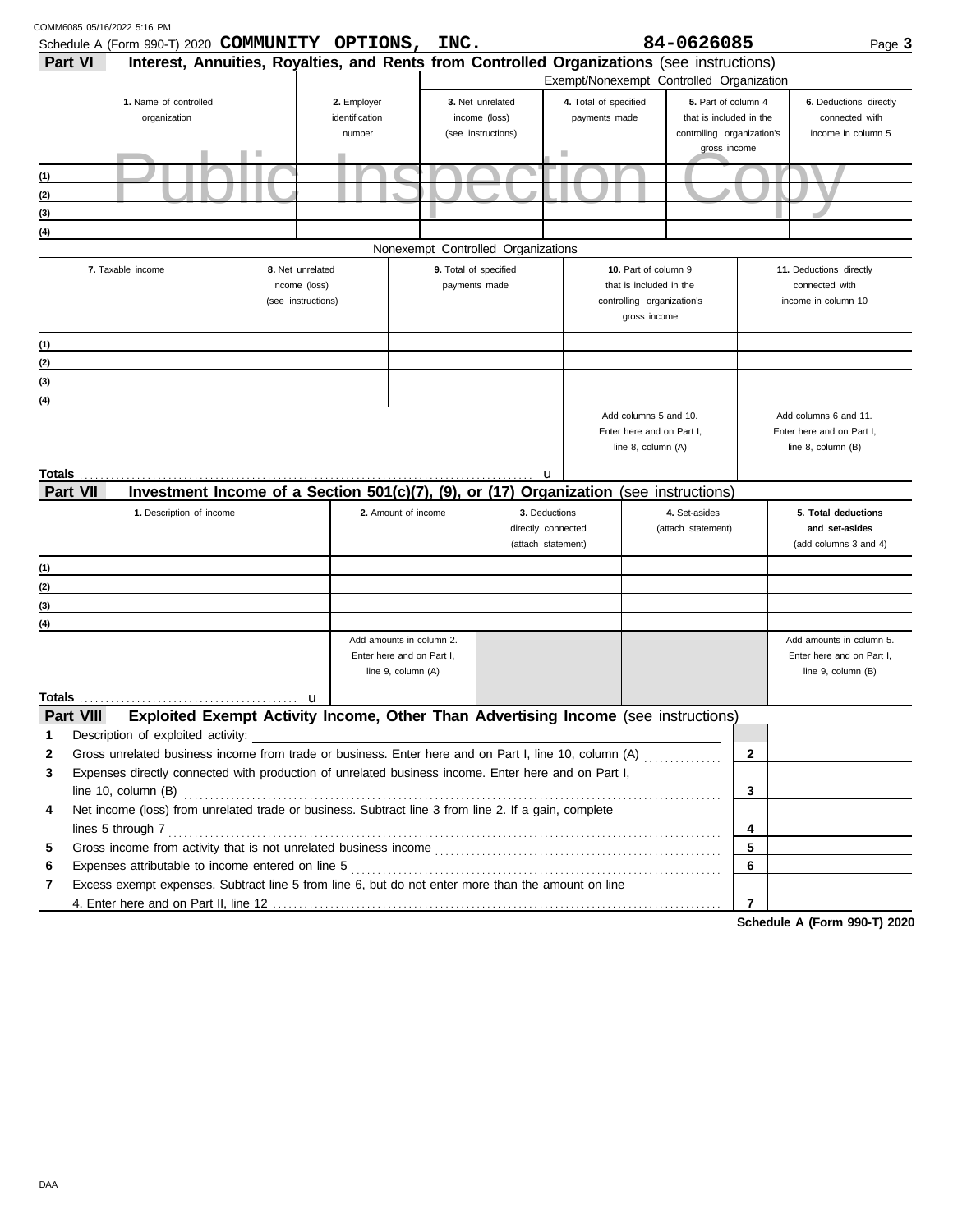| Schedule A (Form 990-T) 2020 COMMUNITY OPTIONS, INC.<br>Part IX<br><b>Advertising Income</b>           |                              | 84-0626085      | Page 4                                                                                                                                                                                                                                                                                                                          |
|--------------------------------------------------------------------------------------------------------|------------------------------|-----------------|---------------------------------------------------------------------------------------------------------------------------------------------------------------------------------------------------------------------------------------------------------------------------------------------------------------------------------|
| Name(s) of periodical(s). Check box if reporting two or more periodicals on a consolidated basis.      |                              |                 |                                                                                                                                                                                                                                                                                                                                 |
| A                                                                                                      |                              |                 |                                                                                                                                                                                                                                                                                                                                 |
| в                                                                                                      |                              |                 |                                                                                                                                                                                                                                                                                                                                 |
| C                                                                                                      |                              |                 |                                                                                                                                                                                                                                                                                                                                 |
| ηn,<br>D                                                                                               | L.                           |                 |                                                                                                                                                                                                                                                                                                                                 |
| Enter amounts for each periodical listed above in the corresponding column.                            |                              |                 |                                                                                                                                                                                                                                                                                                                                 |
|                                                                                                        | $\blacksquare$ B<br>$\Delta$ | C               | D                                                                                                                                                                                                                                                                                                                               |
| Gross advertising income                                                                               |                              |                 |                                                                                                                                                                                                                                                                                                                                 |
| a                                                                                                      |                              |                 | $\mathbf u$ and $\mathbf u$ and $\mathbf u$ and $\mathbf u$ and $\mathbf u$ and $\mathbf u$ and $\mathbf u$ and $\mathbf u$ and $\mathbf u$ and $\mathbf u$ and $\mathbf u$ and $\mathbf u$ and $\mathbf u$ and $\mathbf u$ and $\mathbf u$ and $\mathbf u$ and $\mathbf u$ and $\mathbf u$ and $\mathbf u$ and $\mathbf u$ and |
| Direct advertising costs by periodical                                                                 |                              |                 |                                                                                                                                                                                                                                                                                                                                 |
| a                                                                                                      |                              |                 | $\mathbf u$ and $\mathbf u$ and $\mathbf u$ and $\mathbf u$ and $\mathbf u$ and $\mathbf u$                                                                                                                                                                                                                                     |
| Advertising gain (loss). Subtract line 3 from line                                                     |                              |                 |                                                                                                                                                                                                                                                                                                                                 |
| 2. For any column in line 4 showing a gain,                                                            |                              |                 |                                                                                                                                                                                                                                                                                                                                 |
| complete lines 5 through 8. For any column in                                                          |                              |                 |                                                                                                                                                                                                                                                                                                                                 |
| line 4 showing a loss or zero, do not complete                                                         |                              |                 |                                                                                                                                                                                                                                                                                                                                 |
| lines 5 through 7, and enter zero on line 8 $\ldots$                                                   |                              |                 |                                                                                                                                                                                                                                                                                                                                 |
|                                                                                                        |                              |                 |                                                                                                                                                                                                                                                                                                                                 |
|                                                                                                        |                              |                 |                                                                                                                                                                                                                                                                                                                                 |
| Excess readership costs. If line 6 is less than                                                        |                              |                 |                                                                                                                                                                                                                                                                                                                                 |
| line 5, subtract line 6 from line 5. If line 5 is less                                                 |                              |                 |                                                                                                                                                                                                                                                                                                                                 |
| than line $6$ , enter zero $\ldots$                                                                    |                              |                 |                                                                                                                                                                                                                                                                                                                                 |
| Excess readership costs allowed as a                                                                   |                              |                 |                                                                                                                                                                                                                                                                                                                                 |
| deduction. For each column showing a gain on                                                           |                              |                 |                                                                                                                                                                                                                                                                                                                                 |
| line 4, enter the lesser of line 4 or line 7 $\ldots$                                                  |                              |                 |                                                                                                                                                                                                                                                                                                                                 |
| a Add line 8, columns A through D. Enter the greater of the line 8a, columns total or zero here and on |                              |                 |                                                                                                                                                                                                                                                                                                                                 |
| Part II, line 13 <b>Part II</b> , line 13                                                              |                              | $\mathbf{u}$    |                                                                                                                                                                                                                                                                                                                                 |
| Compensation of Officers, Directors, and Trustees (see instructions)<br>Part X                         |                              |                 |                                                                                                                                                                                                                                                                                                                                 |
|                                                                                                        |                              | 3. Percentage   | 4. Compensation                                                                                                                                                                                                                                                                                                                 |
| 1. Name                                                                                                | 2. Title                     | of time devoted | attributable to                                                                                                                                                                                                                                                                                                                 |
|                                                                                                        |                              | to business     | unrelated business                                                                                                                                                                                                                                                                                                              |
|                                                                                                        |                              | %               |                                                                                                                                                                                                                                                                                                                                 |
|                                                                                                        |                              | %               |                                                                                                                                                                                                                                                                                                                                 |
|                                                                                                        |                              | %               |                                                                                                                                                                                                                                                                                                                                 |
|                                                                                                        |                              | %               |                                                                                                                                                                                                                                                                                                                                 |
| Total. Enter here and on Part II, line 1                                                               |                              | u               |                                                                                                                                                                                                                                                                                                                                 |
| Supplemental Information (see instructions)<br>Part XI                                                 |                              |                 |                                                                                                                                                                                                                                                                                                                                 |
|                                                                                                        |                              |                 |                                                                                                                                                                                                                                                                                                                                 |
|                                                                                                        |                              |                 |                                                                                                                                                                                                                                                                                                                                 |
|                                                                                                        |                              |                 |                                                                                                                                                                                                                                                                                                                                 |
|                                                                                                        |                              |                 |                                                                                                                                                                                                                                                                                                                                 |

. . . . . . . . . . . . . . . . . . . . . . . . . . . . . . . . . . . . . . . . . . . . . . . . . . . . . . . . . . . . . . . . . . . . . . . . . . . . . . . . . . . . . . . . . . . . . . . . . . . . . . . . . . . . . . . . . . . . . . . . . . . . . . . . . . . . . . . . . . . . . . . . . . . . . . . . . . . . . . . . . . . . . .

. . . . . . . . . . . . . . . . . . . . . . . . . . . . . . . . . . . . . . . . . . . . . . . . . . . . . . . . . . . . . . . . . . . . . . . . . . . . . . . . . . . . . . . . . . . . . . . . . . . . . . . . . . . . . . . . . . . . . . . . . . . . . . . . . . . . . . . . . . . . . . . . . . . . . . . . . . . . . . . . . . . . . .

. . . . . . . . . . . . . . . . . . . . . . . . . . . . . . . . . . . . . . . . . . . . . . . . . . . . . . . . . . . . . . . . . . . . . . . . . . . . . . . . . . . . . . . . . . . . . . . . . . . . . . . . . . . . . . . . . . . . . . . . . . . . . . . . . . . . . . . . . . . . . . . . . . . . . . . . . . . . . . . . . . . . . .

. . . . . . . . . . . . . . . . . . . . . . . . . . . . . . . . . . . . . . . . . . . . . . . . . . . . . . . . . . . . . . . . . . . . . . . . . . . . . . . . . . . . . . . . . . . . . . . . . . . . . . . . . . . . . . . . . . . . . . . . . . . . . . . . . . . . . . . . . . . . . . . . . . . . . . . . . . . . . . . . . . . . . .

. . . . . . . . . . . . . . . . . . . . . . . . . . . . . . . . . . . . . . . . . . . . . . . . . . . . . . . . . . . . . . . . . . . . . . . . . . . . . . . . . . . . . . . . . . . . . . . . . . . . . . . . . . . . . . . . . . . . . . . . . . . . . . . . . . . . . . . . . . . . . . . . . . . . . . . . . . . . . . . . . . . . . .